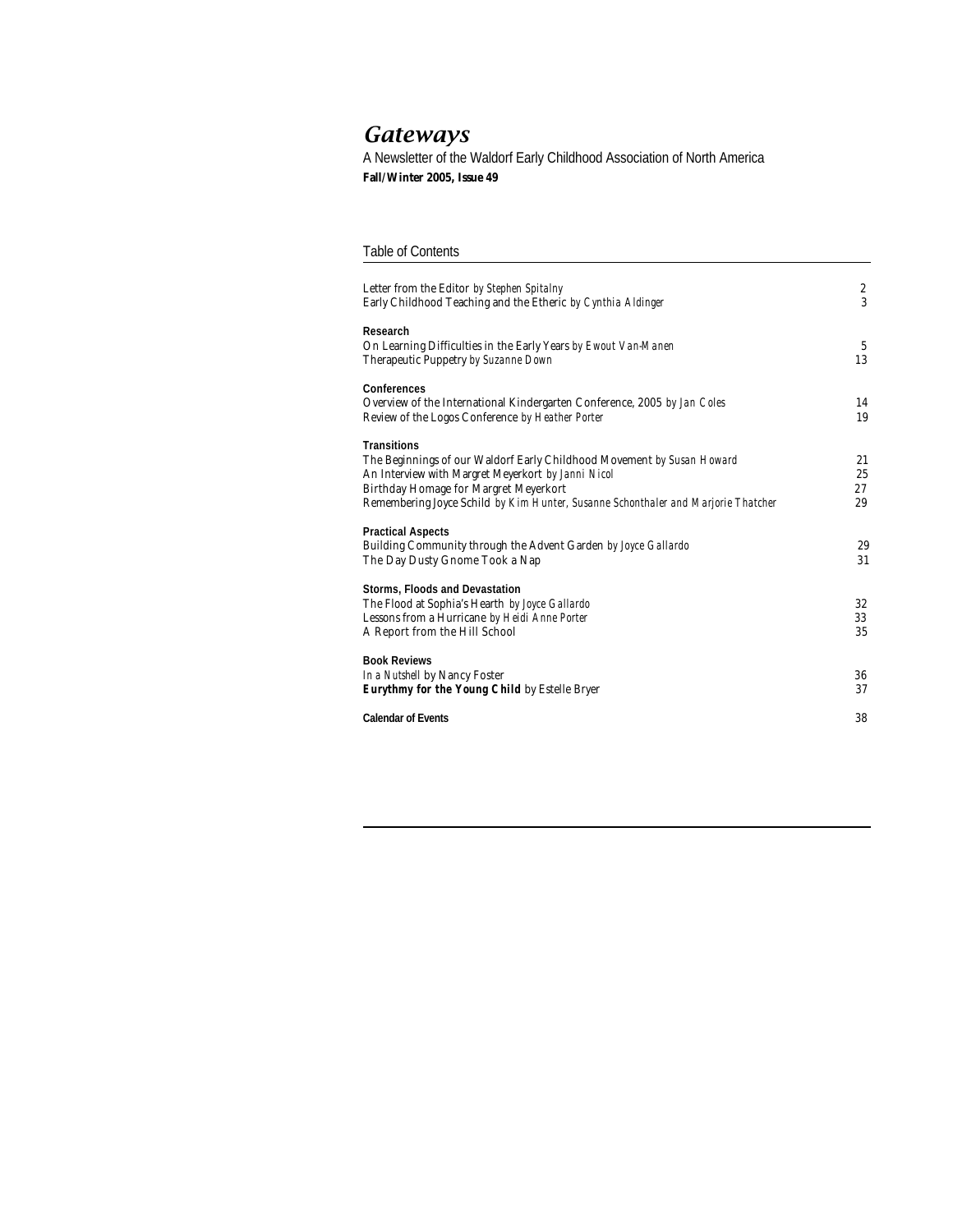# *From the Editor*

## **Stephen Spitalny**

### Dear Readers,

In recent months there have been various powerful expressions of nature's strength. Many people's lives and livelihoods have been affected. What a poignant reminder that we live on the earth, a large and living body that is not always predictable. These events can be a reminder to be thankful for the life that we are given from the being that is our home. The Advent season is a special time to reawaken our gratitude for the earth itself who gives us also the very substance of which we are made.

These disastrous events can also be a time to reawaken to community. I experienced the most active neighborhood and local community life in my town of Santa Cruz in the weeks following the large earthquake in 1989. Disasters can be a time of neighbors helping neighbors and truly meeting each other. They can also be a time to remember that we are members of a larger community. WECAN members and readers of this Newsletter all are part of a large and loosely knit community of carers for the young child. Perhaps we could consider if and how we could reach out and help some friends in far away places doing the same work.

These recent disasters also can awaken a question of the role of WECAN in the world. What arises first for me is that WECAN is a vehicle that connects me (and all of you) to others doing the work of Waldorf early childhood caring and teaching. It allows me, through *Gateways* and various other shorter newsletters and mailings, to be aware of what is going on in the community of Waldorf/Steiner early childhood education, both new developments and challenges (and disasters) others may be facing. WECAN also helps me to deepen my own work with the children, both through publications (books and *Gateways*), conferences and workshops. And I am grateful for WECAN and enthusiastic about the gifts it brings. I read the books WECAN publishes and am astounded that someone finds the time for the writing and the depths of knowledge and experience from which to express. I hear about new approaches to Steiner's ideals and practical suggestions and

wonder, "How did they think of that?" I am refreshed and renewed in my work through my connection to WECAN. And out of that enthusiasm and gratitude, I ask you, the reader, to consider your connection to WECAN. Do you receive nourishment for your work from WECAN? Is your thinking enlivened by ideas coming to you through WECAN publications? Is work of WECAN inspiring for you?

If the answer is "yes" to these questions, I ask you to consider becoming a member of WECAN if you are not yet, and suggesting to your friends, colleagues and parents of the children in your groups to consider supporting WECAN and themselves by joining and helping WECAN to thrive and continue its work into the future.

This issue of *Gateways* is packed full of content. Of course, we include some brief reports on storm-related disasters. We have reports from two recent conferences on the work with the young child that we would all have liked to attend I'm sure. We have book reviews, and some practical activities that you can use in your early childhood work. Cynthia Aldinger has offered a response to a question posed last issue, and perhaps we can see the beginning of a venue for conversation on questions related to our work with the children. Please send along your question or reflections—it needn't be a long article—and, through *Gateways,* we can share them with others.

This issue also includes two articles on therapeutic work and a fascinating article on the beginnings of the Waldorf kindergarten movement that helps to give a context for the work we do today. Thanks to *Kindling*, our sister journal from England. We have a mutual articlesharing relationship and, over recent years, have both enjoyed and included each other's articles, this issue being no exception. We are also making space to honor Margret Meyerkort who recently turned eighty. Margret has had a large influence on many in our movement, and I am personally hugely grateful for the inspiration I have received from her. Margret has always kept the social, the community aspect of life, at the forefront of her thinking and that is inspiring: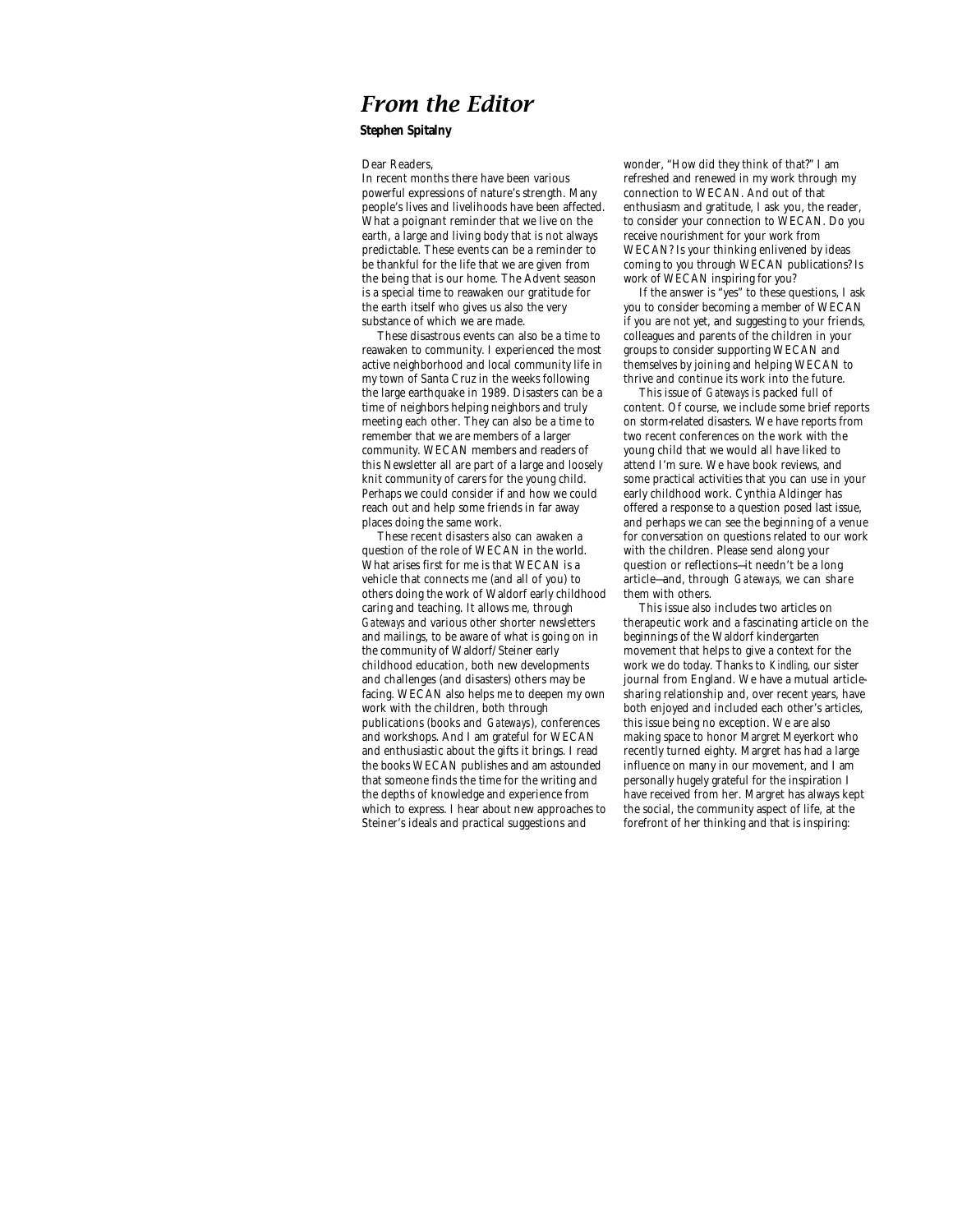So the work of the teacher of children under the age of seven can assume the additional function of offering a social center. It will then be surrounded by a wider community, an active periphery which in turn provides for the growing child some intimations of human understanding and social relationships in which he will later find himself as an adult.

When we look at human development during the first seven years and are receptive to the preponderance of the life of the will at this

age, we recognize the awesome fact that it is our adult attentiveness which to a large extent shapes the growing woman and man. We can feel sustained by Rudolf Steiner's exhortation to practice, practice, practice. In contemplating the nature of the will, some will want to work inwardly to strengthen and widen our creative faculties and at the same time to help form a wider social community, a community which helps us sustain the life of the kindergarten.

From The Challenge of the Will, written by Margret Meyerkort with Rudi Lissau.

## *Early Childhood Teaching and the Etheric* **Cynthia Aldinger**

While working in my yard today, I was mulling over Margo Running's question in the last Gateways. Her query has to do with a perception of exhaustion of which many early childhood teachers/caregivers speak of, particularly if they work more than four hours with young children. I realized that the different ages and stages of life affect the energy levels of some individuals. In my thirties and forties, I was very energized by my work with young children, and I also loved the work of founding a school, being the faculty chair, the college chair, and everything in between at one time or another. At the same time, I was raising two sons and tending to a marriage. Yes, I believe I was energized by the forces of living in the present with the young children. In fact, I remember those times when I would steal away to my kindergarten room in the afternoons to re-energize before having to attend yet another meeting or deal with colleagues or parents who requested time with me. It was as if the room itself was filled with the health-giving forces I needed. But I also remember that it took a great deal of sheer will to tend to my household, to cook and clean, to be active in my community.

The relationship of the etheric to our work with children is a huge subject and I would like to share just a very few thoughts for now. A helpful tool Rudolf Steiner spoke to teachers about is called The Pedagogical Law. It is meant to help us understand the forces from which we draw in order to best serve the ages of children in our care or tutelage. The premise behind this law is that there are four bodies of activity from which we are able to function throughout life, the physical, etheric, astral and ego bodies.

The pedagogical law tells us that when the child is developing and strengthening his/her physical body, we teachers/caregivers/parents are ideally working with them through the strength of our own etheric forces. The adult's etheric is, in a sense, educating the child's physical body. When the child is developing and strengthening his/her etheric body, the adult is teaching/ tending through astral/soul forces. When the budding youth is developing and strengthening his/her astral/soul body, we are teaching/tending through the strength of our ego forces. To help early childhood children become physically healthy, we need to be life-filled enough (etherically strong) to provide them with the outer activities and nourishment that will provide that health.

The primary work of young children is the development of their physical bodies. Their own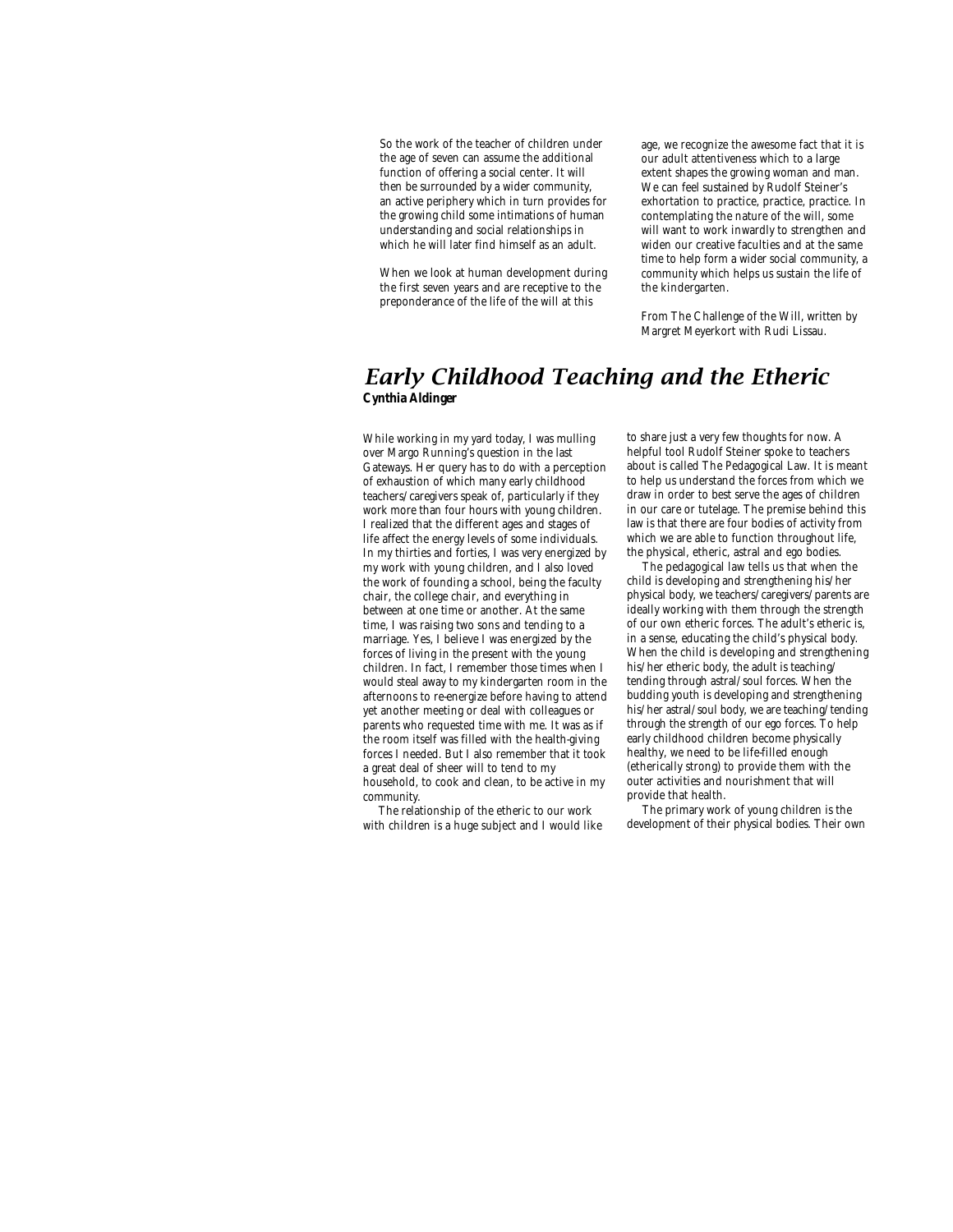etheric forces are there to help support this development, particularly the development of their internal organs, in those early years. When these etheric forces are freed from the intense tending of building the child's physical, they are then rightfully placed in the service of more formal learning and memory work. Each individual is dealing with his or her own etheric strengths or weaknesses when it comes to memory, forming or breaking habits, developing rhythmical living, and other upbuilding activities.

According to the pedagogical law, we caregivers/teachers are called upon to be healthy in our etheric forces in order to provide the physical needs of these little ones. I don't think it necessarily means that the children draw out or use up or deplete our etheric forces. Only we can do that according to how we choose to live or according to health or illnesses with which we may be dealing. Rudolf Steiner does indicate that the child is very bound up with the mother's etheric forces in those early years, but his indications for early childhood teachers seem to be more in the realm of the pedagogical law.

In our last *Gateways*, Margo Running posed a question about the potential mythology of early childhood educators being exhausted due to the children somehow using our etheric forces. I view it a bit differently. We are often tired when we are early childhood teachers. Rather than to think that the children are using our etheric forces, could we consider what we are doing to upbuild our etheric forces from which we are meant to be working. When we have reserve strength in any area of our lives, we are less likely to feel overwhelmed or exhausted. So, what types of activities can build etheric reserves? A few suggestions include: nutrition, sleep, nourishing activities, artistic activity, nature, bringing consciousness to changing a personal habit, music and humor. What fills your cup? What do you do for fun?

Of course, there can be other reasons why we are tired. We can spend a lot of energy on overthinking, on worrying about situations, on trying to please everyone, on adjusting to changes. When we first start with a new group of children or move into a new space, we are also

*4*

adjusting and helping the children adjust to becoming a cohesive social group.

These things make it all the more important that we tend to our own etheric (and physical) well-being. And this can be done in homeopathic doses. We don't have to disappear, drop out, or disengage in order to protect ourselves. Can we consider how we meet each moment as it comes? If we must attend yet one more meeting, can we have some delicious, nutritious food there? Can we tell a few jokes? Sing? Walk in nature to the meeting instead of driving? Can we be aware of the needs of our colleagues who are there with us, helping to insure that their own children are receiving the care they need while they are at the meeting, making sure that the meetings are hygienic, making sure that, yes, they are not required to attend too many meetings every single week. Perhaps realistic agendas with more mandated groups to carry particular types of agenda items could help.

Margo also brought the question of Christ consciousness living in the etheric and that, in our studies of Rudolf Steiner, we understand that young children live in this Christ consciousness (particularly in the first three years). If this is so, she ponders, how can we be exhausted? Why would working with these children and working out of the etheric not instead be an elixir?

It is a very worthy question and one that we can mostly only ponder and each of us begin to find our own answers. Now, in my fifties, I have more energy than when I was in my forties or thirties. I process things differently. I care differently. I can let go of things more easily and move on. As colleagues, it can be helpful to remember that we are not all in the same life phase. Try to remember what mattered to you when you were in your twenties, thirties, or forties. What was it like to be with children all morning or all day and then again with your own family the rest of the day and night? What was it like to want a new car and a new home, to be in a troubled personal relationship or to be pining for a relationship? What was it like to ponder almost every experience as if it were filled with mystery and meaning?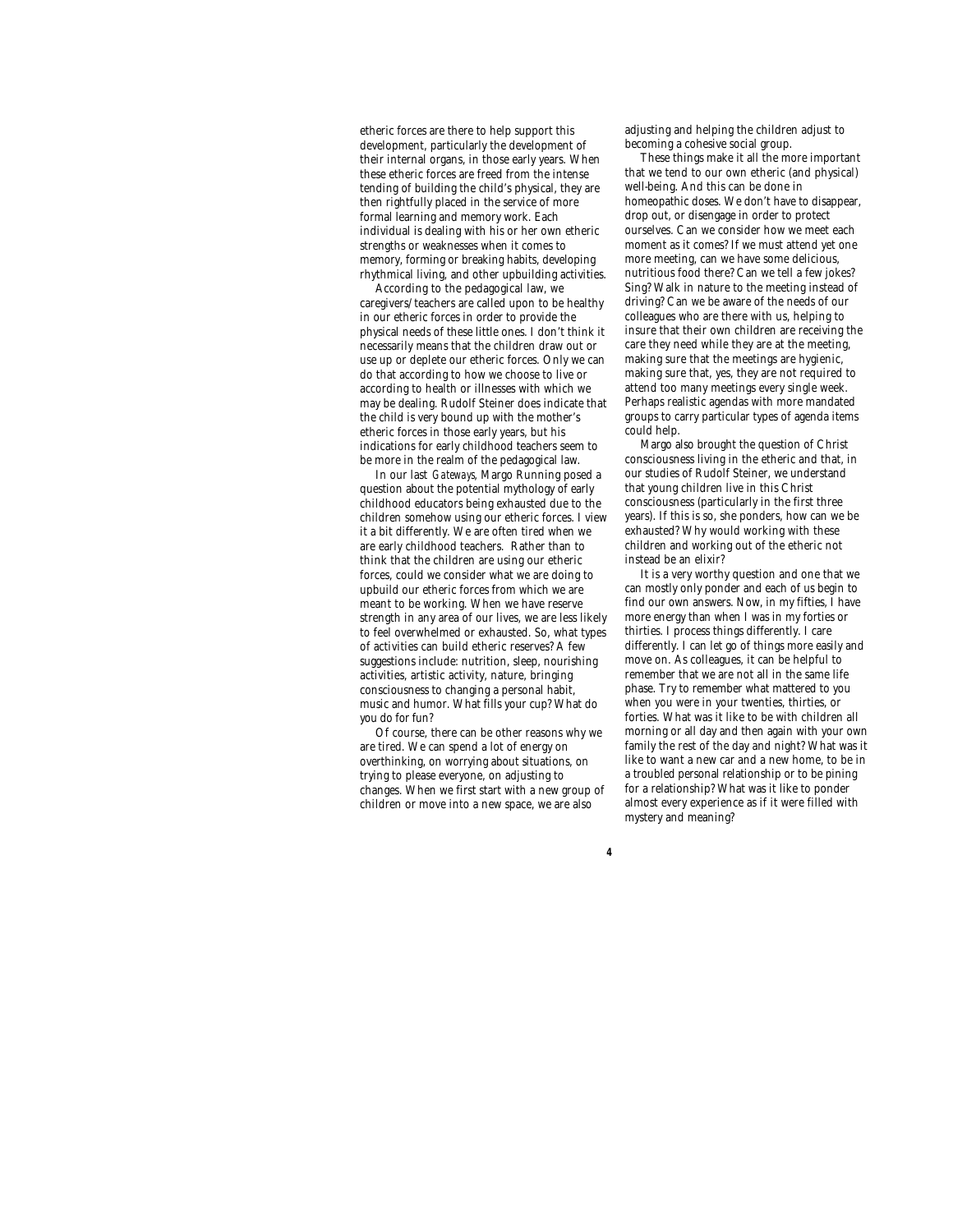We tend to meet life very differently in each of the various soul phases. This can impact how well we can take up our own personal care, how well we can fill up our etheric cups in order to be fuller people for each other and for the little ones and their parents.

Mostly, we do our best. And when we don't do our best, somewhere deep inside of us we know it¯and that can be the most draining of all. We have each answered the call to this most sacred work of service to human development, working with young children and their families. Let's support each other as we

find our own relationship to that Christ consciousness that strengthens us regardless of our religious faith and practice. Let's support each other as we discover ways to homeopathically bring leaven into our daily lives. And may they give you strength of which you are in need.

*Cynthia Aldinger is the founder and director of LifeWays North America.*

*RESEARCH*

## *Learning Difficulties in the Early Years* **Ewout Van-Manen**

The magical process of child development takes a long time. This is rightly so because, as human beings, we need a solid foundation to prepare and develop the faculties that will make each one of us unique and able to play a constructive role in society. Unfortunately, in contrast, the gestation period is too short and we are born as delicate and helpless little beings.

On a physical level, we have to be born almost nine months premature as our brains and heads are so large that it would be impossible to leave the bun in the oven until it was fully baked. So babies are delicate creatures that are really not ready to face life. This is why parenting is the greatest task that is asked of us as human beings.

Slowly, the child incarnates and meets the world through the twelve senses. Each child is an individual and will have strengths and weaknesses that may have arisen as a result of karmic and/or hereditary laws or as a result of environmental influences during pregnancy or early childhood. In many children, these individual strengths and weaknesses¯and also varying speeds of incarnation and development¯don't seem to matter too much. With reasonably good parenting and teaching, they still pass the normal milestones at similar

times to others. With some children, however, there are subtle little differences that can already be spotted in early childhood. These may grow into problems that can cause obstacles to learning and development. This in turn can cause their self-esteem to be effected and could also affect their behavior as well as the behavior of others to them.

In many of these children, these sorts of differences are almost invisible, especially at the pre-literacy and pre-numeracy stage. These problems are usually related to the senses and most frequently to the postural system. The postural system consists of the sense of selfmovement and the sense of balance.

#### *Movement*

Movement is the essence of life: "From the very beginning of life there is movement. Just a few days after conception, inside a tiny ocean, an acrobat starts to perform. Beginning with gentle rocking movements in response to the ocean's tide, small primitive movements gather in strength until spontaneous movements and reflex responses gradually unfold. These early movements will eventually become part of the dance of development, the stages of which have been choreographed over the course of many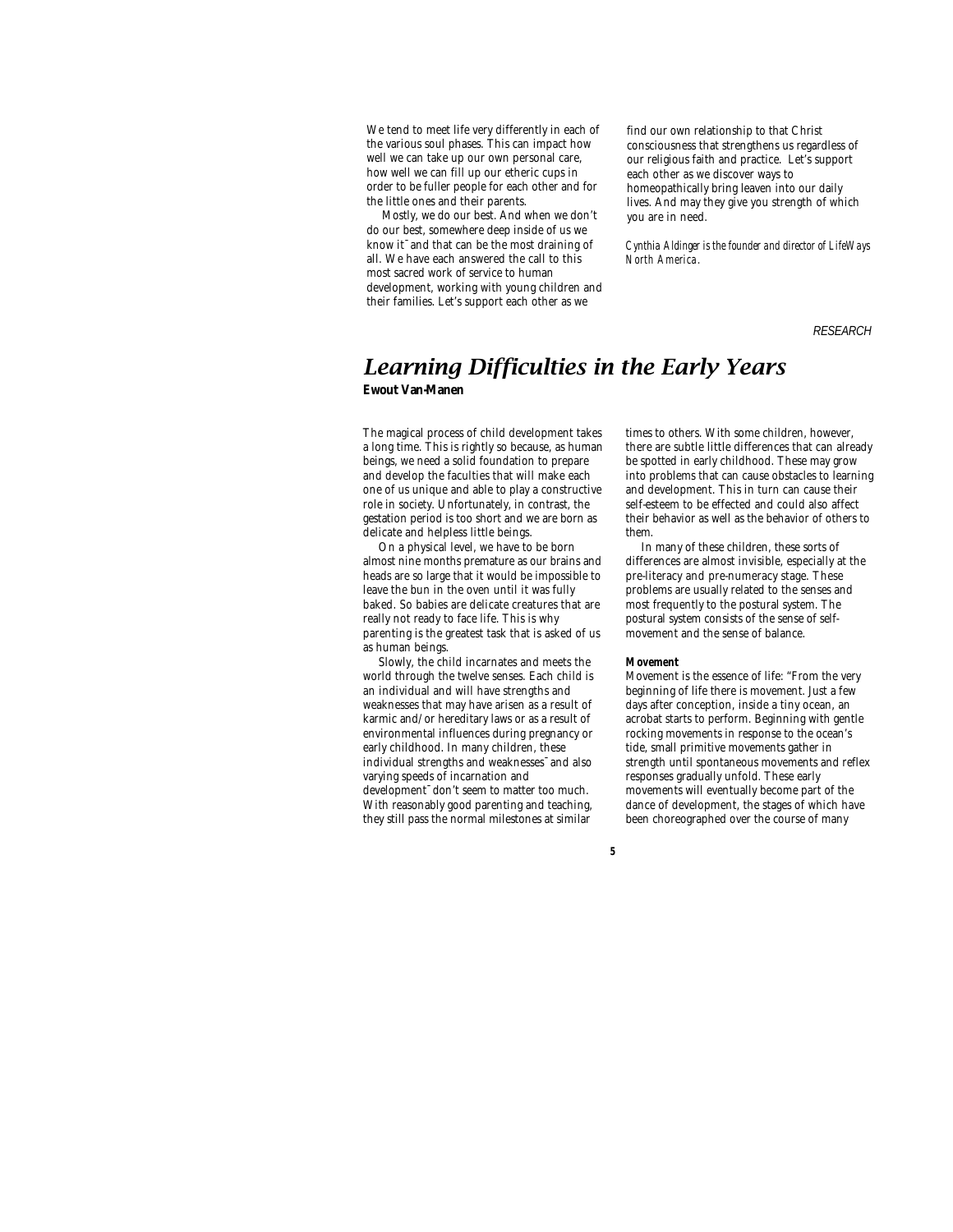millennia through the evolution of human kind. These tiny movements are the human being's first outward expression of their experience of the world. . ."1

In the first year of life, the little child will acquire thousands of new movement patterns and movement skills. Initially, babies' movements are uncontrolled, but the more they move, the better control becomes. At first, the development of coordination of eye, hand and ear takes place when the baby is lying on her back and follows the parent's movement in the room. The baby will start to turn its head in the direction of sounds. The little hand may reach out for objects such as a mobile or other toy. Sight, hand and ear are stimulated to be active by what is happening around the tiny child. Lying on the floor, the baby should have the experience of rolling over on to the tummy, exercising the sense of balance and activating the muscular system. These movements all help to establish the "body map:" spatial orientation. This will also lead to creeping and crawling and prepare for the momentous moment when standing upright is possible and full movement exploration commences.

## *Balance*

In a lecture entitled "Supersensible Processes in the Activities of the Human Senses,"<sup>2</sup> Rudolf Steiner explains how the senses of life, selfmovement, and balance are sustained by supersensible members of the human being bestowed to us by the spiritual world. He describes how Spirit Man, the spiritual member of the human being which will develop in the far future, interpenetrates the sense of life. Life-Spirit works in the sense of self-movement. Spirit-Self, which it is the task of the human being to develop at this time, sustains the sense of balance; thus, these three senses are at the same time spiritual organs of perception.

The sense of balance, centered in our inner ear, senses the relationship between the earth's gravity and our own body. It is directly related especially to the senses of hearing, sight, (self-) movement and touch. If it functions in a healthy way, we also feel calm and secure.

*6*

If we upset our balance, for example by walking along a tight-rope, or by drinking alcohol, having a middle ear infection, etc., we are less secure and less free. It will be harder to do anything else other than concentrate on balancing. This feeling of security and calm helps us to feel our Self as a spiritual being and experience our Self in relationship to the world.

With the attainment of balance, the child's head lifts up into the light. The antithesis between gravity and levity is achieved and imagined in the (new) upright posture. Although this is obviously connected with the ego, an experience of balance (and movement) already exists in the womb as the embryo feels every movement the mother makes in the cushioned environment of the womb<sup>3</sup>. The newborn baby does not yet experience the senses separately as sound, movement, vision, touch, etc. All fuse together as a single experience of feeling. Physically, it takes until the age of seven to eight years for the balance mechanism, the cerebellum and the corpus callosum to be myelinated,<sup>4</sup> and it is during these years, the playgroup and kindergarten years, that vestibular stimulation/ balance is the natural ingredient in every normal child's play. Just observe a three- to six-year-old child walking down the street, constantly hopping, skipping and twirling. With great joy, they are learning to control and develop balance. The most advanced level of balance, however, is to stay still!

The little child learns to (self-)balance as the first major accomplishment only he/she can bring about for his/herself. This milestone gives the body the means by which the child can say "I." This great achievement of free, individual balance is the foundation of the relationship with the world and with others.

So, balance is achieved as part of the incarnation process, on the one hand, but the ego needs the physical organs of balance, the vestibular system to be functioning properly, just as a person would not be able to think as a person if he did not have a brain. Nor would a brain be able to be used for thinking without an ego! Via balance, the Ego attempts to orient itself in the world harmoniously.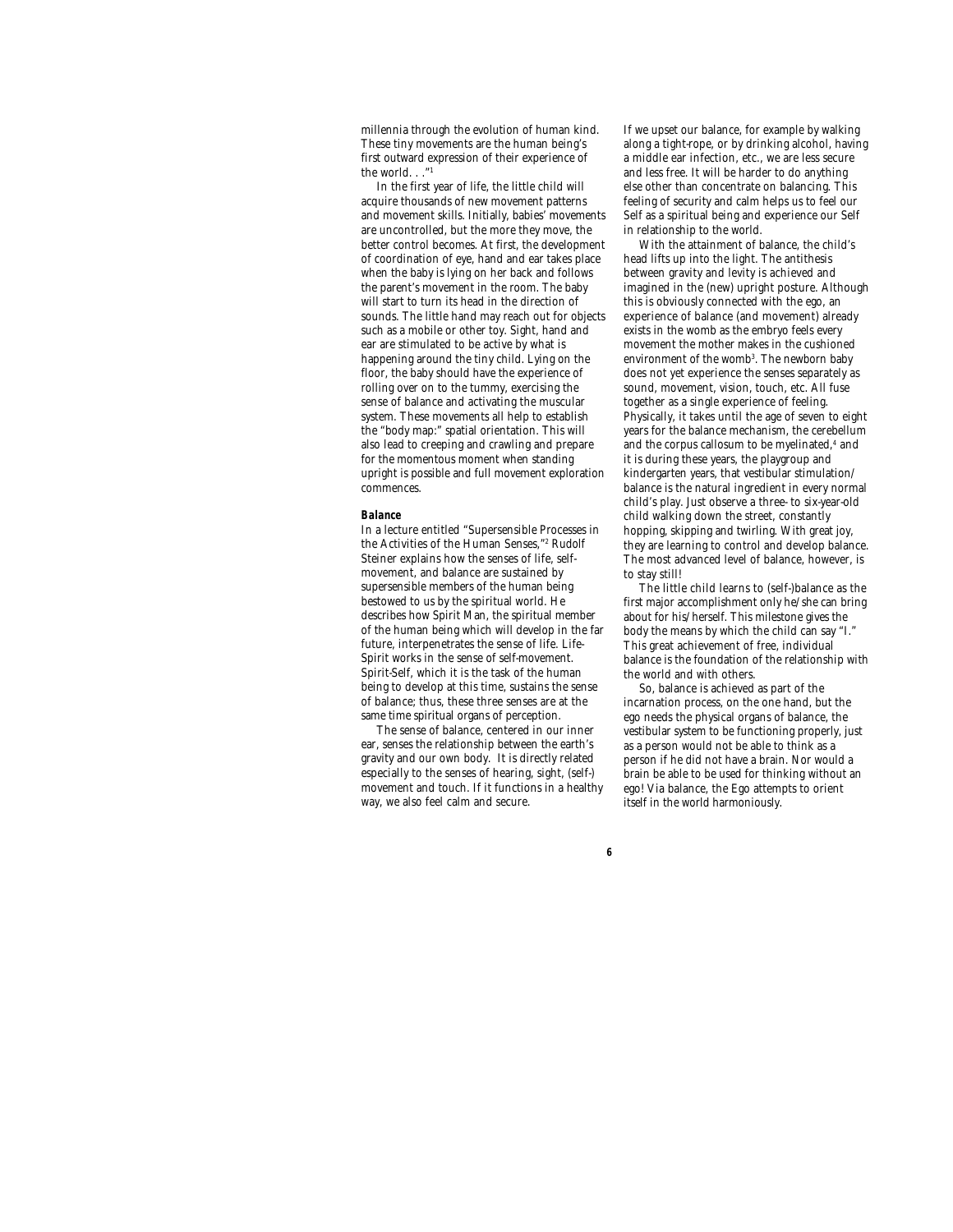Balance enables us to have a relationship to the world outside and the inner world. If we stand on the edge of a precipice we feel dizzy and may even feel a strong pull over the edge. We are filling the space with our presence and temporarily creating an imbalance resulting in nausea, dizziness and disorientation. Our sense of balance is then temporarily out of synch with our other senses. Consider how a child would be if his sense of balance were always just a little bit out of synch with his other senses: he would be disoriented.

Being slightly off balance may not cause too much of a problem in the earliest years. Human beings have the most marvelous faculty of compensation and often the child's own parents do not realize the amount of compensating and avoidance that is going on.

It may manifest a little later, when the child is balancing (or avoiding to!) on a log in the kindergarten garden, or when the eyes need to move across a black board or page to decipher some obscure shapes called letters in Grade 1 or 2 or the even more dramatically complex activity of the hand on a piece of paper trying to make those strange shapes. The physiological activity requires enormous balance to hold these things together and not become literally seasick or dizzy<sup>5</sup>.

Imagine if this feeling were present every time you wanted to read, write or maybe even draw. This experience could even be much more subtle so that you didn't actually know what it was, or even that others didn't feel the same. Maybe you just knew that you feel awful when you're at school, maybe more so in some lessons than in others. Perhaps even break time makes you feel awful if the disruption of balance extends to the whole body and not just to fine motor skills. Your disorientation and balance problems may even cause others to laugh at you in gym lessons in the Lower School or in the playground.

Henning Kohler speaks about the connection between self-esteem and the sense of balance $^6$ , he writes: "Every difficulty experienced by a child in the incarnation process has its effect on the sense of balance…Restless-nervous, anxioustimid, and depressed-moody children all share damaged self-esteem, each in his own

characteristic way. The first feels unappreciated; the second, left to his own devices; the third rejected and misunderstood. All are ways expressive of a lack of inner balance. . . It must, therefore be our finest striving to help them by giving them every reason to feel that they can connect to our tolerant appreciation, our interested participation, our complete and empathetic understanding. A sense of selfesteem has a feeling of being lifted into light and shone through is identical with experiencing freedom in the use of hands and arms. Here, too, all children who suffer weak orientation in the area of bodily senses are vulnerable. . .When a lack of development of the sense of balance is the major problem…, the problem usually lies in a defect of the central nervous system. From the anthroposophical viewpoint, this would be looked upon as a partial impermeability of the bodily instrument whose function it is to serve the higher members of our makeup. The pedagogical therapy in such a case would include all four of the lower senses in therapeutic developmental exercises."<sup>7</sup>

#### *The Other Senses*

*7*

Of course the development of the other senses is equally important and the two other lower senses ¯the sense of touch and the sense of life (in addition to movement and balance) need care and can be observed for signs that something is not quite right. In our Waldorf kindergartens, the sense of touch gets appropriate stimulation, but does it at home? Or did it when the child was at a playgroup elsewhere? Many of the objects a child gets in touch with nowadays are smooth and unpleasant (plastic) so that she cannot get differentiated touch experiences. Have the children been cuddled and stroked enough? The lower senses are the basis for development in the middle and upper senses, and if they are not stimulated enough then this can effect future development. On the other hand, the middle and upper senses are frequently over stimulated. The sense of hearing, for example, needs the opportunity to develop gently, yet we live in a world full of noise, more noise than ever before. Mothers take tiny babies shopping in the supermarket where they are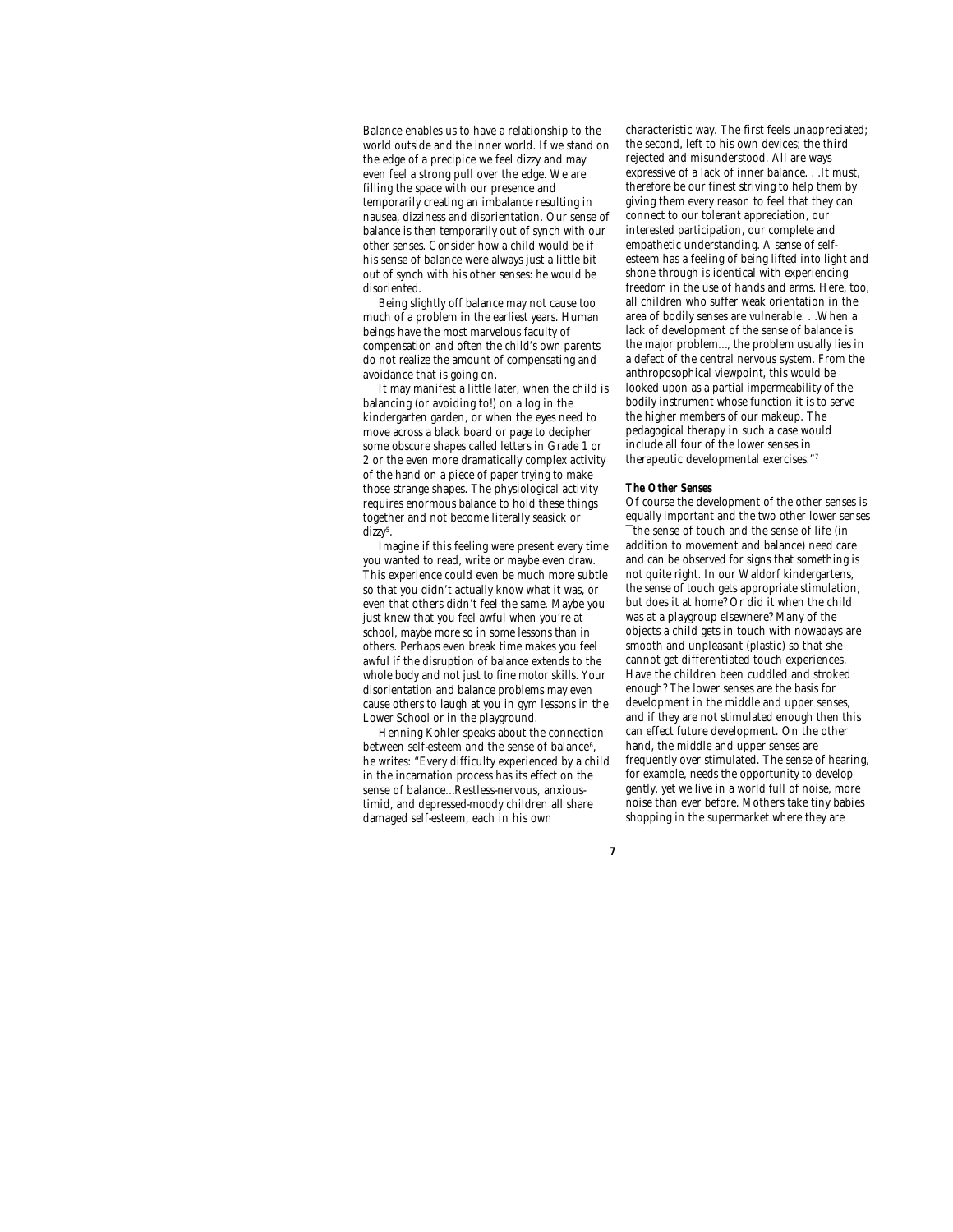bombarded with sounds from the tills, and the hustle and bustle of stressed shoppers rallying their trolleys down the aisles. The eyes are exposed to bright light and fast moving objects and lights with hardly ever the chance to gently focus on something.

*How Can We Help***¯***What Can We Do?* It would certainly appear that many children manage to develop reasonably well despite their environment. Most Waldorf early childhood teachers would, I hope, advise parents to avoid supermarkets and shopping malls with tiny babies, if at all possible, in order to protect their senses. Although we have to accept that if parents have no one they can leave their children with, this may only be an ideal.

I feel strongly that it is our responsibility as educators and care givers to do all we can to 1. find out if there are any signs of a learning difficulty and

2. prevent the learning difficulty<sup>-</sup>or at least help the child to develop so that the learning difficulty has the least possible affect on the child's life.

### *Prevention of Learning Problems and Signs of Developmental Delay*

At the beginning of this article, I referred to the fact that after birth, the gestation period continues. Little babies need to be allowed to develop gently and more or less at their own pace. Dyspraxia and dyslexia frequently run in families so if we know that parents, uncles or brothers and sisters have these sorts of difficulties it is worth taking extra care of the children's senses and general development. My own children have a lot of dyslexia in their family and, partly as an experiment, my wife and I took extra care of their senses and of their "handedness." We were very careful not to expose our children to too much noise but instead only to human speech and gentle music.<sup>8</sup> In her fascinating book, *Reflexes, Learning and Behavior: A Window Into the Child's Mind***,** 9 Sally Goddard says, "During the first three years of life, the child must learn to use his ears to "tune in" to the specific frequencies of his own language, in much the same way that a radio is adjusted to

select specific stations. . .Lack of auditory stimulation, or even a constant cacophony of background noise in early life can discourage early "listening" and the child may learn to shut out and ignore sound from an early age. . .Hearing too much or "auditory hypersensitivity" can be just as much of a problem as hearing deficit. The inability to filter or occlude miscellaneous sound, suggests poorly developed listening skills, and can have profound effect upon later learning, language, communication and behavior. In the last twenty-five years research has turned to focus upon the problems of "listening," as opposed to problems of hearing. Tomatis, in France, and Christian Volf, in Denmark, quite independently of each other were pioneers of this approach."

We also made sure that our children always had time to look at things<sup>-</sup>without hurrying and with time to focus. Even as the children were carried down the stairs as babies, if we could see that their eyes tried to focus on the pictures on the wall, we would stop and let them look¯building up a slow, unhurried relationship to the two-dimensional.

Some years ago, I heard a lecture by Dr. Angelo Cioci at the Alliance for Childhood Conference which was held in Brussels<sup>10</sup>. Dr. Cioci specializes in pediatric medicine and psychology and lectures in pediatric neuropsychology. His research showed that if you can help a child to be totally right-handed<sup>11</sup>, this could help to prevent dyslexia. He implied that the foundation for handedness should be laid by the time the child is three. Although I had not heard this before, I decided it was worth a try, and as parents, my wife and I have always been very conscious of ensuring our children use their right hands, right ears, right eyes and right feet in preference to their left. Now at ages five and seven there are certainly no signs of dyslexia (yet!). But time will tell! A lot can be done if parents can be made aware of these sorts of things. *No child can be harmed by being treated as a dyslexic but many can be helped!*

Following an awareness and gentle treatment of the senses, a lot can be done by observing the children's movement development to note any developmental delays. It is widely accepted that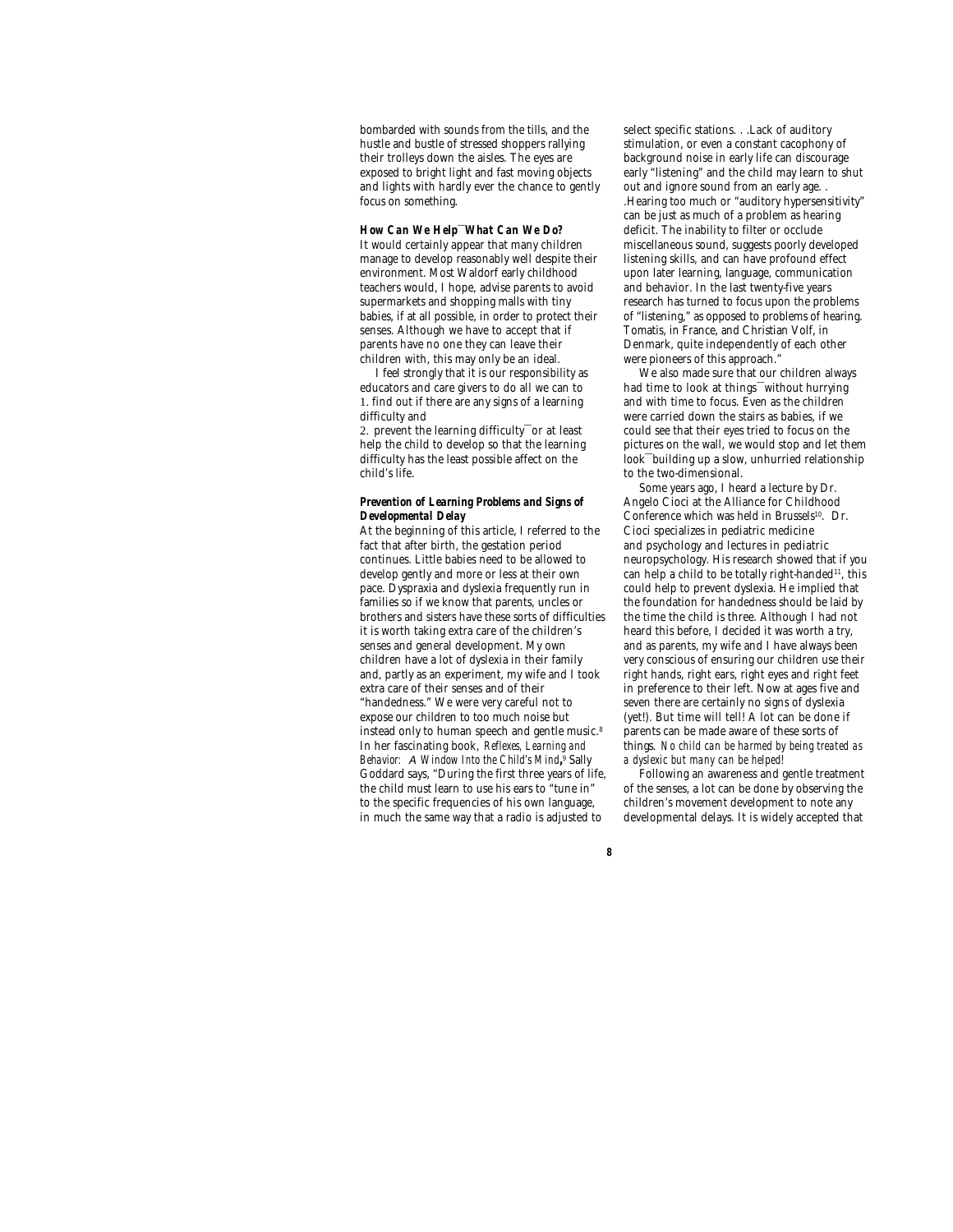the development of controlled movement has a part to play in the development of thinking and understanding. Children need to experience movement in order to learn about themselves, their relationship to the environment and the interaction of the two.<sup>12</sup>

### *Crawling (Creeping)*

Crawling is an important part of movement development, and, if a child has missed out this developmental stage, it is well-worth observing them carefully to see whether any learning difficulties develop.

Some children move by shuffling on their bum or rolling over and over, but learning to crawl has other benefits. Crawlers use a prone kneeling position which strengthens the muscles around the shoulders and hips. They are often a bit wobbly and need to make adjustments to their position. This helps body awareness and the developing sense of balance. Then, as one arm is raised to stretch out, balance has to be held in three points, and more adjustments have to be made. The extended arm investigates direction and distanced, and these are important learning experiences for understanding positions in space.

The actual crawling action itself is a complex sequence of movements where the arms and legs move in opposition. These movements seem to help other kinds of sequential activities such as ordering which is important for counting and number work and understanding the logic of "beginning, middle and end" in story telling. A vast amount of learning has been acquired by children who have learned to crawl!

### *Identifying Movement Difficulties*

If we think about the children in our care, as parents or teachers, we can ask ourselves, do they perhaps:

- Move in an ungainly, uncoordinated way?
- \* Appear reluctant to try new activities?
- \* Crash into things?
- \* Get tired and irritable easily?
- \* Not hear when asked to do something?

\* Begin a job and then forget what comes next?

\* Have no sense of time and urgency (older children)

- \* Find it difficult to concentrate?
- \* Have difficulty speaking clearly?
- \* Find it difficult to track a moving object?

And do they find it difficult, even impossible to: \* Manage fiddly things like buttons?

- \* Let someone near them for a hug?
- \* Join in games¯especially if there are
- "rules"?
- \* Make two hands work together?
- \* Stand still and wait?

Some children have several of these symptoms, others just a few.

If a child is frequently tetchy and irritable, it is worth considering why this is so. Is it because they realize other people are tired of them dropping things? Or is it because they have to concentrate so hard to work out what to do next, or because no one will let them play? Asking ourselves this kind of question helps us to empathize with these kinds of children because they do not intend to cause the upsets that arise during work or play. Parents of children with a specific learning difficulty also frequently report that their child:

- \* Has never crawled.
- \* Reached their motor milestones late.
- \* Found it difficult to interact with their peer

group. Does not have the same interest as the other children.

- \* Is often left out, never being chosen.
- \* Finds it difficult to use two hands together.

\* Cannot cross the midline, changes hand instead.

#### *Speech*

*9*

Closely related to movement is speech. There is no space to go into speech development here, but I would refer you to the article: "Speech Development and Its Encouragement in the First Years of Life" in *The Dignity of the Young Child*<sup>13</sup> . This article also gives a good picture of speech development which is helpful for us as a guide. It is important to realize that a child with delayed speech development, and/or problems with speech may also have a hearing problem and is, in any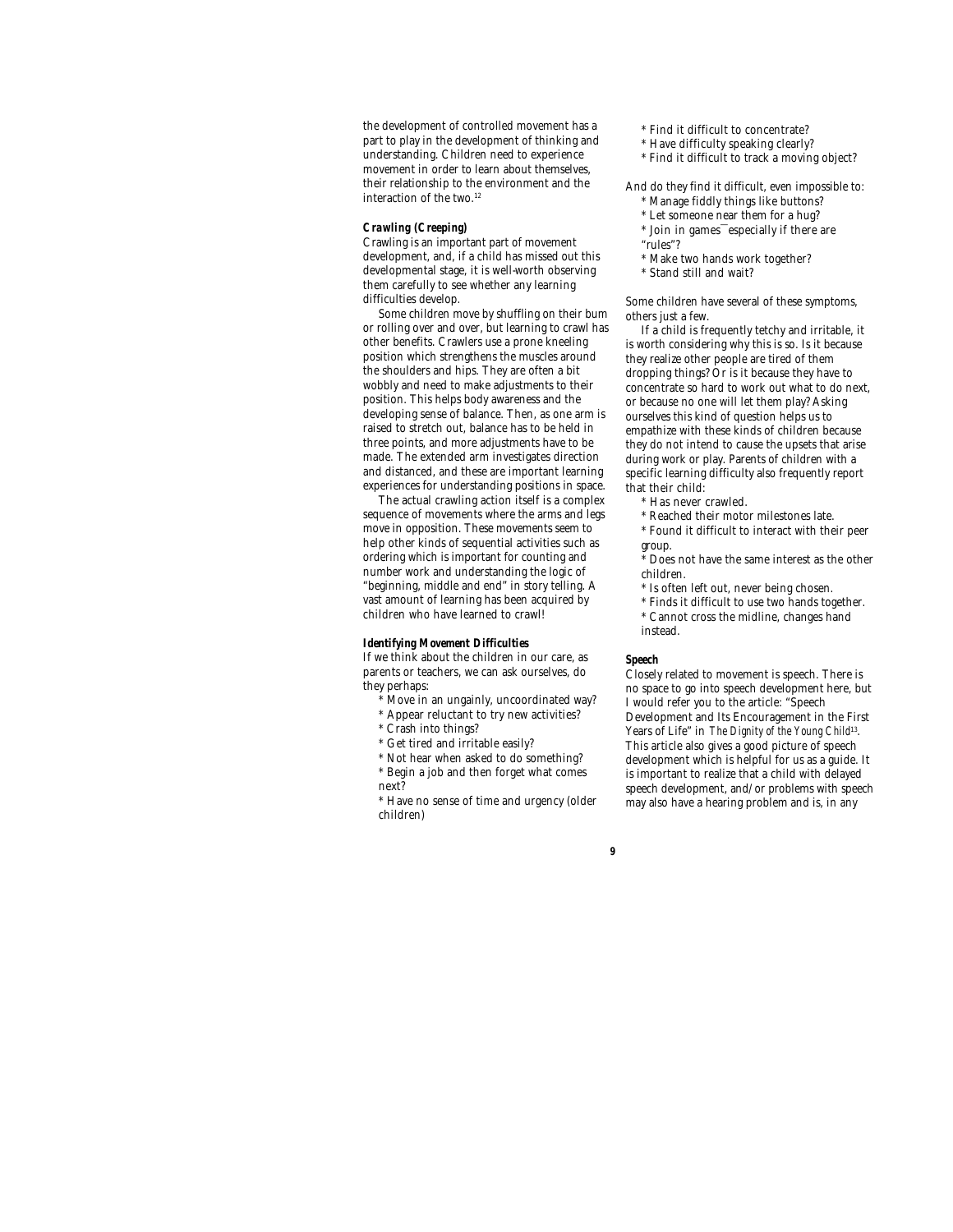case, very likely to have a specific learning difficulty.

### *Observing and Recording*

Establishing what is wrong and why is not easy in the kindergarten setting. There are lots of children milling about and playing, and the teacher has a lot to do already. However, observations, and recording those observations are the first steps in deciding how to meet the needs of the child. The Foundation Stage Profile may already help but other, broader observations and records will be needed. It is important to note the children's coping and not-coping strategies and their avoidance and compensation techniques. It is important to observe the children in different situations and maybe even in the home. Parents can certainly contribute to the picture (can the child get dressed without too much difficulty, putting their clothes in the right order, or do they get into all sorts of tangles?). It is also important to observe a lack of consistency as children with difficulties can have very clear good days and bad days.

It is also helpful to record any observations or insights that arise from the teacher's meditative work. These records will then feed into the child discussion that can take place in a staff meeting, or a meeting with the SENCO.

This is when it is helpful to draw up an I.E.P.<sup>14</sup> The I.E.P. can then be developed with the parents to ensure that the approach to the child is consistent and that the work is not undermined at home by too much TV, too little sleep, or too many fizzy drinks, etc.

#### *Social and Behavior Problems*

The I.E.P can also help in planning strategies not only to help overcome learning problems, as may be manifest in the child's movement, but also for social or behavior difficulties. When a child's behavior moves beyond the "naughty" into the realm of problem or aggression, it is important to try to find out what the cause may be as this can frequently also have its roots in the senses, reflex system or other movement problem.

It is a fact that more boys than girls have learning difficulties. It is also a fact that boys are

more aggressive in their behavior as research carried out in America on children aged four to eleven by Offord, et al (1991) shows.

With most children, this behavior is a symptom rather than a cause. It behooves us to find out the cause(s) before we can design our approach or treatment. The cause could be a learning difficulty. In fact, the victim of any aggression may also have a learning difficulty.

| Behavior                  | Boys         | Girls   |
|---------------------------|--------------|---------|
| Mean to others:           | 21.8%        | $9.6\%$ |
| Physically attacks people | 18.1 %       | 4.4 %   |
| Gets in many fights       | 30.9%        | 9.8%    |
| Destroys own things       | 10.7%        | 2.1%    |
| Destroys others' things   | 10.6%        | 4.4 %   |
| Threatens to hurt people  | 13.1 % 4.0 % |         |
| Offord et al. 1991        |              |         |

Behaviors swing between the positive and the negative: Altruism < > Aggression

Just as with other developmental milestones it is helpful to remind ourselves of "social" milestones as this will help us to spot any child who is out of synch.

It has been found that even with every effort to remove stereotypes, early years children will still mainly play with children of their own sex. Research has also confirmed that girls' and boys' behavior is quite distinct as a rule. In a study, Maccoby<sup>15</sup> (1990) found that in social interaction girls used an "enabling" style which was characterized by friends supporting each other and making suggestions, whereas boys generally used a "constricting" style. Boys' conversations tended to be boasting and contradicting and using other forms of "self-display." Girls would ask, "Can I have a turn? Boys would demand, "Give me that!" If this is generally true, then it could explain why boys and girls often don't play together, and why some of the less confident boys may prefer to play alone.

#### So to summarize:

1. An understanding of all aspects of child development is vital.

2. It is helpful to have an understanding of the kind of difficulties we may find in our early years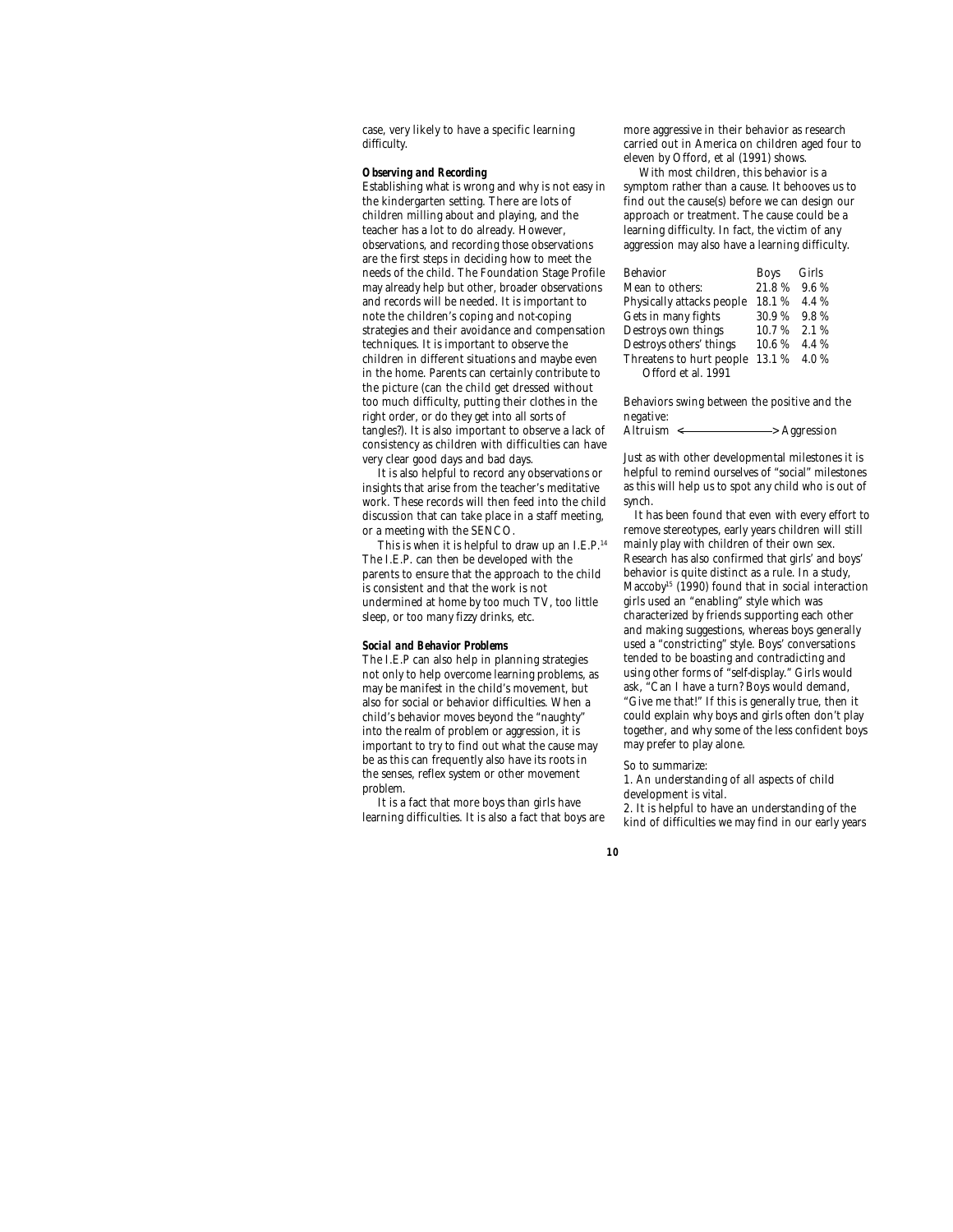settings. If you do not have a Special Needs Education Coordinator (SENCO) or colleague with experience in this field look up dyslexia, dyspraxia and Asperger's syndrome on the internet. You will find a great deal of information 3. Observation and recording of the children's developmental milestones and behavior is vital<sup>-</sup> this includes observing what the child avoids doing. Without proper observation, a remedial activity may be inappropriate. A good example is where a teacher deals with a restless child without realizing the child has eczema on her tummy and is itchy.

4. Draw up an I.E.P. and keep up regular reviews. 5. Ensure that the parents are informed, involved and active.

6. Ensure that you are familiar with the Special Needs Code of Practice. (a government

document that schools adhere to) 7. Ensure that you have a good Special Educational Needs policy. I will be pleased to email you a copy of ours for your interest upon request (evm@michaelhall.co.uk).

8. Therapy programs with a direct connection to working with the lower senses, primitive reflexes and movement in general are the main tools for helping children with difficulties in the early years. Eurythmy therapy is probably most effective at this time.

#### **Footnotes**

*<sup>1</sup>*Sally Goddard Blythe: *The Well Balanced Child*, Hawthorne Press. *<sup>2</sup>* Berlin, October 25, 1909: *Wisdom of Soul, and of the Spirit; Anthroposophy, Psychosophy, Pneumatosophy.*

<sup>3</sup> Visit: http://www.visembryo.com/baby/index.html to study embryonic development.

4 Myelination: The formation of the myelin sheath around a nerve fiber. Also known as myelinization.

*<sup>5</sup>* Dr. Harold Levinson, *Discovery of Cerebellar-Vestibular Syndrome and Therapies:A Solution to the Riddle– Dyslexia.*

*6 Working with Anxious, Nervous and Depressed Children,* AWSNA. *7 Therapeutic Developmental Exercises by* Dieter Schulz. See also the work of INPP and Sally Goddard:**www.inpp.co.uk** *<sup>8</sup>* There is no space to go into detail about the importance of

music here, please see: *The Well Balanced Child*, Hawthorne Press 9 Fern Ridge Press. *<sup>10</sup>* October 2000.

 $^{11}$  To be totally right-sided means that a child's preferred hand,<br>foot, ear and eye would all be the one on the right.

<sup>12</sup> French and Lee (1994) cited in Digue, A. and Kettles, G (1976 *) Developmental Dyspraxia: An Overview.*

*<sup>13</sup>* Medical Section at the Goethenum and International Waldorf Kindergarten Association

<sup>14</sup> Individual Education Plan

*<sup>15</sup>* E.E. Maccoby, *Social Development: Psychological Growth and the Parent-Child Relationship .*

## **Age: Social Development**

6 months: Interest in other children begins: Poking, pulling hair; investigating them as objects. Toys are still more interesting, though.

14 months:Children play side by side, occasionally cooperating and interacting.

18 months: Playmate preference begins. Comfortable in each others company but still play mainly alone.

2–3 years: Beginning to play with each other and the beginning of altruism or pro-social play.

4 years: Group play begins.

*Ewout Van-Manen received a Waldorf education in the Netherlands and the United Kingdom and attended Emerson College in Sussex to do the Waldorf Education Course, specializing in special needs. Following that, he worked in a Steiner Special School for children with behavior and learning difficulties as both a house parent and a class-teacher. Upon completion of Grade 8, he worked as a class teacher and special needs teacher at Michael Hall. His focus is now on remedial work and he founded the SWDA (Steiner Waldorf Dyslexia Association).*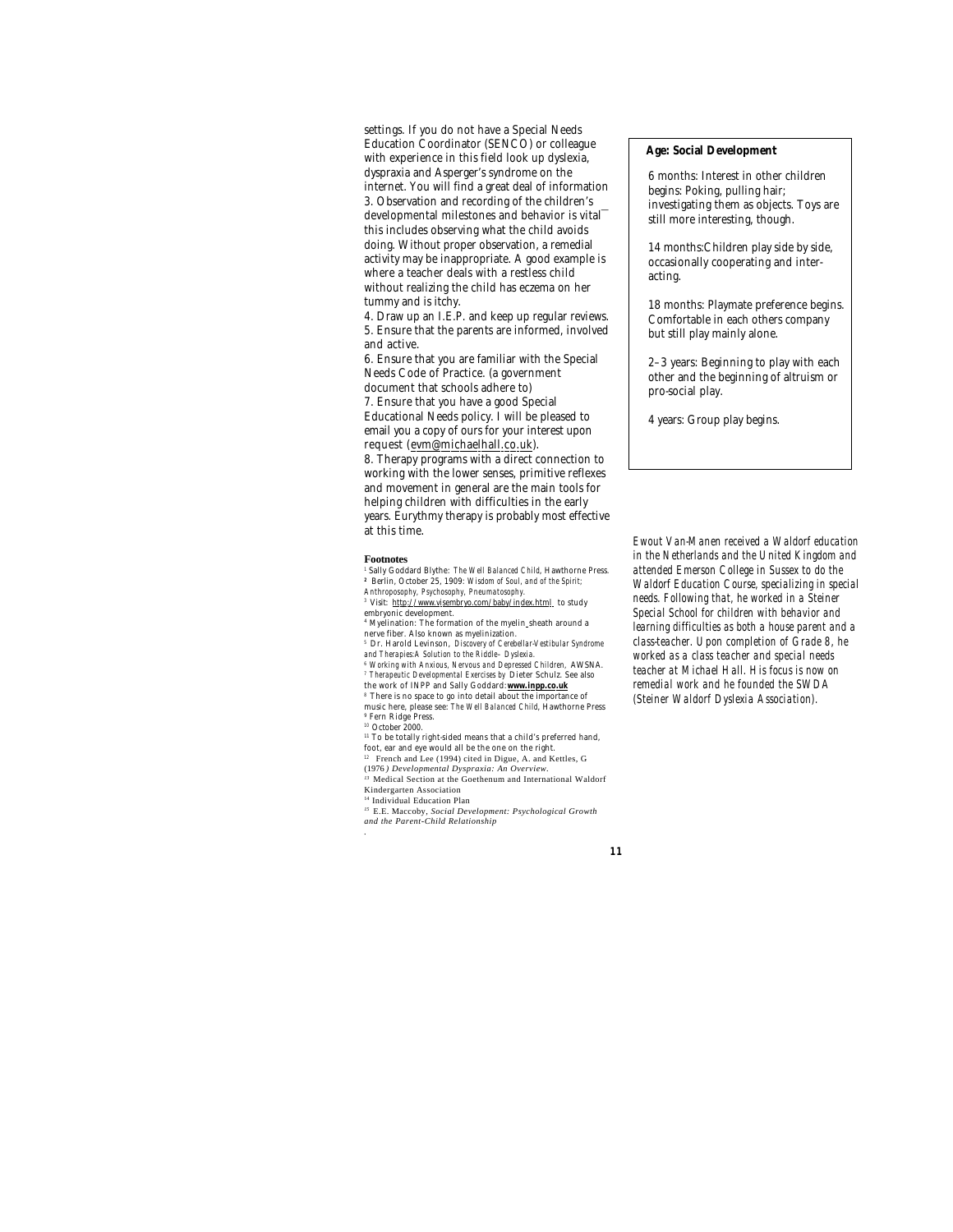| <b>TABLE 1</b><br><b>Milestones of Motor Development Ages 2 - 6</b> |                                                                                         |                                                                           |                                                                                                                                       |  |  |
|---------------------------------------------------------------------|-----------------------------------------------------------------------------------------|---------------------------------------------------------------------------|---------------------------------------------------------------------------------------------------------------------------------------|--|--|
| Age                                                                 | <b>Locomotor skills</b>                                                                 | <b>Non-locomotor skills</b>                                               | <b>Manipulative skills</b>                                                                                                            |  |  |
| $18-24$ mths                                                        | Runs (20 mths), walks well<br>(24 mths); climbs stairs with<br>both feet on each step.  | Pushes and pulls boxes<br>or wheeled toys;<br>unscrews lid on a jar.      | Shows clear hand preference; stacks<br>4 to 6 blocks; turns pages one at a time,<br>picks things up without overbalancing             |  |  |
| 2-3 years                                                           | Runs easily; climbs up and<br>down furniture unaided.                                   | Hauls and shoves big<br>toys around obstacles                             | Picks up small objects; throws<br>small ball forward while standing                                                                   |  |  |
| 3-4 years                                                           | Walks upstairs one foot per<br>step; skips on both feet;<br>walks on tiptoe             | Pedals, steers a tricycle;<br>walks in any direction<br>pulling a big toy | Catches a large ball between<br>out-stretched arms; cuts paper with<br>scissors; holds pencil between thumb and<br>first two fingers. |  |  |
| 4-5 years                                                           | Walks up and down stairs<br>one foot per step; stands,<br>runs and walks well on tiptoe |                                                                           | Strikes ball with bat; kicks,<br>catches ball; threads beads<br>but not needle; grasps pencil                                         |  |  |
| 5-6 years                                                           | Skips on alternative feet; walks<br>a thin line; slides, swings                         | Connolly and Dalgleish (1989) Milestones of Preschool Motor Development   | Plays ball games quite well;<br>threads needle and sews stitches                                                                      |  |  |

| Table 2<br><b>Age-related Development of Movement</b> |                                                                                    |                                                                      |                                                                                |  |  |
|-------------------------------------------------------|------------------------------------------------------------------------------------|----------------------------------------------------------------------|--------------------------------------------------------------------------------|--|--|
| Age                                                   | <b>Locomoter patterns</b>                                                          | <b>Non-locomotor patterns</b>                                        | <b>Manipulative skills</b>                                                     |  |  |
| 1 mth.                                                |                                                                                    | Can lift head from lying on front                                    | Can retain object placed in hand                                               |  |  |
| 3-4 mths                                              |                                                                                    | Stepping reflex pattern                                              | Plays with hands as first toy                                                  |  |  |
| 5 mths.                                               | Rolls over from back                                                               | Holds head, shoulders erect when sitting                             | Stretches out to grasp objects                                                 |  |  |
| 6-8 mths                                              |                                                                                    | Sitting unsupported, pulling up to stand                             | Reaches accurately, grasps, lets go                                            |  |  |
| 9 mths.                                               | Crawling, climbing upstairs                                                        | Supports cup/bottle.<br>Copes with finger food                       | Transfers objects from one hand<br>to another.                                 |  |  |
| 10 mths.                                              | Walks around furniture                                                             | Bends to pick up object and stands                                   | Makes toys work!                                                               |  |  |
| 1 year                                                | Walks usteadily with feet<br>apart, arms outstretched                              | again with one hand support.<br>Will start games such as peek-a-boo. | Plays with building bricks and<br>other toys. Pulls off socks, shoes.          |  |  |
| 2 yrs.                                                | Walks well, learning to run.<br>Climbs on toys, furniture.                         | Dismantles everything. Enjoys simple<br>wooden lift out puzzles      | Builds towers, pours water from<br>one jug to another.                         |  |  |
| 2-3 yrs.                                              | Can ride tricycle. Climbs<br>up/down stairs, both feet<br>on each step, can tiptoe | Enjoys jigsaws, painting, gluing.                                    | Can lift heavier objects with some<br>control. Puts on and takes clothes off.  |  |  |
| 3-4 yrs.                                              | Learning to hop, balance.                                                          | Can catch large ball. Can release<br>objects more easily now.        | Can draw circle. Buttons coat/sweater.                                         |  |  |
| 5 yrs.                                                | Can walk, run, skip and<br>hop, even cycle and swim                                | Enjoys "bunny jumps" and<br>balancing activities                     | Can form letters and write own name.<br>hits ball with bat, can tie shoes (5+) |  |  |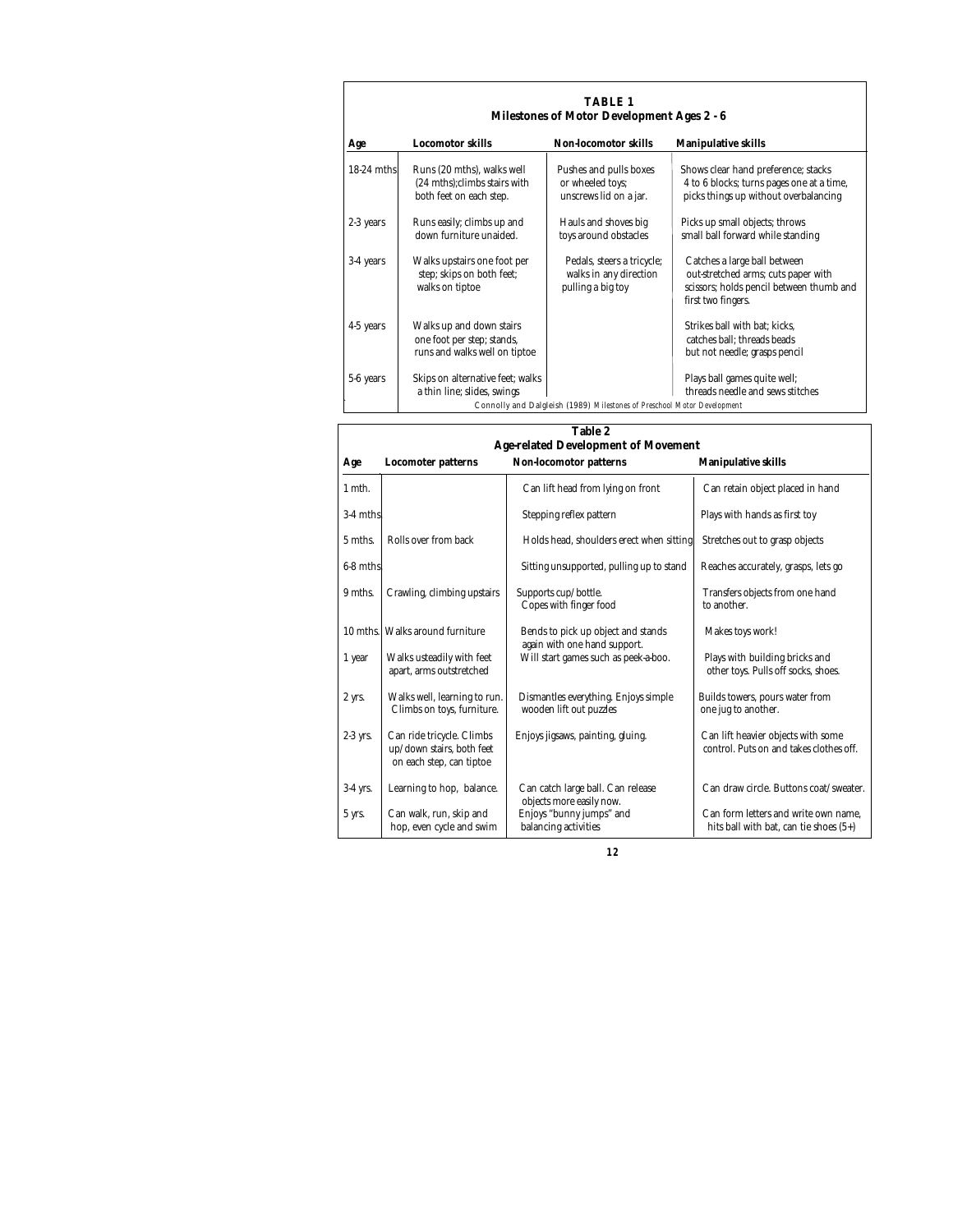# *Therapeutic Puppetry-The Hysteric, Thin-Skinned Child*

## **Suzanne Down**

When we decide to incarnate and leave the heavenly worlds, we journey through the Zodiac and gather qualities there that will affect our physical constitution one of those being the condition of our skin, our sheath that holds us in our human form. There are two general types of skin: thin skin and thick skin. All of us are to some degree one or the other. I would like to explore the fundamentals of the thin- skinned condition and how that affects our journey on earth, and share some therapeutic thoughts on how puppetry can help this condition.

The "hysteric" tendency is the picture of the thin-skinned condition, a state of expansion. In a mild condition, it comes out only when our will is called upon. In the realm of the kindergarten morning, this could arise in some children when it is time to come to circle. It can show itself again when someone is asked a question in class that needs to be answered. The nervousness brought out in stage fright and public speaking is a "hysteric" response to our will being asked to do something, and the focus being placed on us. In a more extreme state, hysterics are always too expanded and feel raw and exposed to the world.

In this condition, the physical body is literally too "thin-skinned." You can physically see this when you look at the skin covering the body. The skin of the organs will also be too thin. The etheric, soul and spirit flows out of this porous condition of the body into the experience of yellow! This condition leads a person to an inability to fulfill what is asked of them. They need to get control of their will.

In puppetry, one can begin to help with an exercise using poems, songs or scenes in stories that speed up, slow down, speed up, and slow down for self control and engagement of the will. This is an indication from Rudolf Steiner brought to my therapeutic puppet training by Adola McWilliam, co-founder of the Ita Wegman Association and Glenora Farm Camphill Community.

To engage the will of the hysteric, thinskinned child, have him watch you do this change of speed, and once it is clearly established, let him do this with you. For example, a little pony table puppet can go into a

big meadow and start to run and gallop, clippity cloppity, clippity cloppity, then he goes up the steep hill and will slow down to a trot, then a walk, clip, clop, clip, clop. When he goes down the hill he can speed up again, and so on until it is time to go ever so slowly back to the barn to rest because the little pony is so tired. The change of speed is controlled, so no frantic running, a controlled gallop with a rhythm would be good. With an early childhood group, everyone can have a little pony table puppet or finger puppet that goes out to play.

If you create simple pony marionettes with strings the length that lets the marionettes touch the floor when you and the children are standing, something else can be worked on as well. The whole physical body of the child or children will experience these changing rhythms, and, with your clear example helping to hold them, they can practice this exercise in their own bodies. Most importantly, the puppets take the focus away from them, so their hysteria will recede. Try this in a big circle. The children will connect to the imagination of the little pony and really enjoy this. The ending leads the children and the pony to quietness, when the pony gets so tired and sleepy and goes slowly back to the barn, clip, clop, clip, clop to rest. Use wonderful consonants to help hold them in the changing speeds. **It is essential not to let them go into chaos with the gallop**. Help keep the selfcontrol through your movements, the formation of the consonants in your speech, and the story rhythm you use.

We can see how this therapeutic playful way to add the change of speed in a little story will interest the children. Again, we want to have their will engaged in controlling the change of speed, not flinging the control away when the speed increases. When you make good use of the story rhythm and your clear imitation, these will exercises for young children will be successful.

*This is an excerpt from Suzanne Down's upcoming book,* Lifting the Veil, a Renewal of Puppet Theater. *To receive Juniper Tree's free email newsletter that has children's story and puppetry activities and ideas through the seasons, contact:* suzanne@junipertreepuppets.com*.*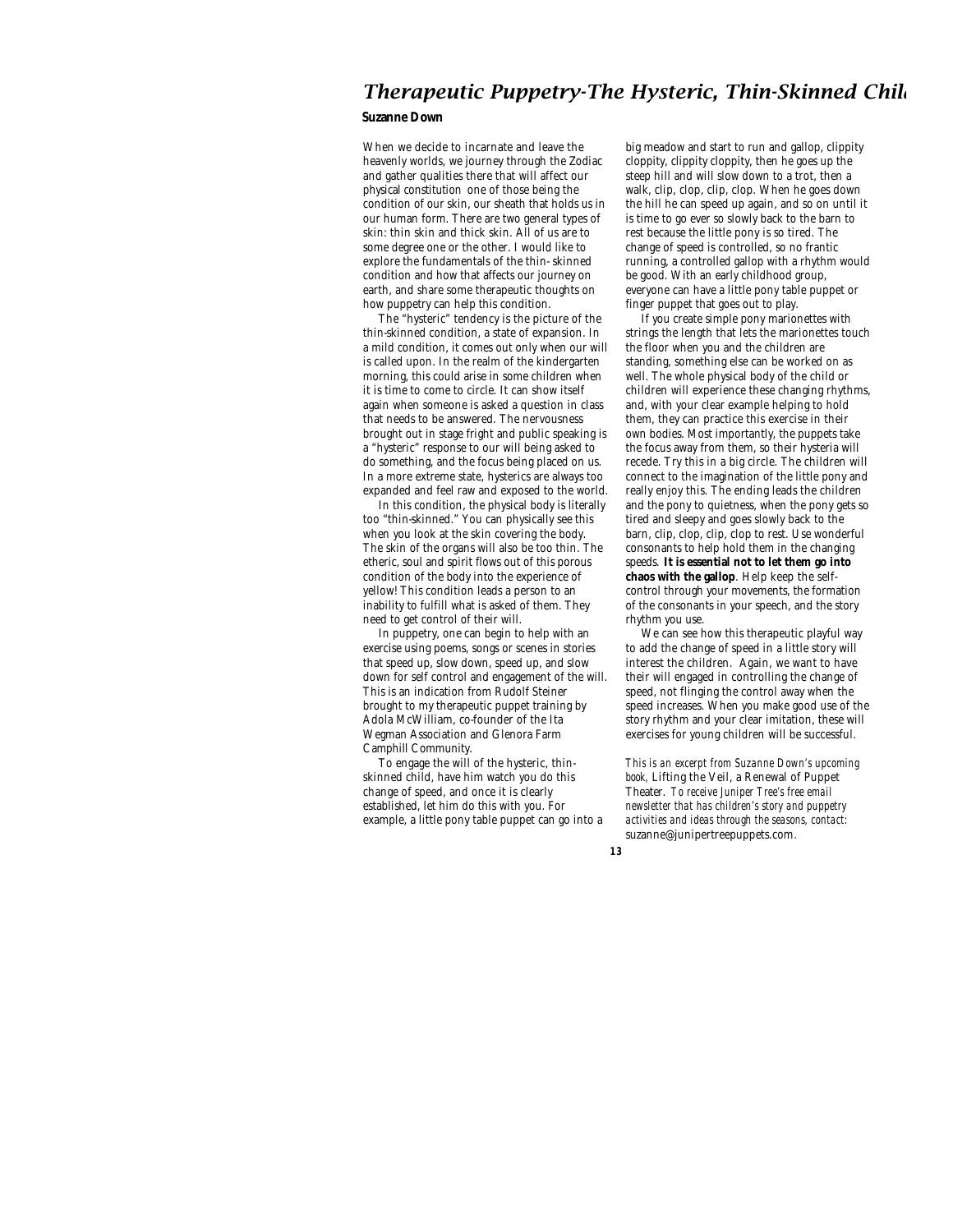# *Overview of the International Kindergarten Conference*

**Jan Coles**

Over 1,100 Kindergarten teachers from all around the world attended this event at the Goetheanum in Dornach, Switzerland. The theme of the conference was "Playing, Learning, Encountering" and reflected the concern amongst the International Steiner Waldorf kindergarten movement that children's play is being threatened by the trend to begin formal education increasingly early with emphasis on information technology skills and academic learning.

These quotes from Rudolf Steiner set the context for the conference:

"…(T)hus providing free space for the formation of human nature. This is play. That is also the way we can best occupy a child. We should not give children concepts with fixed boundaries, but rather ideas that allow thinking the free space to explore and even to err here and there. Only in this way will we discover the course of thinking that arises from an inner predisposition…" 1911; in *The Education of the Child*, p. 96-97.

"Usually, when observing the play of the young child we do so from the perspective of an adult. If this were not so we would not hear again and again the trifling exhortation that children should learn through play. The worst thing you could do is teach children through mere play, because when they grow up, they would look at life as though it were only a game. . ." 1923; in *Waldorf Education and Anthroposophy*, p. 57.

". . .The first step in this direction is to learn to understand the particular ways in which the child wants to be freely active in play. All the various types of stereotyped, thought up games with their inhibiting rules are alien to the young child's nature, for they suppress what should be freely mobile within the child. Through such organised games the child's own inner activity is

gradually being dulled down and the child feels itself within the outer activity without any inner interest. . ." 1922; in *Soul Economy and Waldorf Education*, p. 276.

Here follows a short summary of each main lectures:

*The Encounter*

Dr. Heinz Zimmerman

Dr. Zimmerman quoted the German philosopher Schiller, "Man only plays when he is in the fullest sense of the word a human being and he is only fully a human being when he plays."

The art of education is a social art; it is the art of life. We have to find a balance within ourselves between two basic drives which are at odds with each other, the sensual versus common sense. For example, if I fall in love with a despicable person, that could be described as a compulsion of nature. On the other hand, I could feel hostility, antipathy towards a person of quality, a compulsion of a higher sense. In both cases, I feel I am being untrue to myself. How do I overcome this dilemma? I begin to play, and by practising this play, this breathing, then I am not dominated by feelings nor overcome with common sense. I become sovereign and free through play. These opposites live within all of us, neither one is good or bad. On the one hand is total sympathy with our surroundings, altruism, this is connected to the limbs. On the other hand antipathy and egotism, turning away from the other, this is connected to the head. So then if I try to develop a real interest in the other person, I can develop a liking and discover something really precious, I can learn to appreciate the other if I let go of this spontaneous antipathy and begin to play. Now we can begin to love the other person. Love is not enhanced altruism but exists in the interplay between altruism and egotism.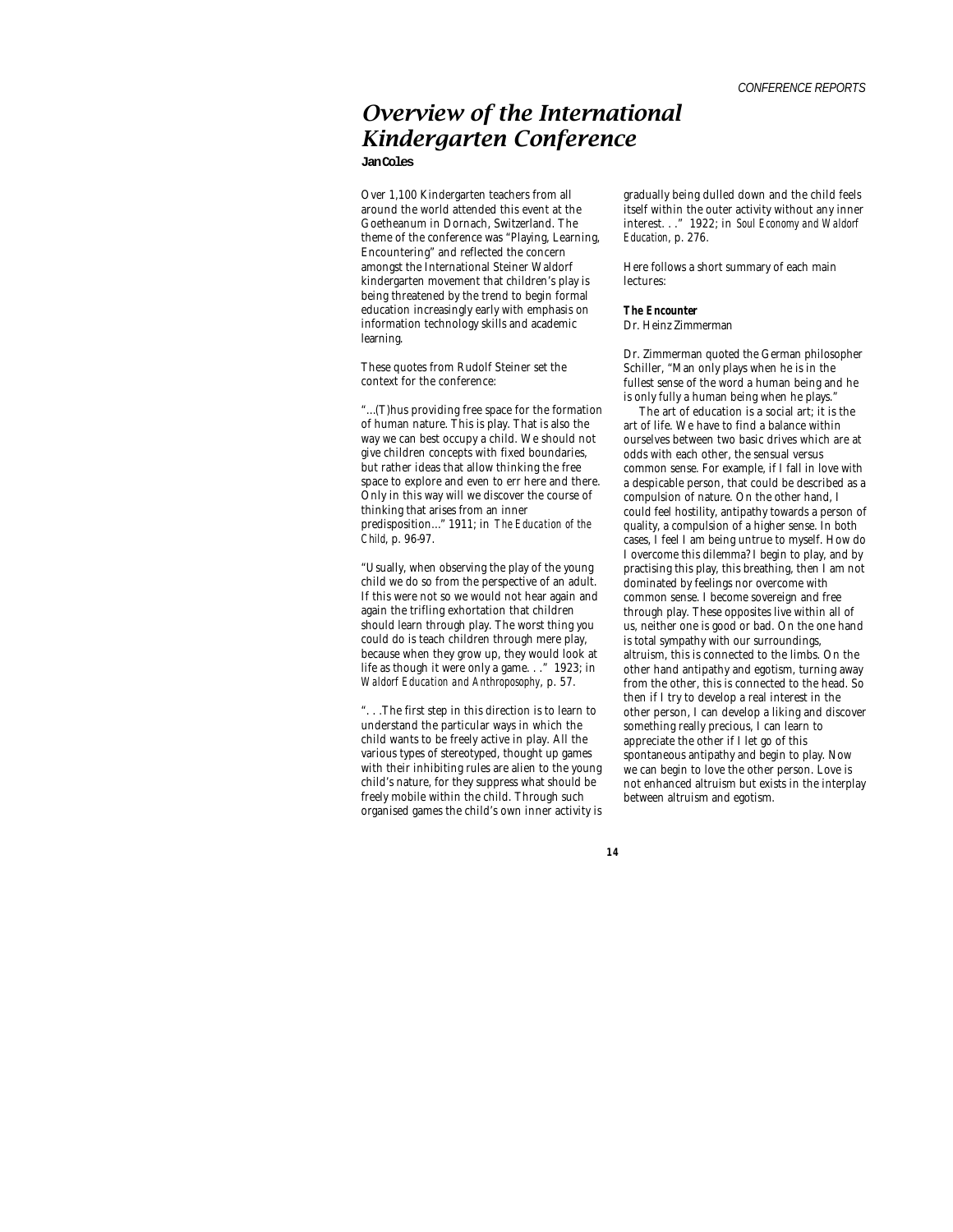### *The Healing Power of Play* Joan Almon

Joan spoke about Rudolf Steiner's own early life. He didn't have a very playful childhood himself, even though it was full of warmth within his family. Most memorable though was his book with moving pictures, he often said that kindergartens should always have such books.

In no other types of education comes the idea of "imitation." Imitation is richness, a fundamental aspect of our work. If as teachers we do real meaningful work in front of the children, the children will become involved in their work, engaged in play.

Joan gave many examples of ways in which children use play to heal situations in which they find themselves, also how to recognise when play is moving through a process and when it has become stuck. She gave an example of two fiveyear-old boys who were wrapped up in setting mathematical problems for each other and had become socially separate from the rest of the group every day by tying play stands together and retreating inside. After a few days, it was as though they had forgotten how to do anything else, so she said the ropes must have a rest. The boys were relieved and gradually began to play with the rest of the group, and when the ropes reappeared a few days later, they had transformed into telephone wires linking all the "houses" together. So the teacher must develop an inner capacity for discernment. Is this child going through a natural process or stuck? The teacher must feel able to say this is not right and intervene.

Play is disappearing from children's lives. The question was asked whether in the USA there was more violence in children's play since 9/11. No, but there is less play since then! A survey was done to discover how many minutes per day the average six- to eight-year-old child was engaged in creative play, in 1997, twenty-five minutes. In 2002, this had gone down to sixteen minutes of creative play per day. Even amongst three- to six-year-olds in 1997 the average amount of time spent playing per day was only thirty-six minutes. In the United States, as many as one quarter of two-year-olds have televisions in their bedrooms!

So we were urged as kindergarten teachers to find ways of spreading the word about the importance of play to the wider communities in which we live, for play is the doorway to growth. It is not surprising then that while play is diminishing there is an increase in mental illness amongst children.

## *Acceleration and Retardation in Development* Dr. Michaela Gloeckler

Michaela described health as a slow and gradual process that is in accord with the right education. A healthy adult is one who is fully present in mind and spirit, like the eurythmy performers we had just been watching. Dr. Largo, a Swiss pediatrician showed in his studies an appreciation of the work done in anthroposophy in the realm of education for the present time in helping and healing in cases of accelerated and retarded development. Studies looking at adults who have made great achievements have found no similar patterns in childhood of optimum conditions for life. A strong individual will find his way, overcoming problems¯of course, not that we should torment our children! Development is a mystery. Why are siblings so different? It is not only genes and our environment that is important but that also human relationship. We may meet only one individual in our early years that has such an effect on us, so that we can overcome the difficulties in our path. As kindergarten teachers, we must firstly meet every child where he is, and out of the child's own goal or situation we can help him.

Michaela gave an example of a seven-yearold boy with antisocial behavior and a developmental age level of three years. In one year with a kindergarten teacher, he had completely turned around and managed to go into Grade 1. He regressed at first, but had caught up with the other children by Grade 3. We need to teach parents that they, too, have a role as teachers. Not that they have to do anything special, but that life should be kept simple. In kindergarten, the child looks to the other children in the group, but the kindergarten teacher in her heart sees each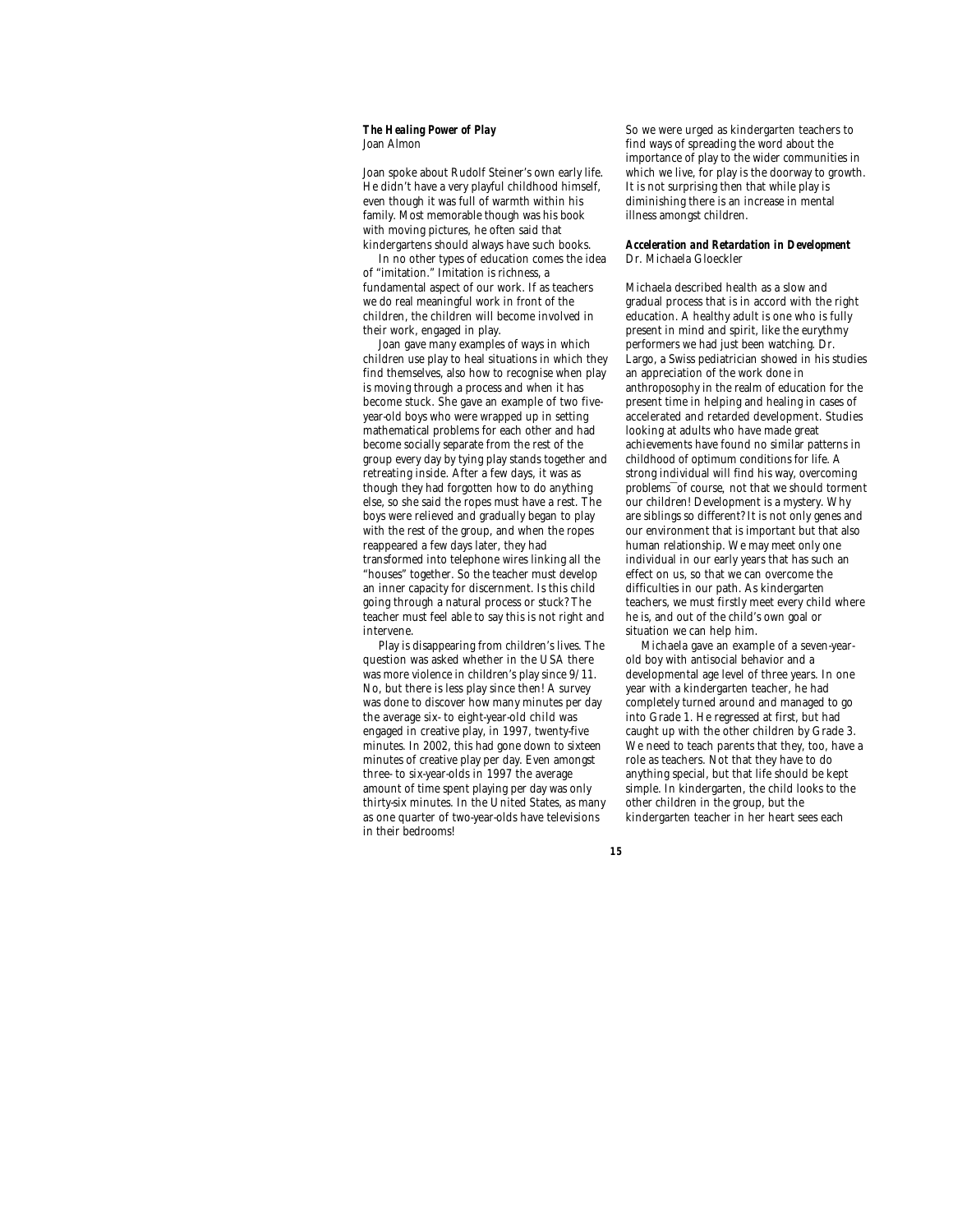child as individual even though outwardly working with the whole.

A child could behave horribly until we see him or her the way he or she really is. When the child feels accepted and not judged, she can enter into constructive development. If children are healthy, are fed adequately, have love and protection and are set boundaries their development should be normal. If at kindergarten there is a meaningful organization of the time, this is the only way¯despite all that is said about bright children. There are so many pressures on family life that many children grow up in far from ideal circumstances. Poor nutrition, healthcare, parents needing to work, poor language, poor accommodation, drug abuse, poor post natal care, perhaps a limited, onesided upbringing either overprotected or neglected. Uncritical praise can also be damaging, the child remains infantile and narcissistic, demanding¯these are all dangers and are all the more reason why we need to understand play.

Where does acceleration come from? Nutritionally, a mother's milk has less protein than other mammals. Human development is slower. It takes a baby five months to double its birth weight. Being able to do something quickly means to do it more unconsciously, this makes it more un-free. If we have a conscious awareness of something, we are able to play with it. People who have developed too quickly cannot teach others because they weren't conscious of the process of learning themselves and so find others stupid.

Children are so quickly influenced by the way they are judged by adults. "I felt good in your eyes." Do we have love in our soul for the child even when we have to be strict? The child knows this. If, for example, a child has to overcome rage, the teacher must bring her own experience to the situation and, knowing her own anger, her own weakness can help the child also with his. We are all wonderful people in our potential. Every weakness in others is also in me. Where does acceleration come from? If the protein in the diet is increased, is more animal like, then the more accelerated intellectual development does not keep pace with the

maturing of the soul. Happiness depends on one feeling at home in one's soul. There needs to be a sense of coherence, a connectedness with the environment. Steiner set one main task for Waldorf education—to separate feeling from will and to connect feeling with thinking. Damaged children need to learn to cope with feelings of envy, boredom, etc., otherwise they develop negative feelings. They need to develop good feelings in their bodies by doing small tasks. They must learn to handle their will well.

Feeling can be connected with thinking in stories and songs. In a calm atmosphere, this connection is made in the world of images. This is the principle of emotional intelligence. Memory is connected with feelings, the more strongly the teacher is feeling about that which he is doing, the more he is engaging the child. So we must encourage this identification with this middle sphere, this feeling realm that lies between thinking and doing by bringing in that which is artistic. We must cultivate a loving relationship with the child. We must trust in the concept of health and development. We must learn to live into the concept of love and friendliness. There is a point of weakness which is that it is too easy to judge the parents. We must help them observe their children, and if they say it is too quiet in kindergarten, that the children aren't doing enough, we must reassure them that the children are developing in a healthy way.

It has been found in research that children who watch a lot of television grow up to be overweight, have heart and lung problems, are more likely to be smokers and drug users. Waldorf educators were already saying this in the 1960's and 70's, and it is now seen to be true. We should use this to substantiate our own work today in our kindergartens. Thanks to anthroposophy and spiritual research we have a pattern for healthy development.

*Through the power of the word; In the etheric to heal, In the astral to give, In the "I" to comfort.*

The way we speak cultivates the etheric and brings calm. By mastering difficult situations with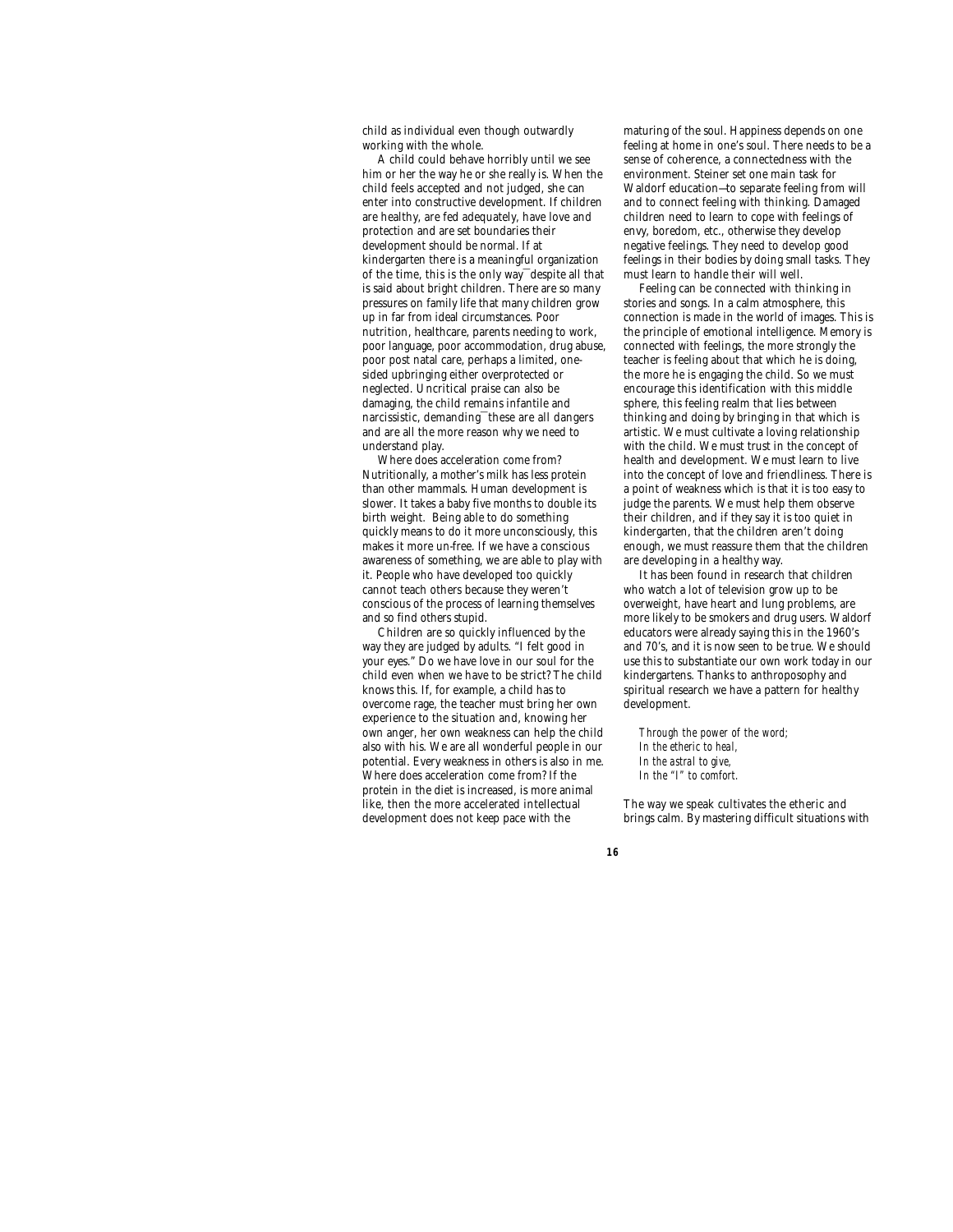calm understanding, we can bring healing. Children in their waking selves can sense from "I" to "I" we are friends.

## *The Heart Organ and Heart Forces* Dr. Peter Selg

Steiner said that Schiller's heart had burned up by the end of his life; he had given so much of it into his work. In his *Aesthetic Education of Man*, Schiller says that humans are un-free in their sense perceptions, they compel us. We are also un-free in our intellect, for instance: 2x2=4, there is no other possibility and is therefore fixed. Man is only really free in his middle realm; this is where they are able to play. This middle realm is also the realm of beauty, and our task is to educate the heart so one can freely choose for the good. Freedom does not mean to do what you like. Schiller anticipated Steiner education, which is to do with the mystery of the heart.

We live in a world of struggle, freedom is under threat and we must fight for it, our mission must be to work for the freedom of the "I." The heart is the organ of empathy connecting the soul with the world. When the heart becomes hardened, it becomes unemotional, inert, slow. Hearts can have, as well as feelings, thoughts; insight, recognition, understanding. How our own "I" connects with experiences, this is a truly Christian understanding of faith. When insight comes, we must trust it, the power of the heart. The heart is also the central organ of doubt. Compassion is truth perceived in connection with the head. The thoughts of man which rise from the heart come from the source spring of the human being, we experience this true inner moral intuition as good and right. The inmost "I" lies hidden in this treasury of the heart, this is where good comes from. Language and speech are born out of the heart. True Christianity does not divide good from evil, every moment is a new moment, we can change, we can grow, be what we can be. In the heart, there can be spiritual and moral growth and transformation, the heart dances! It is the organ for spiritual growth and also the treasury for preservation and protection inasmuch as it can be moved, in motion it can grow. Anthroposophy is the language of Christ in the

Twentieth century. So the heart is the organ where this seed can germinate or not. When we betray our heart, this is a falling away of the "I" as in Judas Iscariot. We can struggle with evil in the heart, but it is also the organ of forgiveness. We connect with the world through insights; we must trust this without doubt. We can help to shape the world and ourselves. Through being in the world, we prepare gifts for heaven, the eternal higher "I". Where our treasure is, there is our heart.

The heart begins to beat three weeks after conception. The heart is the organ of the beginning. Thinking comes late; it is mirrored and is old. In our limbs we are young—it is the world to come. The heart is present here, today, now balancing past and future. The young child is all head, one-third of the child's body is head. All sensory being needs protection in the first seven years. Breathing and heart develops in the second seven-year period, thinking after. At nine or ten years the child has a belonging feeling to the world; children with heart disease only really feel it at this age of nine through ten. In the first seven years, we prepare the maturing breathing and heart for the second seven-year period. From youth onwards, all we do is inscribed in the heart and destiny is met; education and especially education of the heart is preparation for destiny on earth. Ahriman does not want the human "I" to live on earth. With the Christ presence in our schools, children live up to world destiny. If Christ is in the human being, Lucifer and Ahriman are overcome. The statue (Representative of Mankind at the Goetheanum) is redemption for Lucifer and Ahriman, a way of peace, a Sun path.

*The Spirit of Christ—Thinking, Feeling and Doing: The Formative Forces around the Seventh Year* Christof Wiechert

With these attacks on the young child, one feels helpless. How can we do things better? There are different layers of reality. The threshold of kindergarten to Grade 1, around six- to sevenyears-old, is a second birth, a moment of transition, this is also under attack. The child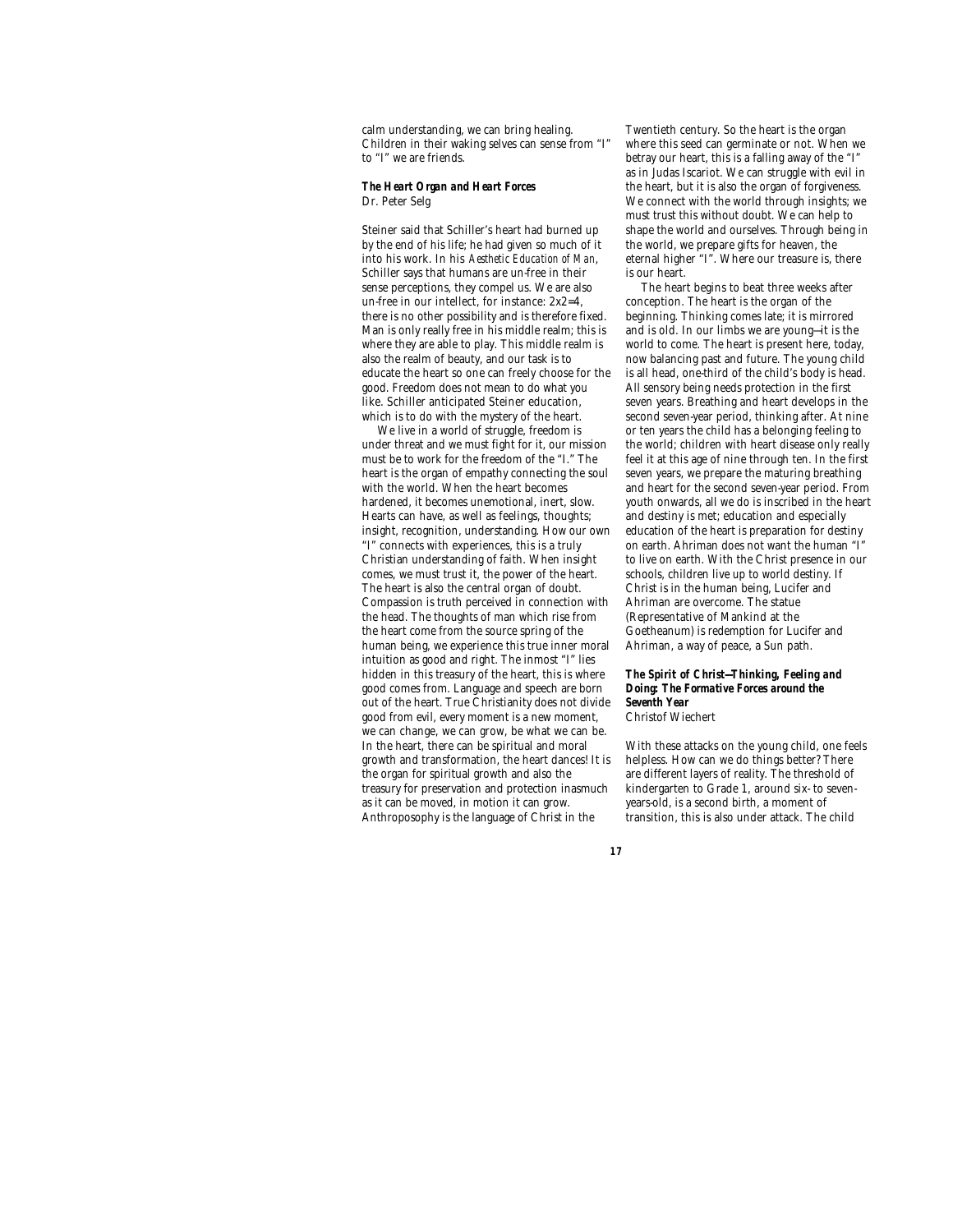must find himself in the flow of time and in the structure of the group. In the child study, we work into the child's soul, into the etheric body. The kindergarten teacher has to develop sensitivity of soul. We have to be more flexible than the parents; we are not educating them, but the children.

Formative forces radiate into the child, radiating back and resulting in the change of teeth. Also, formative forces already existing in the head create pictorial memory in children under seven, so they are able to create mental images; this part of the etheric body is already free. This etheric quality should be used for learning through play but can also be used for learning processes; even in kindergarten we can learn foreign languages, for instance. Anthroposophists also think that using etheric forces is most important to enliven thought using the imagination.

The kindergarten is the *University of Playtime*. Many children are not fully incarnated, yet, and the capacity for speech can be delayed. We should bring some elements of kindergarten to Grades 1 and 2 and maybe bring some elements of Grade 1 to kindergarten, perhaps a transition class.

Christof concluded his lecture with a verse by Steiner beginning:

*To bind oneself to matter, To grind souls to dust. . .*

### *Encountering*

Dr. Heinz Zimmerman (to close the conference)

To encounter is to learn and to play. Begin to change things in the place where you are and do not be dogmatic. Be present in mind and spirit. The heart mediates between the head and the limbs. We must trust the efficacy of our education. We must cultivate the seed which is this education. Have the courage to cultivate free play<sup>-</sup>this is truly human. There will be opposition from people who would have children not develop. Where is the young child? If we can answer this question, then what is learning? To learn is nothing but to recall what you have learned before birth. Teachers are then to enable

this, to find this treasure so the child can recall what his destiny is. Plato spoke about this. Spirit is movement¯eurythmy. Through the limbs and the heart, one must bring movement into thinking-living thought. Movement comes into children's play¯a message from pre-birth. We work through the senses to the spirit. How do we meet the child where he is? The three- to fouryear-old is open and full of trust, the world is good and worthy of imitation¯this is basically a religious mood. The child always looks up, has an attitude, a mood of veneration, calm, of devotion, a relationship to the spirits in a mood of prayer. In a cultivation of this religious mood, this sacred sobriety¯we see God as a child at play. Through all religions, the spirit of our age, the sun from the future comes towards us. The Goetheanum is here to bring this common cause. We begin with the child's prayer given by Rudolf Steiner:

*From my head to my feet I am the image of God From my heart to my hands I feel the breath of God. When I speak with my mouth I will follow God's will When I see God In Father and Mother, In Sister and Brother In all dear people, In animal and flower, In tree and stone, No fear shall I feel But love will then fill me For everything around me.*

We are human as individuals connected to our physical condition. We need strength for our work from our guardian angel, but we also need more. We live in a world full of fear and send a plea to the spirits in the realm of the archangels. A school has its own spirit¯it may give us courage to work towards a common goal. We have to accept the world as it is and children as they are. Wherever there are big shadows, there is also light. We turn to this light in the sphere of spirit. Freedom and courage is the Spirit of Michael.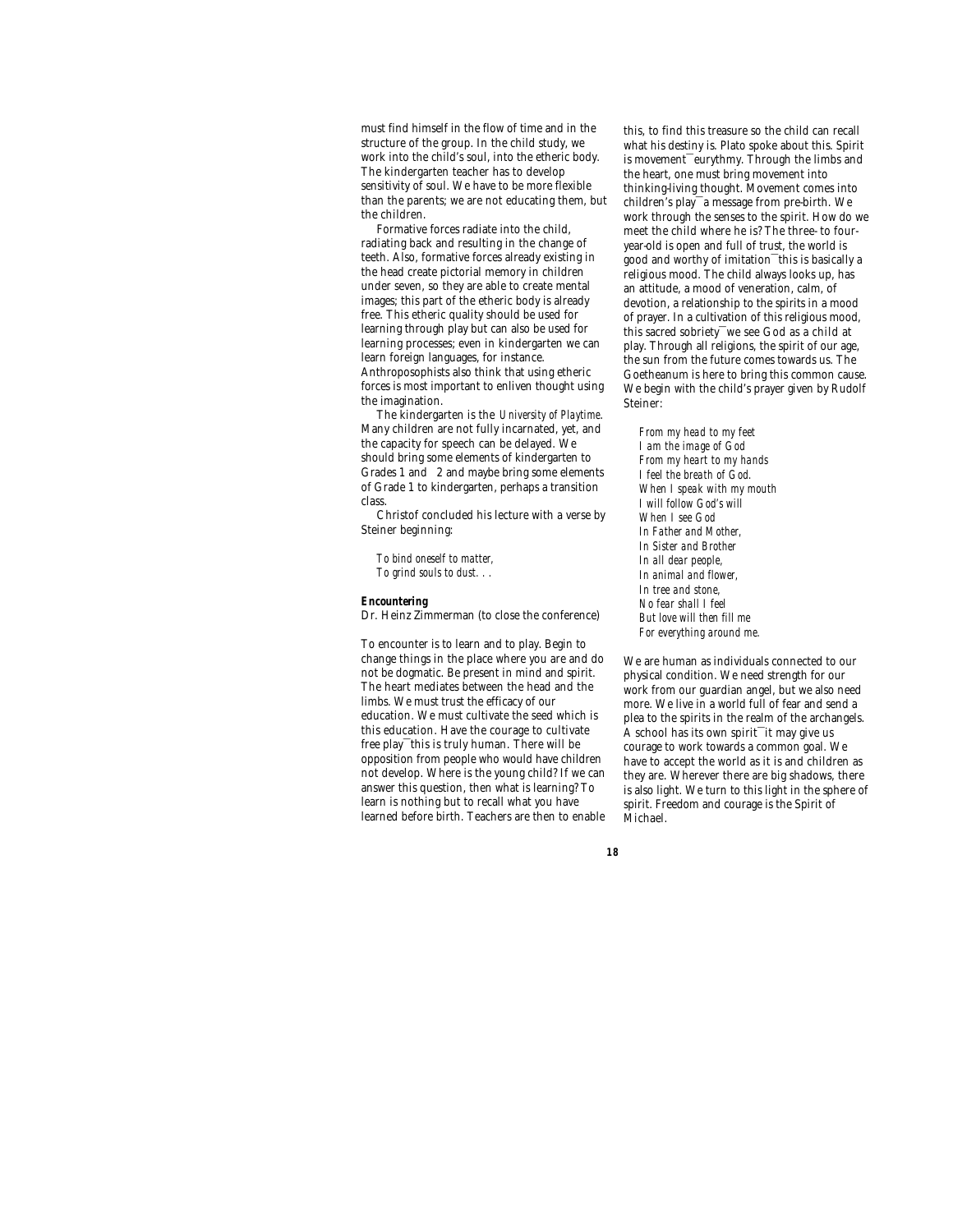## *The Rest of the Conference*

As well as lectures, there were many workshops, morning and afternoon to choose from, in addition to singing, eurythmy performances and more.

The whole conference was a truly wonderful experience; uplifting, inspiring, challenging at times, but with a tremendous feeling of common purpose around the world. In breaks between lectures and workshops, we heard about partnerships between countries where Steiner Waldorf education is well established and countries where it is in its infancy. Germany supports teacher training in many countries including Japan, Korea, Czech Republic, and Ukraine. Norway and Finland support training in South Africa, and there are several Steiner schools in townships there. As part of their presentation, the Scandinavian and South African teachers sang some songs from their own lands together. What a wonderful contrast there

was between the Nordic and African styles of music! Sweden is supporting Russia, and the kindergartens in the United States are supporting Waldorf schools in China<sup>-the first</sup> one has just begun! Australia and New Zealand are supporting initiatives in Hong Kong, Taiwan, Vietnam, the Philippines and Nepal. In some places, it is just the very beginnings, the first parent-toddler group in the Philippines, for instance. Even now, just remembering the joy on the faces of some of these teachers who were able to bring this education to the children of their country, brings tears to my eyes.

*Jan Coles is a teacher at the Bristol Kindergarten in the United Kingdom. Her notes are from the International Kindergarten Conference in Dornach, March 29-April 2, 2005. This article was printed in* Kindling*, Journal for Steiner Waldorf Early Childhood Education, October 2005, Issue 8 and is reprinted with their permission.*

## *LOGOS Seminar* **Report by Heather Porter**

Who are we referring to when we speak of the "New Child?" This was the first question we explored in the LOGOS Foundation Conference at Sunbridge College in June, led by Georg Kuhlewind. He was joined by several other leaders in the field of education and health, who each offered us their wisdom from a unique perspective: Linda Garofallou, from her work with infant massage; Mariola Strahlberg, from her experience with Brain Gym; Will Crane, from his experience in spatial dynamics; and Gregor Simon-MacDonald, from his work in caregiving. After days of delving into the various qualities found in this new state of consciousness, it became clear that we are not referring here to the child who is incarnating too quickly due to dietary, environmental and other influences, but rather to the child who is remaining

exceptionally open to the spiritual world and thus has great perceptual gifts. But many of these new children are living quite outside of the (physical) body and are having trouble orienting to the world of space and time. As a result, they are having difficulty attaining healthy ego integration.

The next question we explored was, "How can we help these children and support them in their process of incarnation?" We spent the days gratefully receiving the knowledge and experience from the speakers as well as the participants, doing meditative exercises together, and essentially trying to experience living from the perspective of these children. In the end, however, I believe a number of us were struck with the perhaps unexpected questions arising in our minds, such as "Where do you draw the line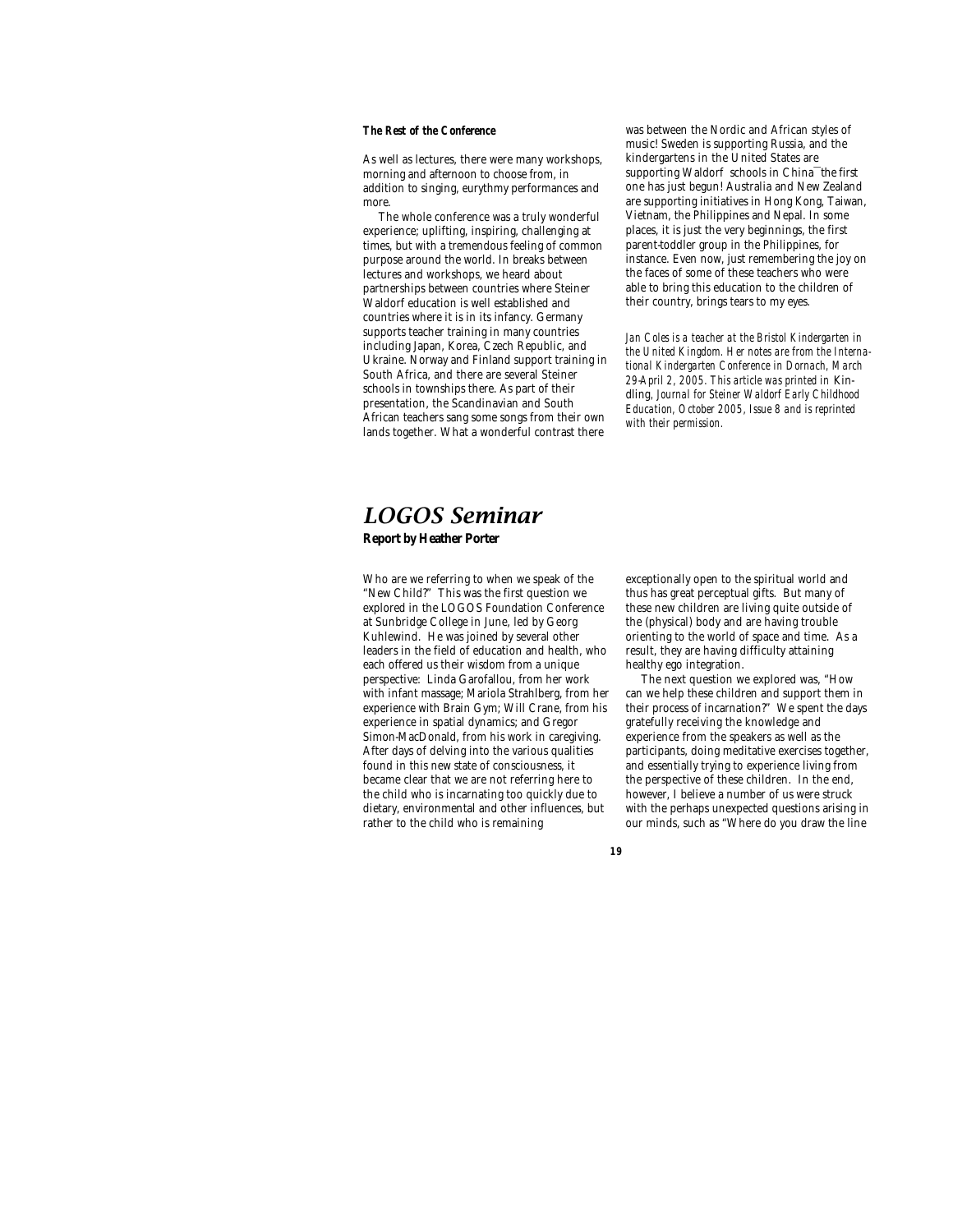between the 'new child' and other children, or even myself, or can you?"

In the field of early childhood education and health we speak of the "Indigo Child," "Crystal Child," or "New Child" because to give a name to a newly born state of consciousness is necessary or at least helpful in recognizing it and communicating about it as we do our work in trying to meet the needs of children. But as great poets know all too well, as soon as a word is put forth, it frustratingly limits what is truly indescribable. It puts an undefinable experience within definable boundaries. Alas, we live in the world of language. Naming is necessary, and clear expression is a beautiful challenge that we face as human beings.

But what happens if the name is removed for a brief time, and only the characteristics remain, endless in number? How does this change one's perception of a subject?

In retrospect, I see that I went into the seminar with my impressions about the "New Child" somewhat bound up within the name, inside a box. (How easily can our thinking unknowingly fall into that box, even with the best of intentions!) With deep gratitude, I left the seminar with a more experiential understanding of this new state of consciousness, outside of the boundaries, outside of the box. I left with a much broader view of the continuum, without the dividing lines. It is so easy to slip into dualistic thinking, such as the difference between "that child and this one," or between "that child and me." This seminar reminded me that every one of us lives on the continuum somewhere, and though we are each unique, every one of us is connected to a degree. If you'll forgive the linear image, I find it helps to give clarity: in terms of perceptual openness we have the well-balanced but still open "Indigo" children at one "end," somewhere in the middle are the numerous children with so-called ADD, and further along are autistic children who live in extreme openness and vulnerability, most extremely outside of their bodies.

Though it is impossible to relay all that was shared and experienced in the seminar, I would like to reiterate this particularly important point: we need to remember that these challenged

children are quite literally further along than we in certain gifts—they're already passed something that for us is still a task, as Mr. Kuhlewind says. And it is our job to become more like them in many respects, not the other way around. To protect their keen perceptual gifts, we can't try to hide. We need to have the courage and humility to be honest, through and through—to resist hiding a little sadness behind a happy face, for instance. What happens when we hide, even in the slightest? We give them reason to doubt their perceptions, which prevents healthy ego integration, and eventually leads them to feel wrong, bad or even "crazy" as they grow into adulthood. We need to, particularly through meditative exercises, extend ourselves into their world, and resist the temptation to try to make them fit into ours. We need to help them through their strengths, never through their weaknesses – to observe what the child likes to do well, and start from there.

The answers to the questions of how we can best help with each unique child, within each unique moment are available to each of us. Of course, we all know that it takes work—but almost entirely from the "soft will," as Mr. Kuhlewind calls it. It needs to come from our higher will, our gentle will, not our "hard will." Less is more, and to do *less* from the hard will takes incredible strength and courage for most of us. It requires us to pause when a particular child is having a difficult moment—to simply observe, lend support with our attention, and let him or her just be (unless of course physical safety is threatened). To offer the child unconditional love with the unspoken message that they're okay, they're not wrong to be who they are—this is truly the best gift we can give them, and indeed must give them.

*Heather Porter graduated from Sunbridge College in 2004 and is currently pursuing certification in energy healing with the intention of working with parents and children. She attended the LOGOS Conference at Sunbridge College June 2005.*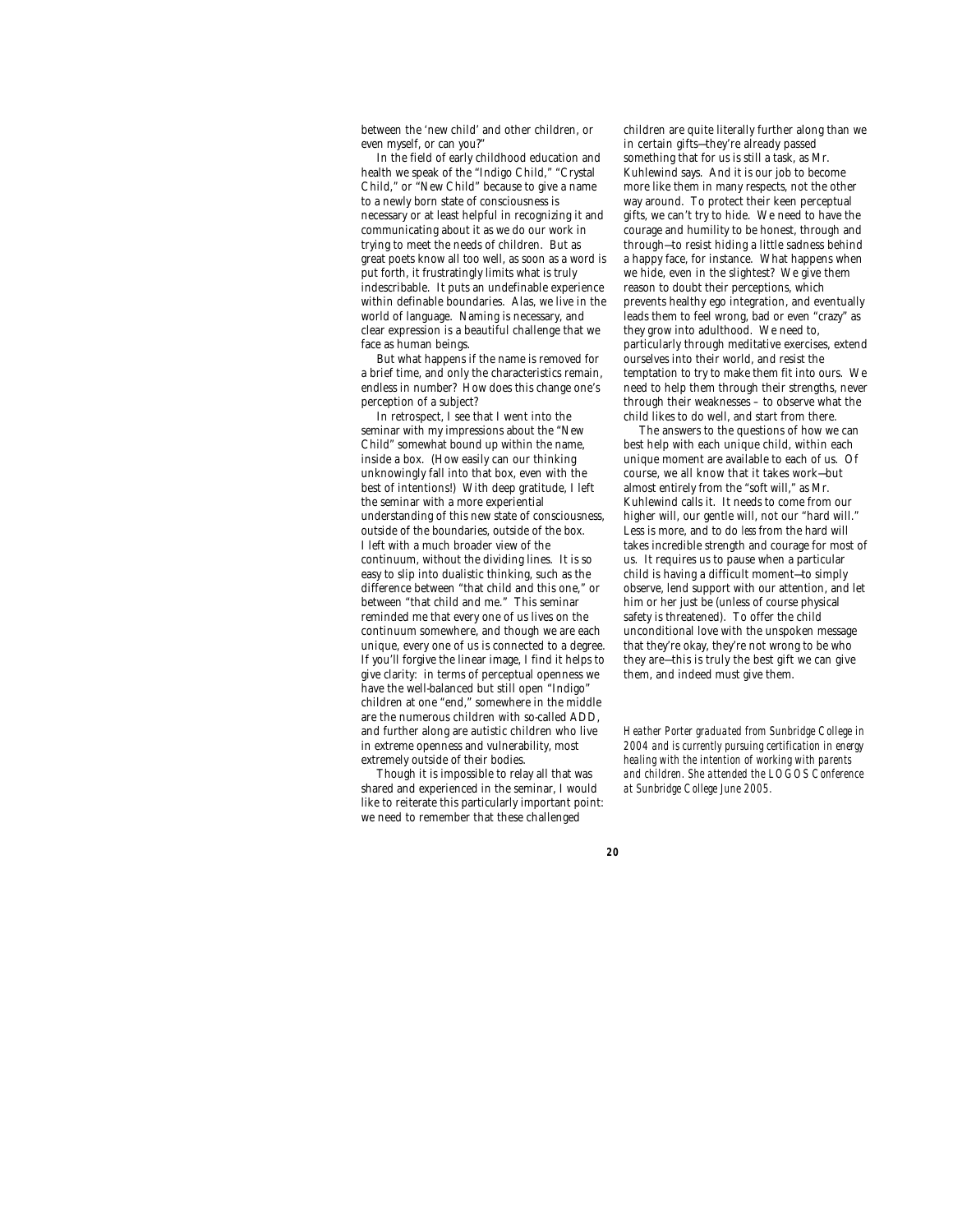## *The Beginnings of Our Waldorf Early Childhood Movement* **Susan Howard**

*This coming year, the Waldorf kindergarten movement will celebrate its 80th Anniversary! This brings an opportunity to reflect back on the origins of our work, to consider how this work has developed over the course of eight decades a rich lifespan in human terms and to ponder its renewal in the 21st century in light of the current needs of the child and cultural conditions around the world today.*

*The first "official" Waldorf kindergarten opened at the first Waldorf School in Stuttgart in 1926, a year and a half after the death of Rudolf Steiner. However, there was actually an early first attempt that is less known. I have looked through various articles, unpublished manuscripts and notes from conversations to piece together the following story of the very beginnings of our Waldorf early childhood movement:*

Even before the opening of the first Waldorf School in 1919, Rudolf Steiner had spoken about the importance of the first seven years of life and his regret that the class teachers would receive the children only after this formative period was complete: "The teachers will take on children to educate who are already at a certain age; and they must consider thereby that they are taking on these children after they have already experienced the education or perhaps the miseducation of their parents in the very first stage of their lives. What we are striving for will only be able to be accomplished completely when humanity has progressed so far that parents understand that even in the first period of upbringing, modern humanity has special educational needs." (Opening lecture in *The Study of Man,* or *Foundations of Human Experience*)

Five years earlier, in 1914, Rudolf Steiner had met Elisabeth Grunelius, a nineteen-year-old from the Alsace region of Germany, who had just completed her state kindergarten training in Bonn. Elisabeth had read *Theosophy* by Steiner, and decided to help with the building of the Goetheanum in Dornach, Switzerland. She

joined a group of artists working under Steiner's direction on wood relief sculptures for the new building. Elisabeth stayed in Dornach for eighteen months, working on the woodcarvings and attending lectures by Rudolf Steiner, before resuming her early childhood studies at the Pestalozzi-Froebel Seminar in Berlin. Afterwards, she was drawn to the newly developing Waldorf school in Stuttgart.

Once the first Waldorf School opened in 1919, Rudolf Steiner asked the teachers to free up a room for a kindergarten, but it was not possible. Finances were strained, and the faculty chose to use every available space for additional grade school classes. Later, in 1920, Rudolf Steiner spoke again with the faculty about the importance of the kindergarten: "It is true that it would be better if you could have the children in kindergarten. The longer you have them, the better. Thus you could admit children who are not yet old enough to come to school. …It would be very nice if we could bring in some children in the first seven years of early childhood education. In the end, we must have them somewhat younger; it is much less important when they are older."

After a visit to an elementary class, he was heard to exclaim, "We need kindergartens! We need kindergartens!" He asked the teachers to free up a classroom for a kindergarten, but again they said it was not possible. According to a later comment by Elisabeth Grunelius, the teachers did not seem to grasp the importance of the kindergarten.

Steiner remembered Elisabeth from Dornach, and asked her to write a sixty-page proposal for how one would work with three- to five-year olds. She tried, but felt she could not do it, since she had not had any direct experience with young children.

"*I felt I had to have experience first. One could not sit at a table and figure it all out. Today it is perhaps difficult to imagine a time when no one*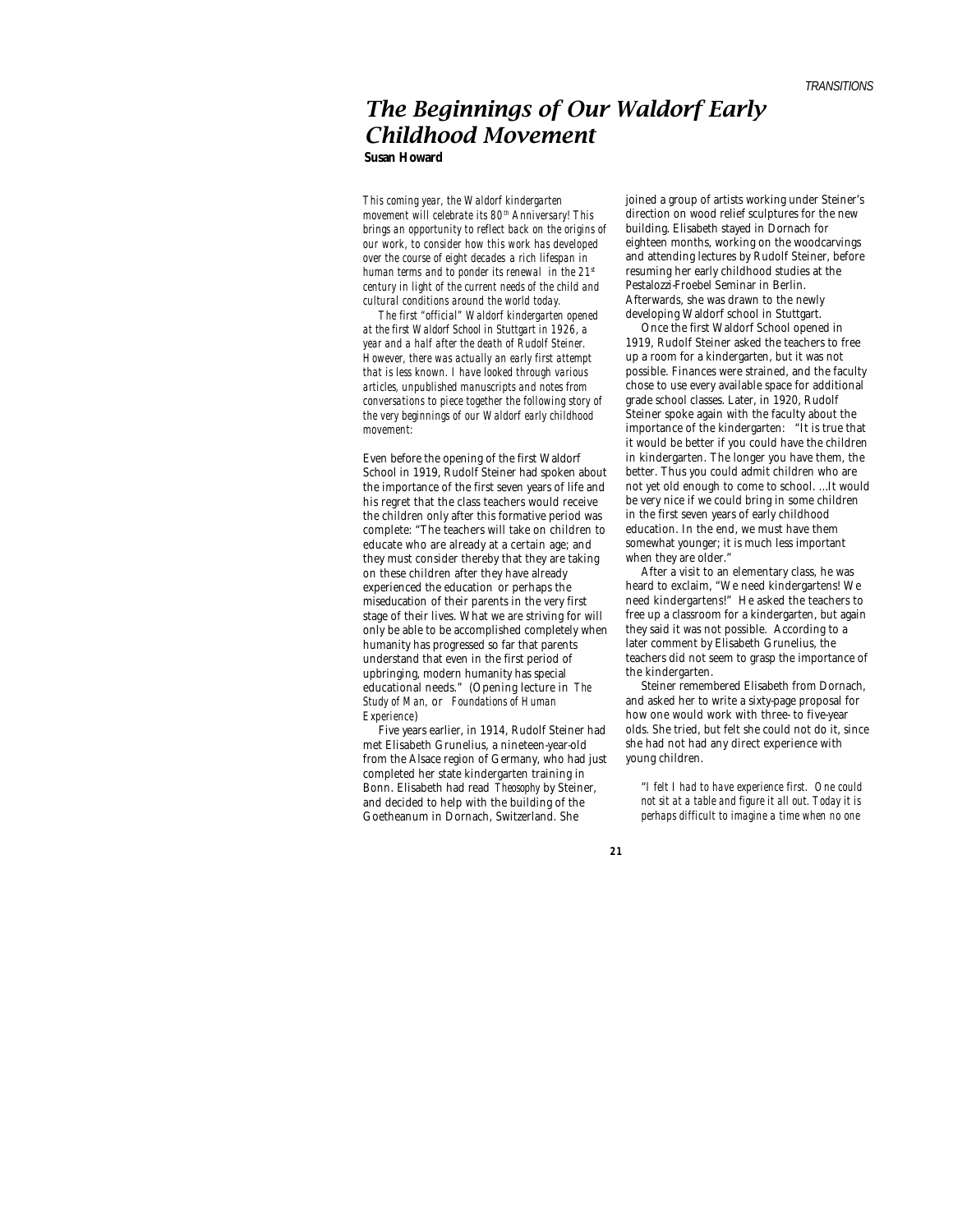*had worked consciously with the imitative capacities of the child. We need to remember that class teachers teach, but the kindergarten teacher must show what should be done through her life and being*."

(From an unpublished article, *Rudolf Steiner Asks for Kindergartens*, by Elizabeth Grunelius.)

Then, in the spring of 1920, a new government regulation changed the beginning of the school year from Easter to September. This meant that the children who would have begun first grade at Easter now had no teacher until September. On Good Friday, 1920, Rudolf Steiner asked Elisabeth Grunelius if she would take on a kindergarten group from Easter to September. She later described this moment as follows:

"*I was now finished with my (state) training and was very certain that on no account did I want to work with children! I wanted to study medicine. I answered Rudolf Steiner, 'I must think about that further', and stood there looking down in thought. As I stood there, he also remained standing, as if he was waiting for an outer answer from me. When I looked up, I was puzzled that he was still there. I thought, well, if Rudolf Steiner is there and helps, then perhaps I can carry this out! And I answered, 'If you will stand behind me, then I can."'*

A week later, they began. But it was hardly an ideal beginning! She met for three hours each afternoon with about twenty pre-first-graders. The room was used for the eighth grade in the morning, with fixed benches running along the walls, and heavy table-desks that could not be moved, and the floor was painted black! Luckily, it was spring and summer time, and she could be outdoors with the children most of the time. She had no toys or play materials. She had only Rudolf Steiner's statements that meditation should be the basis of life in the kindergarten, and that she was to work out of imitation—two entirely radical thoughts that she had never encountered before in her training for early childhood education!

She later remembered one little girl who slammed the door each day very hard. She had asked her several times to do it nicely, to no avail. On the third day, Elisabeth realized that she herself did not close the door completely. So when the little girl was watching, Elisabeth closed the door "nicely," and after that, the little girl also closed it nicely every time. This was an incredible experience for Elisabeth at that time.

Once she showed Rudolf Steiner crayon drawings the children had made, and he said it would be even better to let them do watercolor painting with good, large brushes and flowing colors. "It is not the picture that is important," he said, "but the children should imitate your 'noble attitude,' they will want to dab around (*nachpatschen* ) with the color, rather than exactly copy your gestures." (from a conversation between Elisabeth and Danish kindergarten teacher Ingeborg Brochmann at the World Kindergarten Conference in Dornach in 1984)

She also did clay modeling: "the children could hardly wait to plunge their hands into this sculptural material and start forming it," she later wrote, and she told fairy tales.

The kindergarten continued until the end of the summer holidays, but then there was no real possibility to go on in that unsuitable room. There was also "an overflowing deficiency of money," and still no real support from the class teachers. Elisabeth Grunelius joined the College of Teachers and worked as a handwork teacher and substitute for class teachers until 1926. She returned to Dornach from time to time to work with artistic activities eurythmy, speech, clay modeling, painting and anthroposophical studies these experiences were her Waldorf kindergarten training.

During these years Rudolf Steiner continued to urge the teachers to open a kindergarten, and gave lectures such as *The Roots of Education* and *the Essentials of Education*, where he spoke of the work of the early childhood educator. Finally, in 1924, one of the teachers, Herbert Hahn, heard Rudolf Steiner's call and decided to take up the challenge of having a kindergarten built on the school grounds.

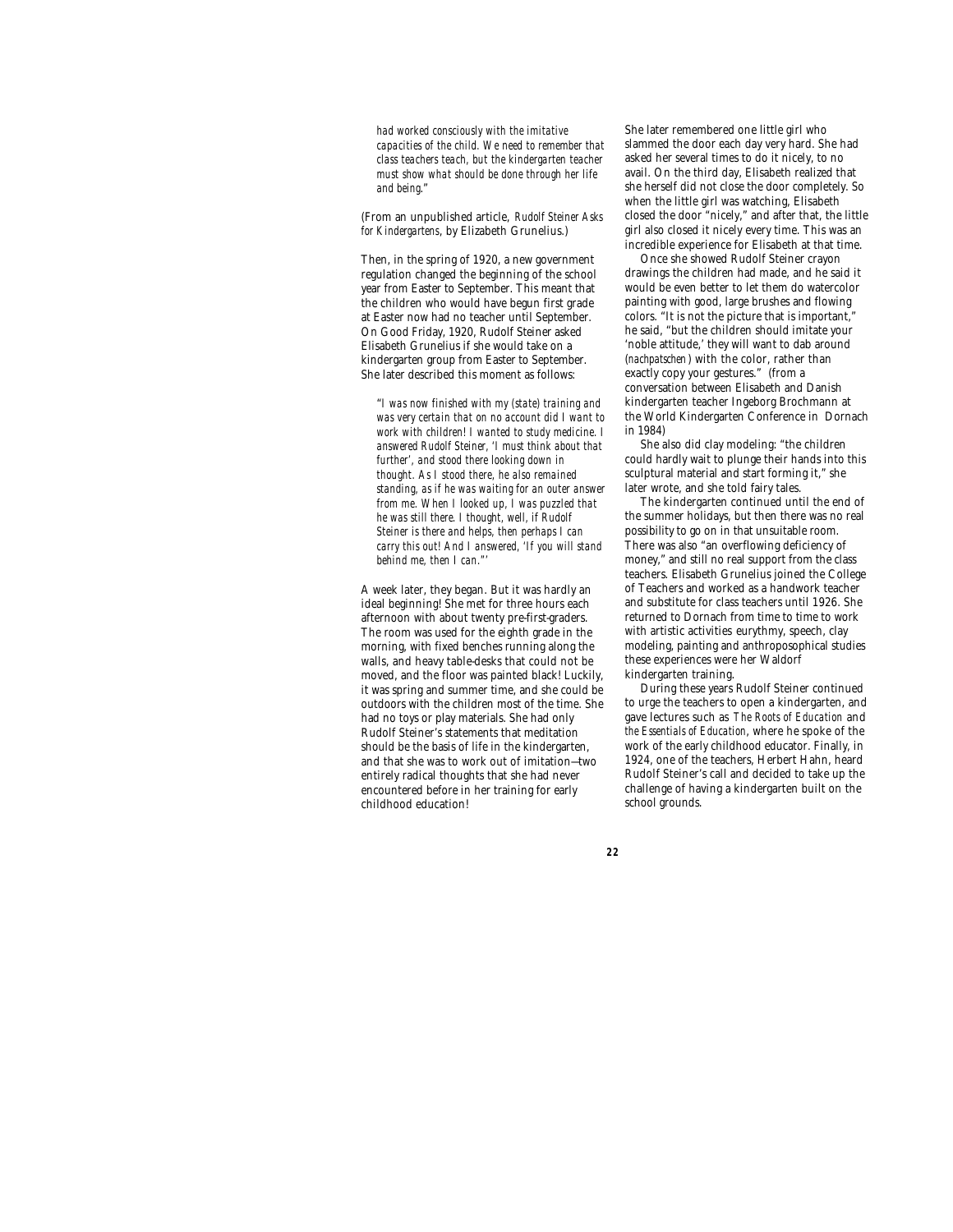The new kindergarten was finished in 1926, nearly eighteen months after Rudolf Steiner's death. It was described as "barracks" with three rooms, one a eurythmy room painted "bluish pink like rose mallow," a color Steiner had indicated for eurythmy. The room for painting was a dark blue, "darker than the sky," and the playroom was carmine red. Rudolf Steiner had expressed how different color experiences for the children, according to whether they were restless, slow, etc., would provide inwardly arising complementary color experiences to meet their different needs. For children with sleeping problems, for example, Steiner had suggested deep orange curtains around the bed. Outdoors there was a sandpit and a garden.

 Elisabeth tried to build up kindergarten activities out of sensing in her fingertips what the children needed, working meditatively, and aspiring to work with imitation rather than "pulling things out" of the children.

Once she invited a basket maker to come and work in the presence of the children. "He was a young man, and he had his shirt sleeves rolled up so that the children could see how strong he was. He had a big basket, and he finished it with large branches. On the next day, in the cloak room, I saw reeds hanging from the coat hook of one of the children, a very inhibited girl. I asked her why she needed the reeds. 'To make baskets,' she replied. Then I immediately went out and bought reeds and bottoms for baskets and on the next day, all the four-year-olds made baskets. I wanted to help them, but they could do it themselves. They never could have done that if they had not seen the basket maker at work."

Three years later, Klara Hatterman, a young woman from Hannover, Germany, who was eager to learn to be a Waldorf kindergarten teacher, approached Elisabeth Grunelius and urged her to offer a training course. But Elisabeth felt too inexperienced; reluctantly, she agreed to meet with a small group of four to five interested people. But when they arrived, she asked them all to leave, saying that she was not ready. They all left, except Klara, who became her intern and later her friend and colleague for life. One could say that these two were the pioneers of our movement.

In 1931, Klara founded a small kindergarten in Hannover. The new Hannover Waldorf School was struggling spiritually and financially to establish itself, so the kindergarten had to be independent. Klara rented a two-room apartment and transformed one of the rooms into a space for the children each day. Here the work blossomed. For ten years, as many as twenty children visited the kindergarten each day.

In 1938, the Stuttgart and Hannover Waldorf schools were closed by the Nazis. Klara's home kindergarten, less visible, continued until 1941. When the Nazis closed it, she fled to Dresden and opened a small kindergarten in a cellar there. It was the only remaining Waldorf initiative until it too was discovered and closed by the National Socialists.

In 1940, Elisabeth sailed from Genoa to the United States at the invitation of friends. In 1941, she opened a kindergarten at the Myrin farm in Kimberton, Pennsylvania, as the foundation for a new Waldorf school. In 1948 she went on to found a kindergarten at the newly founded Waldorf school on the campus of Adelphi University in Garden City, Long Island. It was here that she wrote and published her book, *Early Childhood and the Waldorf School Plan*, which was translated into many languages, including Japanese.

After the war, Klara Hatterman returned to Hannover in 1946 and started a kindergarten again under very primitive circumstances, with a tar paper roof and umbrellas to provide indoor shelter from the rain. Grass grew through the floor, and in winter there were snow crystals on the walls. In the beginning, outdoor free play consisted of playing in the post-war rubble and discovering a spoon or a nail or something to help build up the kindergarten.

For seven years, the kindergarten, now a part of the school, took place under these difficult circumstances, until the "ugly duckling" became a "swan." The woodwork teacher developed the architectural plans and built the furniture, and the school's business manager devoted himself to creating the social and financial basis for a kindergarten building. At Christmas, 1953, the new kindergarten building was dedicated.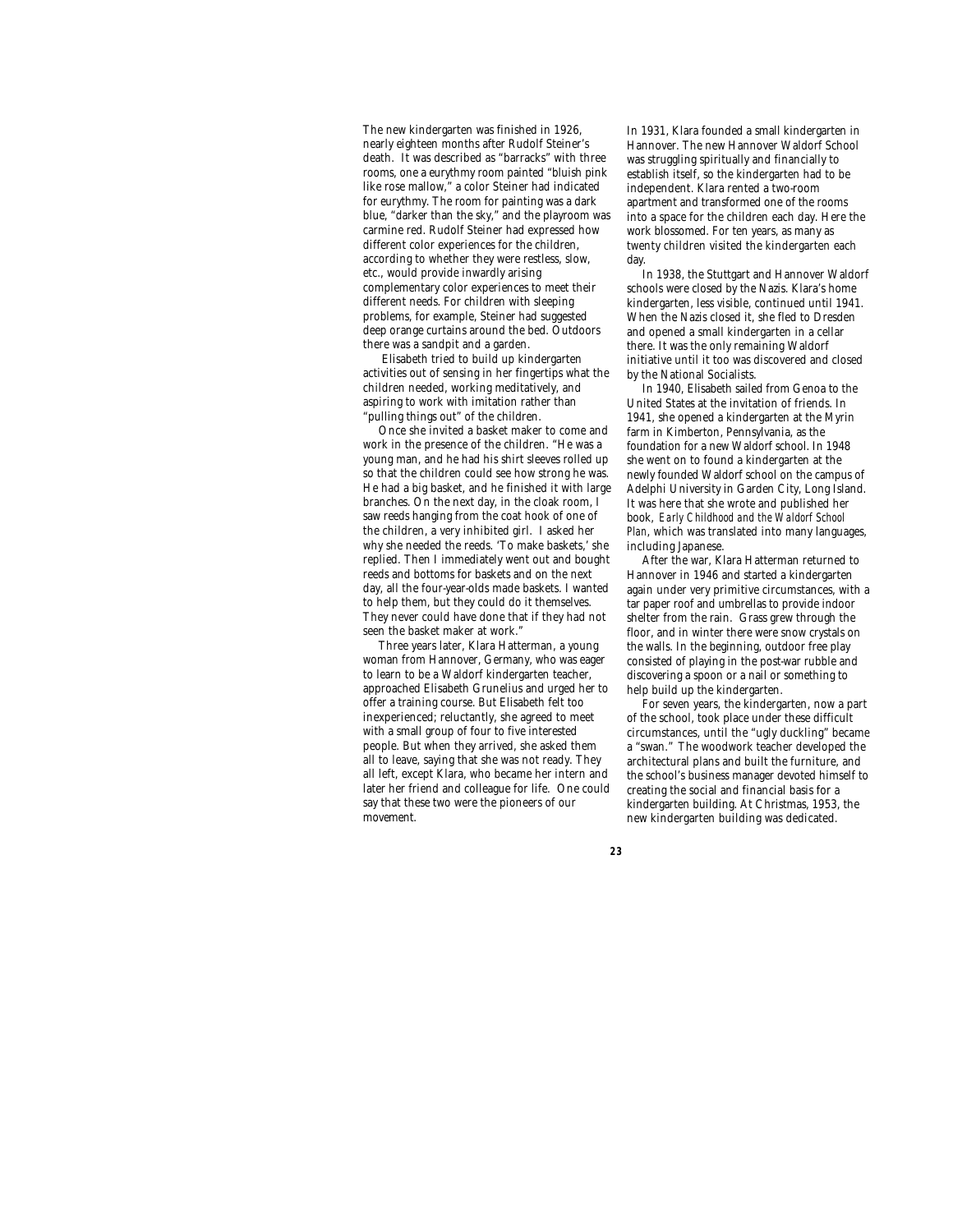Beginning in 1950, at the age of forty-two, Klara Hatterman invited other kindergarten teachers to come together each year for several days during the Holy Nights, to deepen their anthroposophical study of the young child. They asked, "How can we develop ourselves so as to be able to receive the being of the young child from the spiritual world? What activities and approaches can we develop for work in the kindergarten? How can we provide real support for parents in the upbringing of children?" They struggled to deepen their understanding of the power of imitation, of the child as a sense organ, of the thought of reincarnation in relation to early childhood development. They committed themselves to founding and developing kindergartens, working out of an anthroposophical view of the human being.

We could say that these gatherings were the beginnings for what eventually incarnated in 1969 as the International Association of Waldorf Kindergartens. Today, there is truly a worldwide movement that includes over 1,200 kindergartens, home and center-based child care, parent-child groups, and family centers.

We can look back with gratitude to Elisabeth Grunelius and Klara Hatterman for their courage, their tireless enthusiasm for their work in the face of adversity, their heartfelt love and warmth for the little child, and their profound devotion to ongoing deepening of their work through study and inner development. They were researchers, intuitively feeling their way along out of exact observation of the children in their care. They were visionaries, able to see far beyond their own immediate surroundings, and able to consciously work with the reality of the spiritual nature of the child.

Today, we carry forward the work of these pioneers, exploring new approaches to meeting the needs of the young child in a new century. What are the needs of the incarnating spiritual beings in our care today? How can we grow and deepen so that we can be worthy of their imitation? What is it that lies at the core of our work spiritually?

The early gatherings at the Holy Nights in Hanover grew into large international kindergarten conferences held each year at Whitsun. For many years, Klara Hatterman opened each conference with the following verse, "Whitsun Mood," by Rudolf Steiner, which reminds us of the spiritual context out of which our work can grow and flourish in times to come:

*Being aligns with being in widths of space. Being follows being in rounds of time. When you, O Man, remain in widths of space, in rounds of time, Then you are in realms that fade and pass away. Yet mightily your soul rises above them, When you divine or knowingly behold the Eternal,*

*Beyond the widths of space, beyond the rounds of time.*

*Note: I hope to gather more information about the early Waldorf kindergarten teachers in North America, and would be grateful for whatever you might be willing to share with me about the early days, between the founding of the Rudolf Steiner School in New York in 1928, to the founding of the Waldorf Kindergarten Association in 1983. Please contact me at* 413-549-5930 or showard@waldorfearlychildhood.org.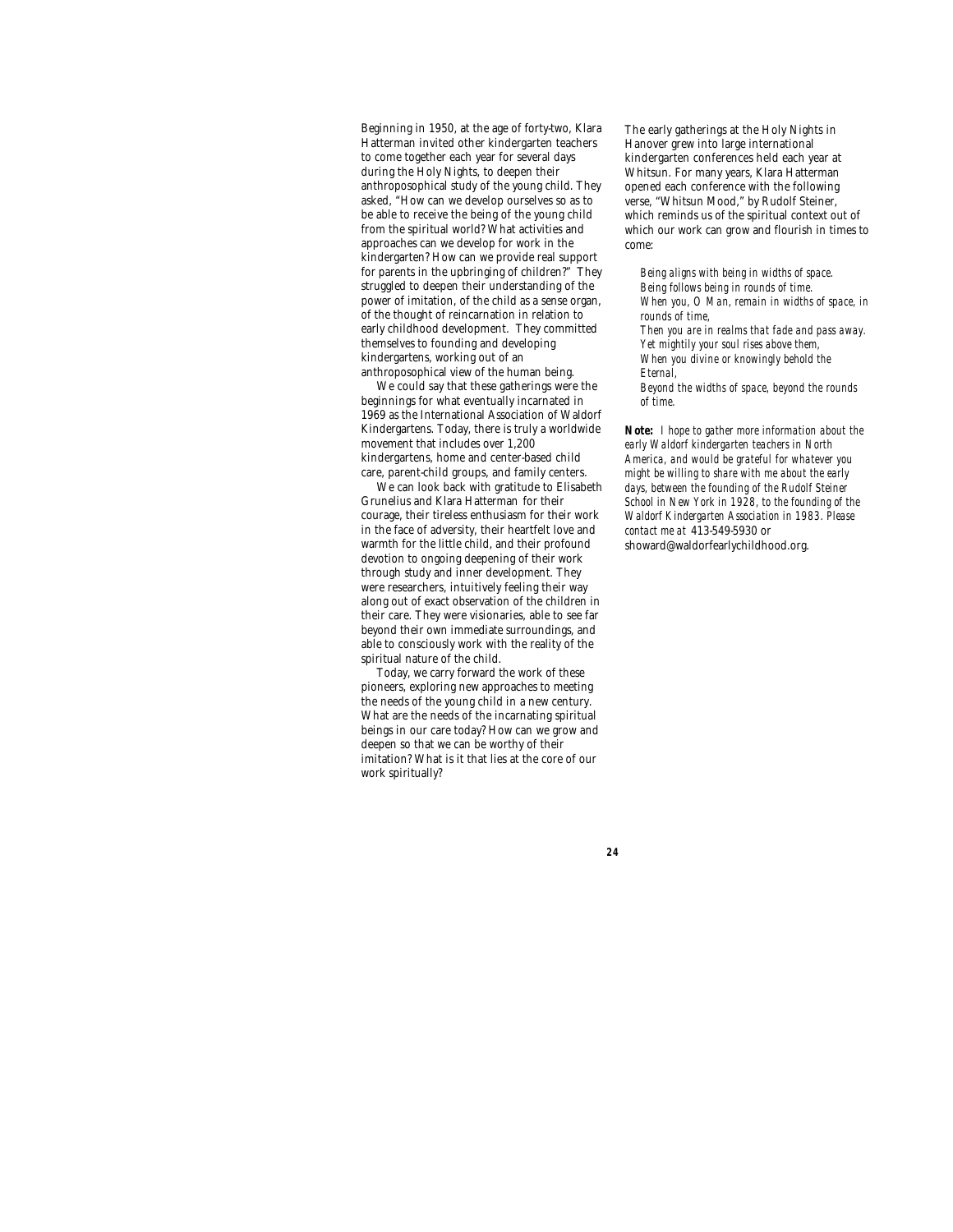## *An Interview with Margret Meyerkort*

## **Janni Nicol**

*I asked Margret Meyerkort if she would be willing to be interviewed for* Kindling*, and after much persuasion, she agreed. I visited her lovely home, and, over rosehip juice and nibbles, Margret spoke to me briefly about some of the background, history and some events during her many years as a Steiner Waldorf kindergarten teacher and trainer. Our conversation was so interesting and informative, that I often forgot to take notes, and I left feeling that we had only just touched the surface of Margret's fascinating life, so I will call this a "potted history" and hope that one day we may hear more from Margret, who kindly corrected my notes for me.*

Margret came to England in 1950 from Switzerland (where as a nurse she had cared for an epileptic boy) to be trained as a Steiner Waldorf school class teacher at Hawkwood College in Stroud. The founder of Hawkwood College was Margaret Bennell, a friend of Margaret McMillan and a co-founder of Wynstones School. Among the other tutors were Dr. Ernst Lehrs and Dr. Maria Roeschl, both of whom had been direct students of Rudolf Steiner.

In 1953, Dr. Maria Glas, one of the two school doctors at Wynstones School, asked Margret if she would become the kindergarten teacher there. She agreed to help them out for a year, after which she hoped to become a class teacher. Three years later, a class teaching position became available, but Margret had grown to enjoy the particular creativity of kindergarten work and was intrigued to continue finding out what Rudolf Steiner had meant by stating that the teacher of the young child is like a priest.

At first, the kindergarten was in a wooden hut on the grounds of the school's hostel, one mile's walk from the school. The large room with a pitched ceiling had an iron stove. Margret had to light the fire at 7:00 a.m. after one hour's bus journey from her accommodation near Nailsworth, Stroud. She had carried over wood and coal from the hostel yard the previous evening. Kindergarten hours were 9:00 a.m. to 3:30 p.m. Children brought their own sandwiches and had a rest after lunch.

After two years, Rudi Lissau, an upper school teacher, spoke of the importance of integrating the kindergarten into the life of the school, and the kindergarten was moved into what had been the staff room on the ground floor of the main building.

Margret's understanding of education and of life came out of her inner work and her studies of Rudolf Steiner's work. For instance, one day she read in one of his karma lectures, that the "stars are gateways to the spiritual world." Out of this study, she designed her Advent calendar, which was added to her classroom. Then she read that the straw of the wheat is condensed sunlight, so she made the bowls for two doll's prams out of thick wheat-straw. While studying nutrition and the development of the teeth, she gave the children biodynamic carrots and another year a mussel shell full of biodynamic wheat grains as part of their snack on Mondays. When she read about the activity of the spirit of a language, she studied English nursery songs and nursery rhymes and used these frequently in the kindergarten.

Priorities became difficult for Margret: especially on the occasion when Dr. Glas needed help in his nursing home in Stroud; when the school hostel needed help with a dormitory for lower school boys; when the school needed the city children to be supervised on the public transport bus into Gloucester; when mothers asked for help with birthday celebrations, at home, with sick children; and, last but by no means least, there was the participation in activities of the Anthroposophical Society. Fortunately, she had thirty to fifty minutes rest with the children after lunch, and occasionally went to sleep, too.

In 1953, Wynstones School had an Advent Festival for classes 1 to 4, a Christmas Festival for the kindergarten and a Midsummer Festival for classes 8 to 12. By 1980, the school had an Advent Festival for the kindergarten, as well. Sometimes, children of the Junior School Orchestra played the bamboo pipes which they had made in lessons and Swedish canteles, (a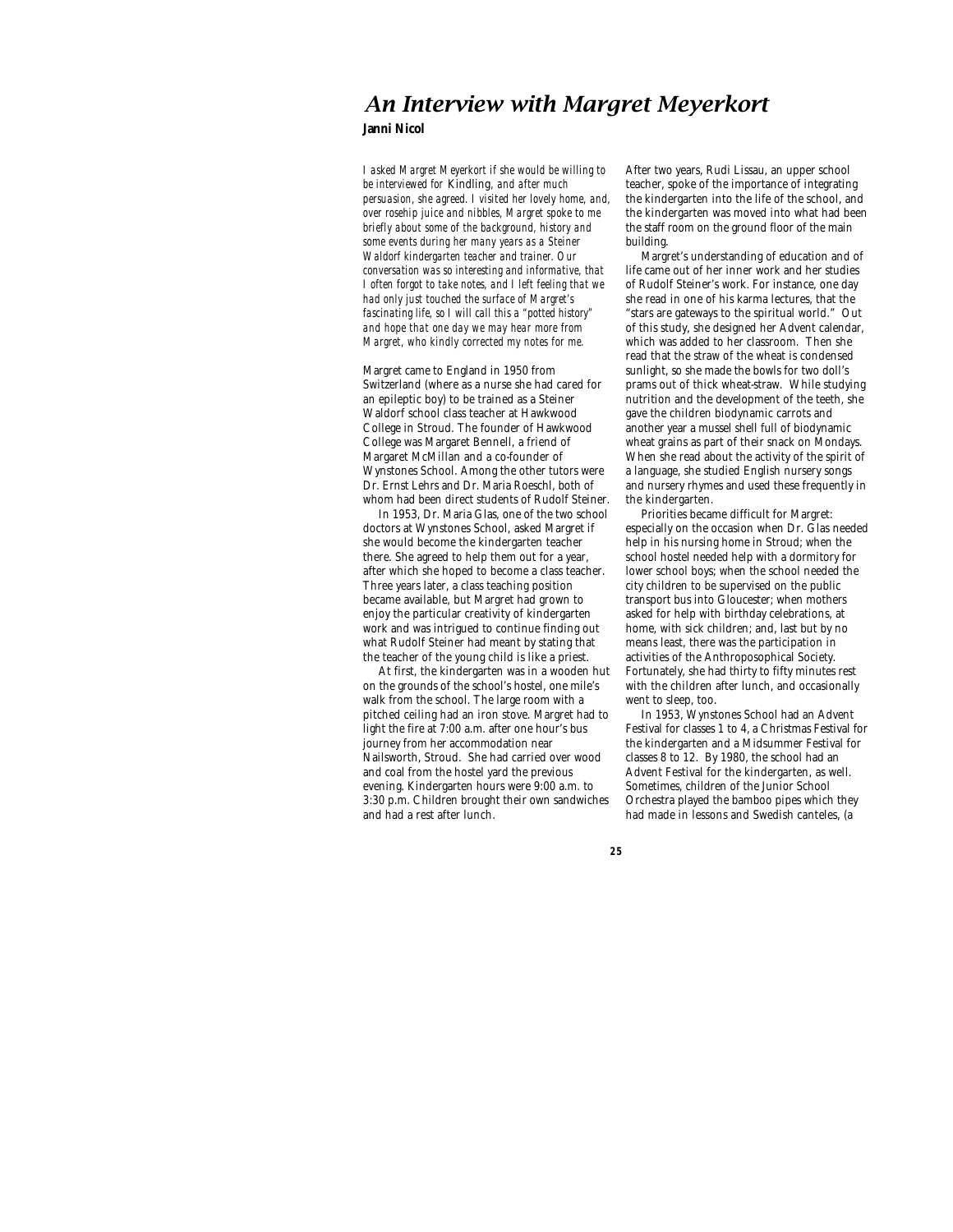forerunner of the kinderharp, which were made by older-children in woodwork lessons), and there was a Midsummer Festival for the whole school. (The kindergarten celebrated it partly independently). Then there were those festivals for the whole school which had grown out of kindergarten festivals as the children had moved into the classes, all of which the kindergarten continued to celebrate independently: a Whitsun Festival which had been helped by Eileen Hutchins, founder of the Elmfield School, Stourbridge; a Maypole Festival; an Autumn/ Michaelmas Festival, (the Michaelic aspect with the help of Peter Roth, one of the founders of the Camphill Schools). Lastly, there were the following festivals for the kindergarten only: Snowdrop Day, a Spring/Easter Festival, an endof-the-year-festival, and September/October lantern walks following the Autumn/Michaelmas Festival. In 1958, to mark Wynstones 21st birthday, Margret started what has since been called the Christmas Market.

For many years, the kindergarten, like the rest of the school, had parents' evenings every term in addition to home visits. The parents' evening in the summer term developed into a special meeting in that it prepared the handing over of the so-called "schoolchildren" to their class teacher-to-be (if she/he could be present) at the end-of-the-year festival.

In 1963, Margret took an unpaid sabbatical year and joined the second year students of Else Klink's Eurythmy School in Koengen, near Stuttgart. Since the inception of Wynstones School in 1937, the kindergarten had not had eurythmy. Wynstones' eurythmist, who had been trained in Dornach in the early 1920's said that of the "four different eurythmy's, the eurythmy for the young child was the most difficult." Together with what Margret had learned from previous courses in England and ongoing courses she was taking after the year with Else Klink, she risked giving the children the little eurythmy she could, appreciating that fully trained eurythmists did not approve.

In the mid 1960's, Dr. von Kugelgen (founder and head of the International Kindergarten Association for many years) asked Margret to bring the kindergarten teachers working in

Great Britain together, and the Kindergarten Steering Group was formed under the heading of the Steiner Schools Fellowship. For several years, it consisted of Stella Jarman from Michael Hall, Joan Marcus from Elmfield, Stourbridge, Eileen Simon from The New School, King's Langley and Margret, from Wynstones. They represented all the kindergarten teachers in the country, were in regular contact with them and organized conferences which helped to inform their teaching.

A year after Francis Edmunds began the Teacher Training Course at Emerson College, he asked Margret to give a one week course on "living with the young child," as he put it. Although Edmunds asked Margret to come to Emerson and work there with him, she felt that if she gave up her direct contact with children her work as a trainer would be out of touch. However, she continued the annual work at Emerson College and took students on for their practicum experience.

In the mid 1960's, Cecily Thatcher, a trainer from the Montessori College in Johannesburg, South Africa, came to Wynstones to work with Margret for a year. On her return to Johannesburg, Cecily opened her kindergarten and subsequent school. A few years later, Margret went to Johannesburg and Cape Town for nine months. This was the beginning of Margret's international work.

In 1977, Francis Edmunds had students who wanted to go into kindergarten work. He advised Margret to start a training course. She discussed the question with Dr. von Kugelgen, who encouraged her to get colleagues from Wynstones to help. The training course began in 1978 with seventeen students and ran for fifteen years. It was always supported by the International Kindergarten Association in Stuttgart. During these years Margret was one of the contributors at the annual teachers' conferences in Hannover, Germany. She tried to be innovative every year, giving, for instance, a workshop on the ninth Lesson of the School of Spiritual Science in relation to the education of the young child.

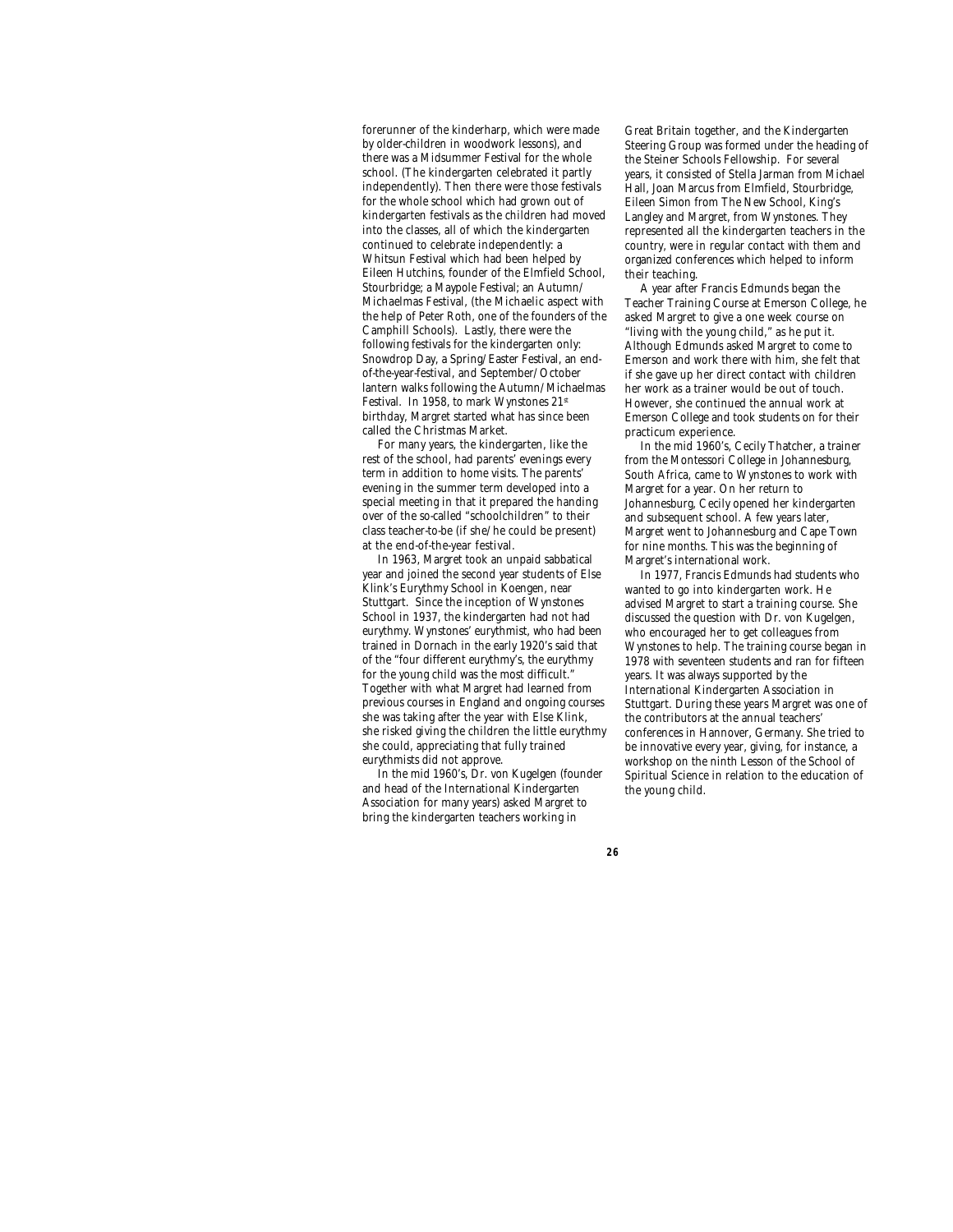In the mid 1980's, Margret and Frances Wolls of Wynstones School began the Teacher Education Circle. Karla Kinniger from Edinburgh and representatives from other training courses joined them, including Emerson College, Elmfield School, King's Langley and others.

Margret stopped working in the kindergarten in Wynstones in 1980, but continued lecturing and training around the world. To mark the occasion of the first kindergarten teachers' conference in North America, she offered a puppet play of "Snow White and the Seven Dwarves" with four string puppets, which she showed by herself, and a lecture "How Can We Work with the Karma of the Young Child?" (The lecture has recently been re-edited and published by WECAN in The Gateways Series, Volume 2; *Working with the Angels: The Young Child and the Spiritual World.)*

Margret co-authored *The Challenge of the Will* together with Rudi Lissau which was published in 2000 by RSCP*.* Her last public workshop was given at the regional conference in Hereford in the spring of 2002. For her it was a new approach to the needs of the young child; "Education as a Question of Relating"

(published in KINDLING, Issue 2, and *Gateways* Fall/Winter 2002, Issue 43). Margret has now officially retired from her work of lecturing, giving workshops and visiting kindergartens.

Out of my own interest in the subject, I asked Margret about puppetry. She spoke about her developing in the late 1970's what has come to be called in America the "story apron." She understood Rudolf Steiner to have meant that the importance of this pedagogical tool was to support rhythm in the development of the young child, contraction and expansion. She therefore considered the size, colour, design, etc. of the story apron in response to his pedagogical indications.

Recently, Margret took all her notes and recycled them. At my expressed horror, she explained that every generation of teachers needs to be free to develop pedagogy out of an evolving spiritual science.

*This article was originally published in* Kindling, *of which Janni Nicol is the editor.*

# *Birthday Homage for Margret Meyerkort*

Margret Meyerkort is honored in my book, *Kindergarten Education; freeing children's creative potential.* (Hawthorn Press) My daughter, Anna Rainville, was spending her junior year from University of California at Santa Cruz at Prior Weston in England. I wanted to come over to study that summer because there was a summer class being taught at Emerson College by Daniel Bittleston. I sat in his class hearing what I had believed and taught feeling all alone in my ways of teaching and was thrilled to hear that the Waldorf people had been doing just this for fifty years. At that time, we learned our trip to Switzerland had been canceled, so Mia (now Mia Michael), Anna and I all sat on a bench, with our voices and hearts saying, "Dear God, here we are with plenty of time and

money. What is the next step?" It was that afternoon that Daniel said, "I think you would enjoy Margaret Meyerkort's workshop at Wynstones." So off we went! Never have I seen such beauty in a Kindergarten classroom. Never had I heard such beauty of ideas and heartfelt passion. She has since been the speaker at our Kindergarten Forum here in Saratoga, California, where we presented her with the Summer Rose Award. This award is given to one who gives her life to the teaching of the young child. Her gift to the kindergarten teachers of the world is priceless and I shall ever be grateful for her inspiration and sharing her passion for beauty of spirit with me.

## **Betty Peck, Saratoga, CA**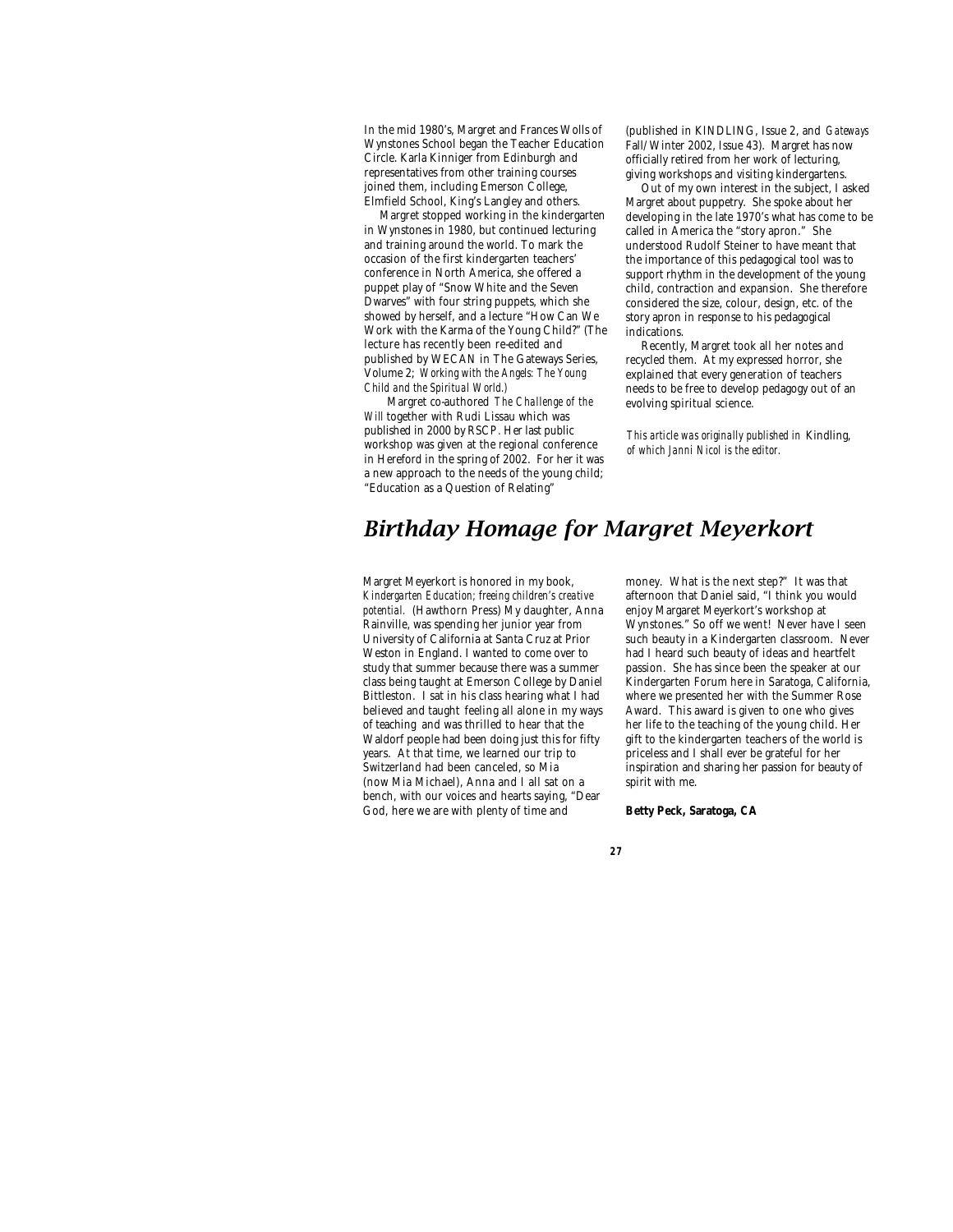Margret's courses for teachers in the Washington, DC, area in the 1980's were memorable and deeply inspiring. She taught not just about early childhood, but about the true nature of the human being, thus calling on us to develop our own moral, soul-spiritual capacities and to become more worthy of imitation.

## **Nancy Foster, Maryland**

I am continually inspired by Margret Meyerkort. Her example of trying to understand why one would choose to create a kindergarten environment a certain way or having a reason why one brings certain activities is a vital image of giving attention to the details and trying to perceive from every possible perspective. She holds the cosmic and the worldly pictures at the same time which gives her a depth of understanding and creates in her a vessel for intuition to enter. Margret is wise and well-read and open-minded and funny and fun, and a great influence on both the Waldorf/Steiner kindergarten movement as well as the Anthroposophical movement worldwide. She always sees the potential, the becoming in each of the children (and adults) she meets. Margret, a student of Steiner's writings, always acknowledges his thoughts and deeds in her lectures and workshops. I have profound gratitude for all I have experienced through my association with Margret, we have collaborated on various activities over the years, and I always found a balance of gravity and levity in that work, of humor and fun as well as thoughtful plumbing of the depths of anthroposophical thinking. I still hear her resounding in my memory, "What right do I have to stand before the children if I do not develop myself?" When I first met her, I asked if she would be my mentor, and she refused saying instead she would be my colleague. She has since been a beloved colleague and dear friend whom I miss seeing in person since her trips to the States ended.

**Stephen Spitalny, Santa Cruz, California**

Margret Meyerkort, you have brought and continue to bring so many, many gifts to ever so many people in this world. You have entered into a new decade in your life and that calls for a birthday gift to you. I would like to share one of many pictures I have experienced with you.

The picture-image is the *quiet space* you created in your talks, offerings, sharings with ever so many students, teachers and parents. Especially potent was the open quiet moment in the room at the end of your offerings. I witnessed this at every one of these I attended, and there were many, many of them, as I am sure you remember. Why this *quiet space*? What was living in it? I experienced that you touched these students, teachers and parents as human beings, and something was quickened in their hearts. They felt, heard, understood and accepted, perhaps even feeling a bit uncomfortable, even though you may have done much of the talking! They felt you open your humanity to them, as you wove interesting stories about children with a thread-line that pointed toward some aspect of our modern human soul condition, and how we can move in a different direction to support the lives of young children. What was also in that *quiet space* was an awakening in the thinking where certain aspects of life had never been so convincingly and amazingly connected, where Athena arose out of the head of Zeus. And that left everyone with a sense of one of your "hobby-horses," GRATITUDE. Yes, it was gratitude that lived in these *quiet spaces*, a place beyond words.

It is with Gratitude, from myself and I know, many others, that I wish you a nourishing birthday year filled with LOVE!

#### **Janet Kellman, Penryn, California**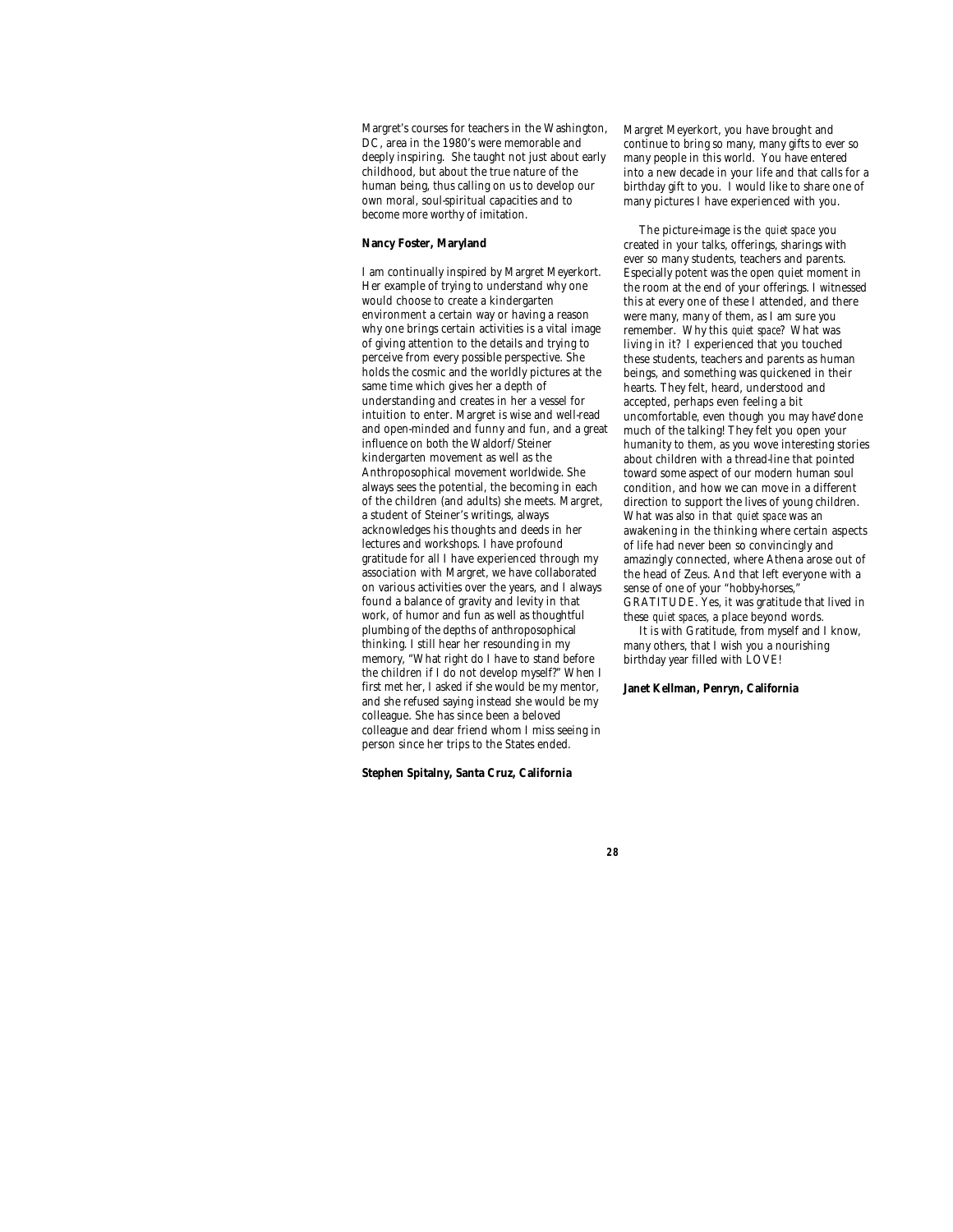# *Remembering Joyce Schild*

**Kim Hunter, Susanne Schonthaler and Marjorie Thatcher**

Joyce Schild crossed the threshold on August 24, 2005 in her home on Salt Spring Island, British Columbia. She was eighty years old. A founding Waldorf kindergarten teacher in the 1970s in Vancouver, B.C., she had introduced many families to Waldorf education. When she moved to Okanagan in 1982, she helped found the Kelowna Waldorf School. Joyce's studies in art, eurythmy and speech were gifts to the children and the community. She had a special love for puppetry, and this legacy lives on.

Joyce took up pottery, building a studio and selling her work widely for many years. She also developed a large biodynamic garden and orchard which kept her working vigorously into her seventies while she continued to support the school. These years in Kelowna were her golden years. We remember her with gratitude and love.

 *PRACTICAL ASPECTS*

## *Building Community through the Advent Garden* **Joyce Gallardo**

*29*

*The following is an account of two women's experiences of the Advent garden, one indoors and the other outdoors.*

## *An Indoor Garden*

On November 6, 2004, my mother crossed the threshold. She would have been eighty-five on November 24. My mother lived a long life of devotion and dedication to her family, as did many women of her generation. During the weeks before Advent, I remembered how Mother had been so touched the first time she attended the Advent garden and saw my children walk the spiral at the Waldorf school they attended. "How special this is, how beautiful is this garden of light," she commented. Upon awakening one morning, I knew we should make an Advent garden in our home for the little children who attend Los Amiguitos, the nursery-kindergarten that takes place in my home, and for Mother to help light the pathway for her.

As I began the preparations, three days before the first Sunday of Advent, I was delighted by the offer of help from my nineteenyear-old daughter, Ana Lucia, who had recently graduated from high school. Now she was ready to give back what had been given to her for so many years, and help to create a magical spiral of evergreens, flowers and crystals in our dining room for the children and their families who were invited to attend, and for Grandma.

I struggled with the idea of sharing a simple potluck meal after the garden. Several of the parents had never been to an Advent garden. Would staying for a meal too drastically change the mood of reverence with which the children would walk the spiral? After each of the Advent gardens I've attended, children, parents and siblings would file quietly out of the room and meet their child's teachers at the door outside where they would be handed their apple with the lit candle to take home. Then we would all go to our own homes to have a quiet dinner and lighting of our Advent wreath. The idea was to hold the mood of the spiral that the children had just walked.

But it felt as though something new needed to be created here, a different social impulse, something as sacred as the mood of the Advent garden with the space in between, the space for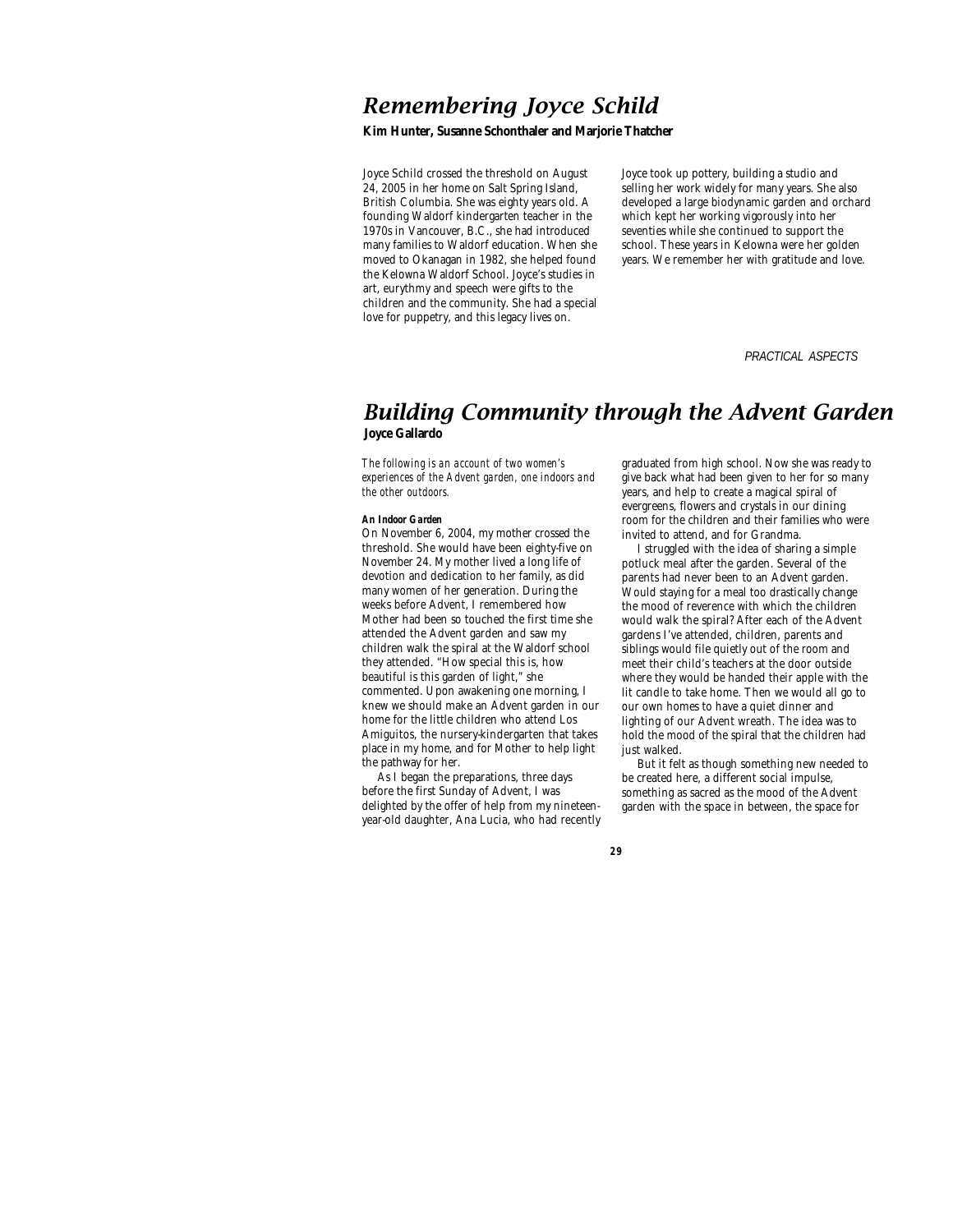meeting the other. I decided that the sharing of a meal and providing the families with a space to meet and commune with each other after the garden would be important components of this Advent garden experience.

I asked two parents who are musicians to play Christmas music for us. Vicky led us in singing traditional Christmas carols with guitar, and Juan Basilio, her husband, who is from Nicaragua, played and sang Christmas songs in Spanish. The older sister of one of the kindergarten children, who is a fourth grader, was our Advent angel.

The evening of the Advent garden flowed beautifully from the quiet mood of the dark room as I lit the candle and told the story of *Mary's Journey through the Stars,* to the children's mood of reverence as each one placed his apple with lit candle into the spiral, into their joy of receiving their apples with the burning candles outdoors in the cold winter darkness, and then finally into the festive mood of sharing a simple meal together with parents and friends in the light and warmth of the house. A community of twenty-five parents and children ate, talked with each other, played, and sang together on that first Sunday of Advent. Our home was truly blessed by their presence and I could feel Mother smiling.

The parent whose daughter was the Advent angel thanked me the next day. "As I watched Benjamin walk the spiral, I knew he was just where he should be. And it was so good to socialize later with each other. . .it made me realize that we are a community."

Another mother told me later, "It was great to be able to meet and talk with all of the parents. Since I am the last one to pick up my child each day, I have not met several of the parents. This was the perfect opportunity to get to know each other. Thank you for doing this!"

And a third parent, whose son has "graduated" from Los Amiguitos and is now in first grade said, "How important this was for us to come back and reconnect with old friends. It gives us a real sense of continuity, a sense of community."

*30*

### *An Outdoor Garden*

A few days later, I shared this experience with my friend and colleague, Susan Weber, and she told me of her experience of the Advent garden of the past few years.

Susan had had little external festival life since she left kindergarten teaching and felt the need to create something in her home for Advent. The garden behind her home became the space she chose to enliven and use as the place for creating an Advent spiral. She and her husband made a spiral of stones with a candle in the center for the first Sunday of Advent, and they invited their neighbors and the neighbors' young child to come to the garden at dusk. Susan told the story of *Mary's Journey Through the Stars*, they sang songs, and walked the spiral with candlelit lanterns in hand. They placed the lanterns in the spiral of stones and said, "Goodnight."

Susan told me how comforting it was to look out of her window just before going to bed and see the candles still glowing in the stone spiral. This spiral has become a living part of her garden and adorns it year round.

The second week, she and her husband brought evergreen branches to the spiral and celebrated the second Sunday of Advent in the same way, with their neighbors. The third week they brought animals of wood and clay and, the fourth week, apples with candles, one for each child and adult. Each week, the children also hung golden stars in the trees.

Susan told me that they have celebrated Advent in this outdoor garden for the past six years with the same family. The group has grown to four neighborhood families and six children. As the children have grown bigger, they have begun to make the spiral of stones and evergreens and to bring new life to the garden each year as Advent approaches. Susan emphasized simplicity and continuity as two essential aspects of the beauty of the outdoor garden. The simple representation of the four kingdoms of nature, one for each week of Advent—the mineral kingdom, the plant kingdom, the animal kingdom and the kingdom of man—creates an atmosphere of growth and life as the time of the Birth of the Light at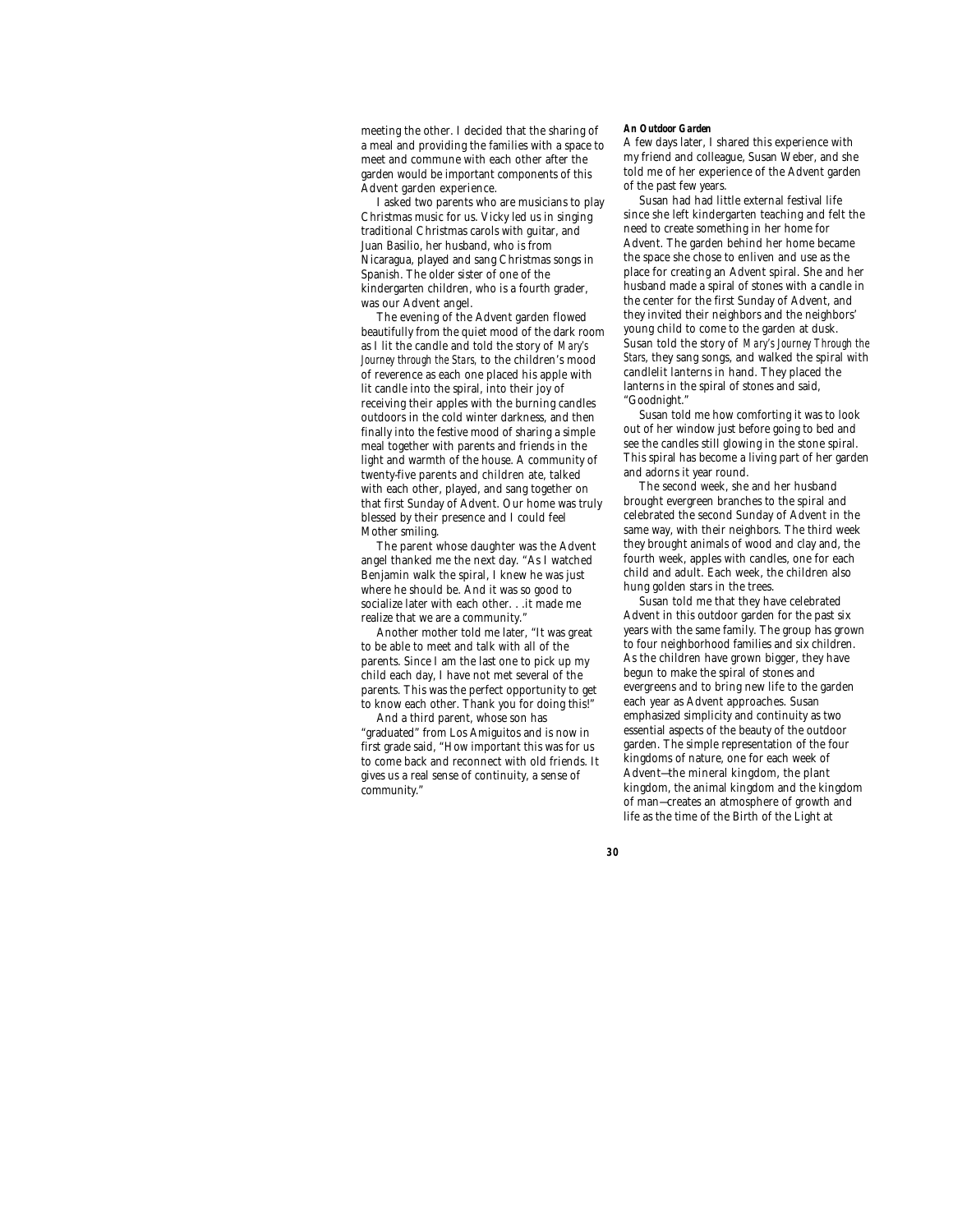Christmas draws near. She tells the same story each week of the four Sundays.

"Experiencing the weather each Sunday outdoors, sometimes under a canopy of sparkling stars and bright moonlight, sometimes under a starless sky, and sometimes under flakes of falling snow, has kept us connected to the beauty and power of nature at this special time of the year," Susan added.

Last year, a potluck supper at Susan's neighbor's house was added to their Advent celebration. A space for meeting each other in a new way was created. This festive gathering of children and adults around a big table lit by candles and laden with warm, nourishing food to share on a cold Sunday in Advent helped to keep the light of community alive in the hearts of all who were there throughout the coming weeks of

the darkest time of the year, in anticipation of the Birth of the Light.

The creative potential of Advent (which means *the coming*—the coming of the Christ Child) for building and strengthening community is palpable, "Wherever two or more are gathered together in my name, there am I."

*Joyce Gallardo is the director of Los Amiguitos (Little Friends), a N.Y. State-licensed Family Day Care Home, offering a Waldorf Nursery and Kindergarten program. She has taught kindergarten, high school Spanish, and calligraphy at Hawthorne Valley School in Harlemville, N.Y. As the director of Los Amiguitos Puppetry Troupe, Joyce has brought marionette performances to national and international audiences and offered marionettemaking workshops to Waldorf teachers in Ecuador.*

# *The Day Dusty Gnome Took a Nap*

*31*

It started out as an ordinary Wednesday in Lilac Kindergarten with the children engaging wholeheartedly in their play. They began by deciding what game and which roles they would play. Usually, that's when a dividing line is drawn (with some negotiation and often teacher intervention) between the boys' and the girls' territory. On this day, when the conversations ended, I observed the children began playing as a group; they bridged the gender gap. There were animals and caretakers in the game; some animals were boisterous and others quiet, but the children were all playing together. Then, when the sewing baskets were set out on the table and the stitching song was in the air, they sat down and got to work.

After they had used up all their thread and put their baskets on the shelf, a few children got up from the table and started to clean up. Others followed while I was still working with some tangled thread. Then a child announced that they were giving "Dusty Gnome" a break. He's

the one who comes down out of his basket above the Nature Table to lead the children in their room-tidying chores. He basically sings a song and delegates who cleans where. I wondered how it would work without any guidance during this time, but I continued untangling the thread, and, when I peeked up, it was quite a marvel to behold.

The children split up into small groups to put away the blocks, dress-up clothes and silks. They carried the play stands and boat back to their places, put the dolls in their beds and set our snack table with placemats, napkins, cups and spoons. They sprayed the plants with water, swept the floor and returned the saws and hammers to their place at the woodwork table. With my untangling done, I put my basket away and then brought Dusty Gnome down to thank the children before he returned to his basket to finish his nap. I am sure that Dusty Gnome will always remember that day and the kindness of the children.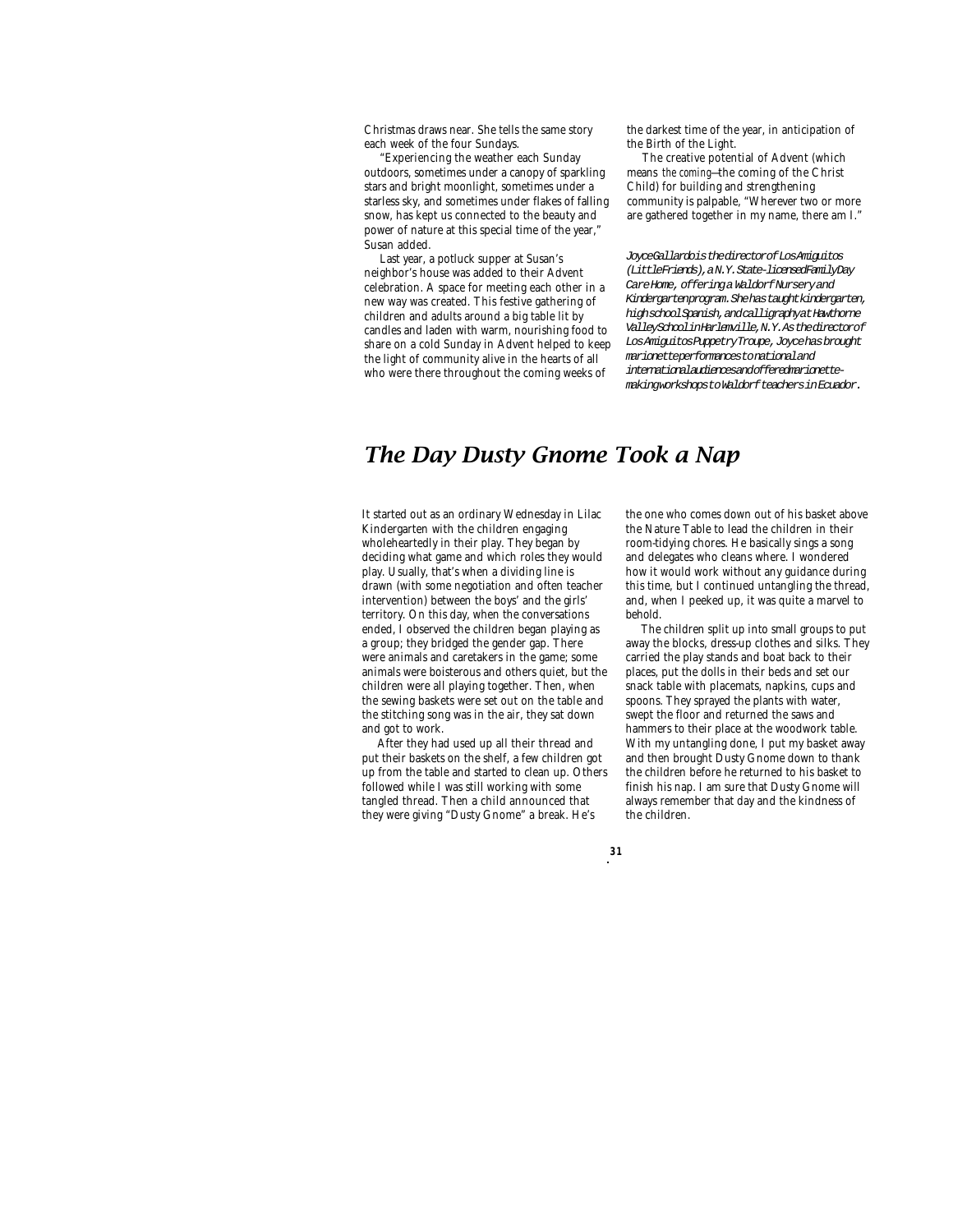## *Nursery Rhymes in Puppetry Workshop at Sophia's Hearth: The Weekend of the Flood* **Joyce Gallardo**

On Saturday morning, October 8<sup>th</sup> at 6:30 a.m., I left home in the pouring rain to drive two-anda-half hours to Sophia's Hearth Family Center in Keene, New Hampshire to where Suzanne Downe would give a workshop—Nursery Rhymes in Puppetry.

The room at Sophia's Hearth was a warmly welcoming antidote to the dismal, rainy, chilly weather. Seventeen women had driven from various parts of New England to attend. The large baskets in the middle of the floor were overflowing with carded wool dyed in delicious plant colors, and Suzanne's delightful finger and lap-top puppets gave a festive atmosphere to the room. Lovely, softly-colored silk and felted wool puppet aprons hung from hooks on the wall, waiting for puppets to peek out of their pockets in fairy tale and rhyme. We had lots of fun reciting nursery rhymes and singing verses as we moved the little puppets on our laps. The day went by in a hub of activity as busy hands made small wrapped and needle-felted wool girl puppets, each one beautifully unique. Lunch was served. Conversations were lively and animated amongst supportive colleagues, building community and nurturing relationship—the underlying theme at Sophia's Hearth—and why we all return again and again. And all day long, the rain pelted against roof and windows.

Everyone left in a jubilant mood, with a sense of accomplishment, and looking forward to the next day. We would meet from 9:00 to 1:00 and continue creating puppets. Kelly and I went off to Gretchen's home, where we would spend the night. We drove her car, and I left my car parked across the street from Sophia's Hearth.

All night long the rain pelted against roof and windows. At 8:00 the next morning we were on the way to the center of town for breakfast. We did not get very far. Three blocks away, we saw a large lake in the middle of the street, firemen and police directing cars away from the

flood, and many people from nearby houses carrying out their belongings. We watched a couple paddling towards the street where Sophia's Hearth is located. Later, we learned that the couple was Susan Weber and Hans Peter, her husband. They found a lake on the street and Sophia's Hearth flooded with three feet of water. Suzanne's beautiful puppets, carded wool and silks were floating in the muddy, murky waters, dolls and furniture from the infant and toddler programs were floating. Computers were not under water yet, the office files were above the water level. The sunroof of my car, parked across the street, was just barely visible and the car was completely submerged in water!

Susan and Hans Peter rescued the computers and many of Suzanne's puppets, wool, and silks in the canoe. Later several friends went back and forth in boats, carrying what they could. How strangely unreal it all seemed after the workshop of the previous day. We were all quite shaken as we huddled together in disbelief in Susan's kitchen. She shared a bottle of Rescue Remedy with us, and we each gratefully took some drops. The rest of the day was spent washing puppets, wool and silks, stringing up clothes lines, and hanging out everything to drip, keeping our hands and minds busy. Hot coffee and a cozy fire warmed and cheered us as we worked.

Many phone calls, offers of help, and visits came, and Susan was grateful for the support of concerned friends. Susan Weber and Nancy Macalaster (who also leads infant classes at Sophia's Hearth) are courageous women, deeply devoted to the work they do. They are determined to "rise from the waters" and continue the support work they have begun with families in Keene. Where and how they will do it is now an open question. They will need moral and financial support, which is certain to be forthcoming, given the many fruits already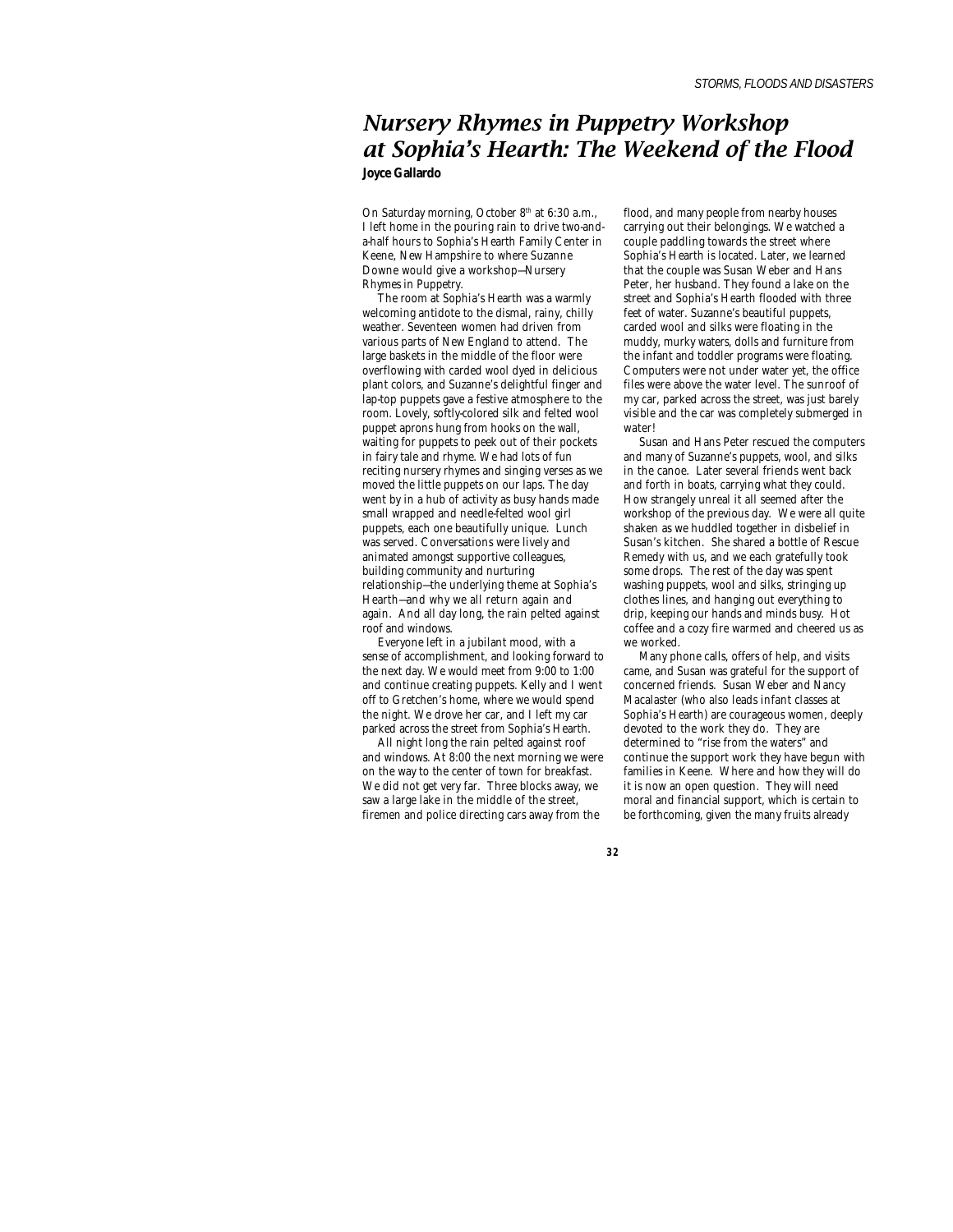visible from the Michaelic impulse that lives so strongly in the work of Sophia's Hearth, and in the workshops, the trainings, and the research that takes place there.

The waters of the flood had not receded by 5 p.m. Sunday, and my car remained under water. Susan generously offered to loan me her car to drive back home to Harlemville, New York. There was not much hope that my car could be salvaged nor hope of insurance compensation. I thought about the economic impact on our family—perhaps a small concern in the larger picture.

Today is Thursday, and it is still raining…

*Note: Donations to support Sophia's Hearth in making the transition to a new home may be sent to:*

*Sophia's Hearth c/o Susan Weber 22 Douglas Street Keene, New Hampshire 03431*

# *Lessons from a Hurricane*

## **Heidi Anne Porter**

When I evacuated on August 28, I wasn't planning on being gone more than a couple of days. The day before, I had just conducted a friendly, productive work-play morning for my Kindergarten families. There was a little chatter about the approaching storm, but the main conversation was about the children, the coming year, and budding friendships. As my assistant and I bustled about, introducing people, directing work tasks, and greeting children, we kept meeting each others' eyes with a smile. It was our third year of Kindergarten, and for the first time, we weren't moving into a new building the day before school started. We still had a week ahead of us to devote to sewing, fairytales, and the first circle. The day was balmy, the parents motivated, the children funny and beautiful.

There were other things to be thankful for this year: a school phone, a small office for the teachers, and best of all, proximity to the rest of our school. The church from whom we rented had found space for our fifth through eighth grades, so for the first time our faculty would be able to begin each day together. The year promised unity and growth.

By the end of the morning, the crayons were clean, the coloring mats completed, and the doll

clothes were drying on racks. The furniture had been dusted, the floors swept, the toys put lovingly into place, and the dishes washed and placed onto shelves. As I locked up, my assistant and I briefly discussed our evacuation plans and agreed to meet back at school no later than Wednesday.

At my house, I started evacuation preparations. Into my suitcase went clothes for three days, books and games for Mikey, my sixyear-old, a favorite stuffed animal, snacks for the car trip to Houston, a journal, my knitting project, important records, and a few magazines I hadn't had a chance to finish reading. I took down pictures and special artwork, packed them in a box, and put them as high in the closet as I could reach. For a moment, I wondered if I should take any of my pictures or photo albums with me, but the idea of my home being destroyed was too painful to really think of, and I pushed the thought aside. After all, I'd evacuated so many times before, and New Orleans had never been struck. Besides, with a cat, a hamster, and a six-year-old boy, there wasn't room for much else in the car we would be sharing with friends.

We left New Orleans early Sunday morning and arrived in Houston at 10:00 Sunday night.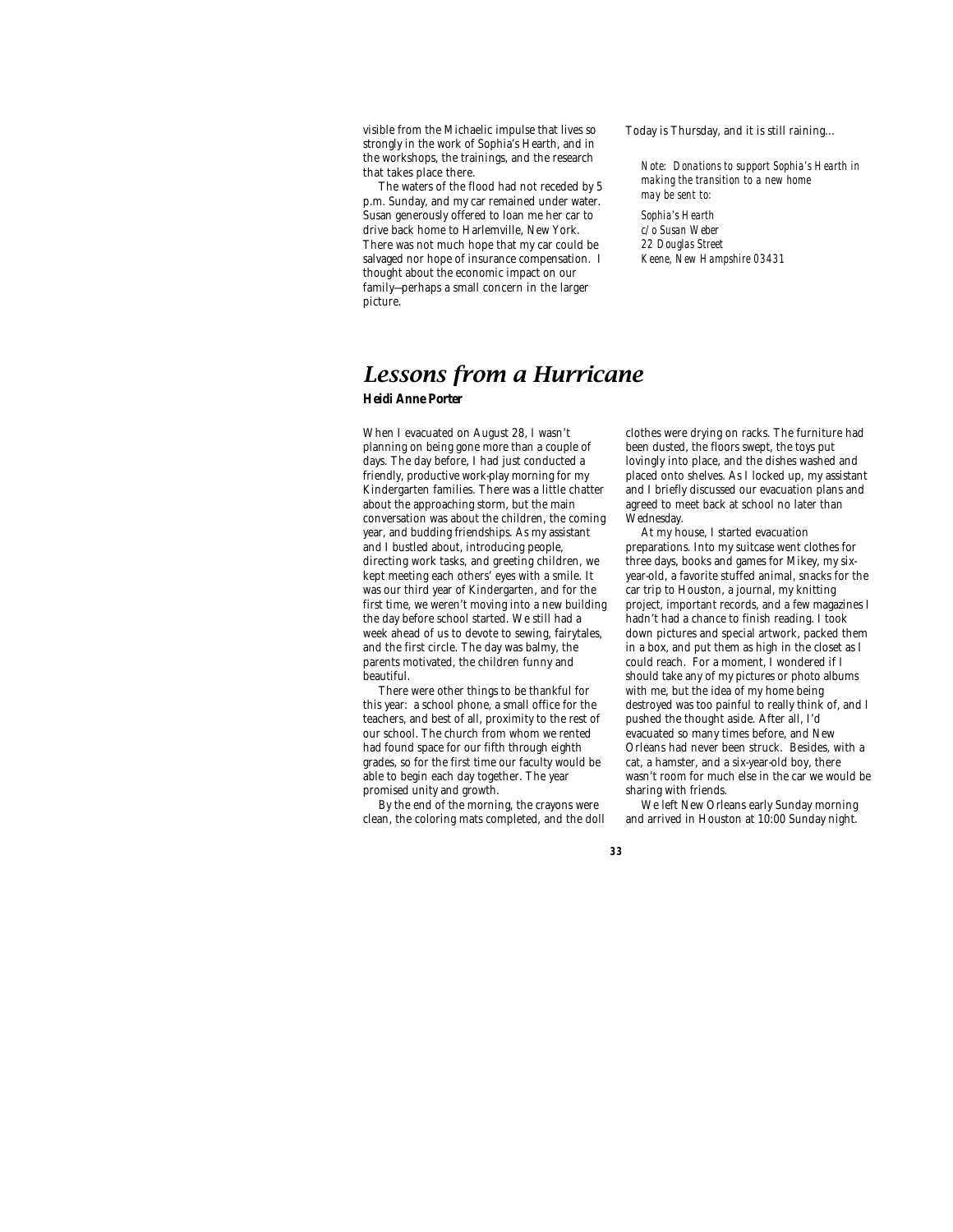We were exhausted, but safe. I got up several times that night to check the news. The next morning, it looked like New Orleans had been spared a direct hit. We gave thanks and began thinking about when it would be safe to return. I didn't find out until the next morning, August 30, that the levees had broken and New Orleans was under water. There was no way to contact friends since cell phones ceased to work. There was no way of knowing how the school fared, how my house fared. In the space of a day, life as I knew it, as I depended upon it, had forever changed.

Mikey and I flew out the next day to my parents' home in California. We had to leave the hamster with friends, but were able to take the cat with us. I tried to make the trip as fun and normal as possible for my little boy, but on the inside I was numb and terrified. In the dark days that followed, in those first few weeks when I didn't know what became of my friends, my home, or my school, and when the only news that trickled out of New Orleans was devastating, it was hard to feel courageous.

Of course, I felt tremendous gratitude for my life and for the life of my son, but there was still this keening in me, this constant steady crying for my familiar life. Who *was* I, stripped of my house, my school, my job, the little things I had collected throughout my life? I had kept journals for thirty years, how was I going to remember my life without them? I grieved for my photo albums, for my son's baby book, for the things I had made for my kindergarten. Night after night, I lay awake picturing my home and my classroom, wondering if I had placed things high enough to survive the flood waters, wishing I had packed more items.

I prayed for my friends and for the families of our school, trying to picture each dear face before I fell asleep. There were so many people I hadn't heard from, so many people I didn't know how to contact.

One sleepless night, I started re-reading a copy of the Spring/Summer 2005 issue of *Gateways*. The letter from the editor seemed to have been written just for me. In it, Stephen Spitalny writes of the importance of awakening from the enchantment of the modern world. He offers Steiner's suggestions to spend time in true observation of nature, and to consciously observe one's own responses to events that come into our lives. Spitalny adds that crises and painful situations often give us perfect opportunities to look at ourselves.

Although it felt more like a never-ending nightmare rather than an awakening from enchantment, I knew a great challenge was before me. I prayed for gratitude, and for a release from the constant fear and sorrow that filled me. At first, all I could say was "I *want* to be grateful. I *want* to be strong. I *want* to trust." And I would repeat that over and over, hoping that the intention would help get me there.

I enrolled my son in a little school nearby. It was a public school, but the teacher and staff were warm and welcoming. I let go of my need for it to be a Waldorf school and I decided to trust this new community. As the days passed, my gratitude to the school grew, especially as Mikey seemed so happy and safe.

It wasn't easy for me to let go of my old life. I'd never been comfortable with surprises. I liked order. I liked to know what was coming. I liked to make lists. In college, I used to turn my assignments in two weeks early! I *needed* to feel prepared. I hadn't been prepared for this upheaval, and yet—I realized I was surviving, with the love and care of my family and friends. I began to feel less afraid. Slowly, I understood that I had been given the perfect chance to embrace uncertainty. Could I learn to feel gratitude for this?

I began to spend more time in the woods around me. For the first time in thirteen years, I was experiencing autumn. I walked, ran, and rode my bike under golden canopies of alder leaves. Bushes blazed red. The Sierra Mountains cradled me. Tall pine trees tossed down their pine cones in generous offerings. I collected piles of them, each one so perfect. I also collected moss covered branches, dried wood, pretty leaves. I filled boxes of autumn treasures, wanting to take them back to my kindergarteners someday. Sometimes, I sat under a tree and let the tears come. How lucky I was to be in such a beautiful place as I searched for clarity.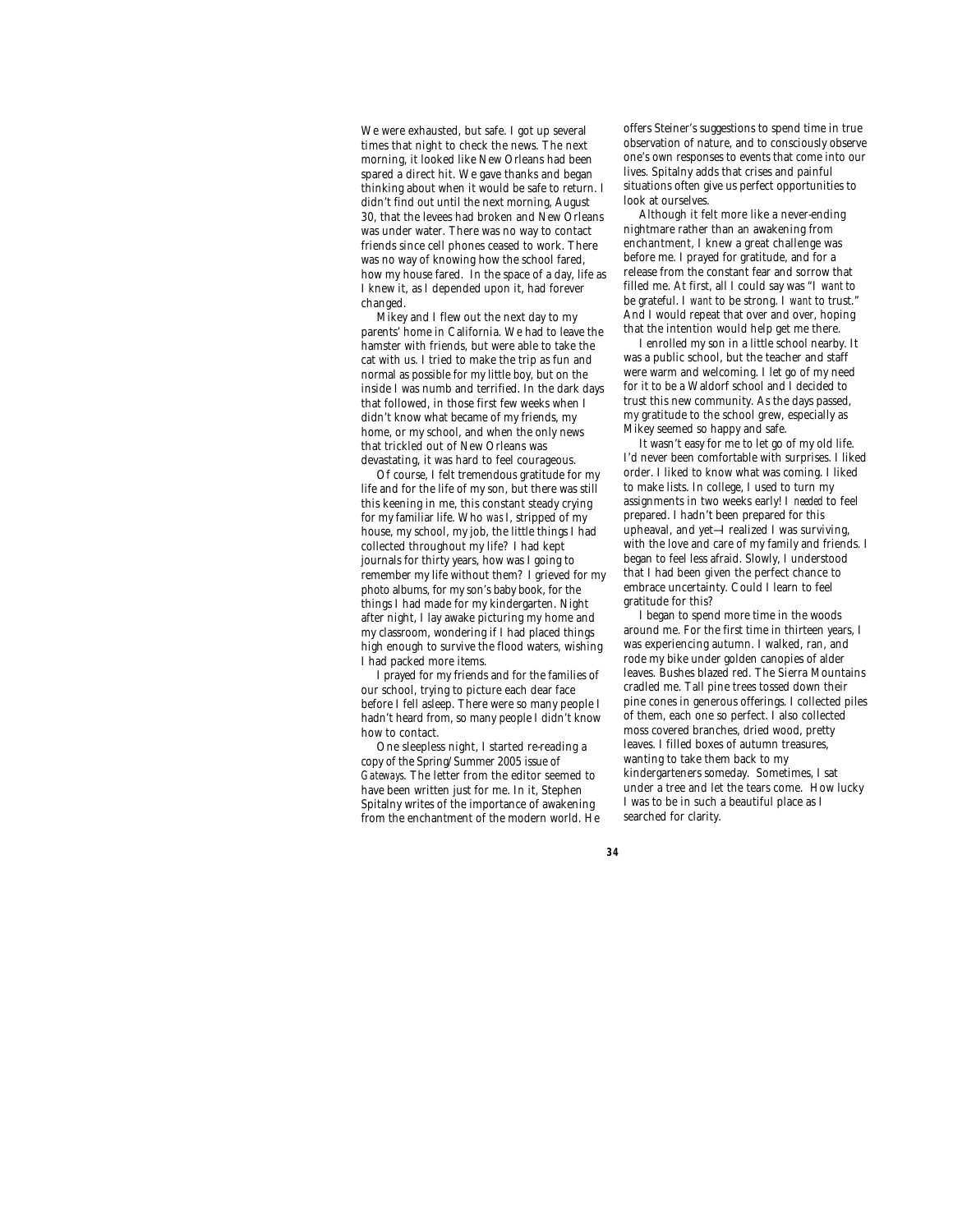I began to realize that gratitude didn't mean I felt happy about something, but that it meant I was less susceptible to despair, and was therefore open to what I could learn. I also learned that courage doesn't always mean you feel brave; sometimes it just means you don't give up.

As the weeks passed, I received more news from New Orleans. My home had survived, but many friends had lost theirs. Often the joy of hearing from someone was quickly followed by grief when I learned they wouldn't return to New Orleans. Little by little, I tried to find something hopeful in each loss. When I learned of students that would not be returning, I was grateful that they had been welcomed into warm schools. When I saw the pictures of my flooded classroom, I rejoiced that our upper grade classrooms were untouched on the second floor. When friends decided to move away forever from New Orleans, I was grateful that their lives were spared.

The losses to our school have almost been devastating, but we have decided to rebuild. Hope, and the desire to continue, is strong. Other Waldorf schools have begun to contact us and to pledge their support. Play groups, home school groups, parent groups, retired teachers, and even Waldorf students have begun sending prayers, encouragement, and donations in support of our school. There has been such an outpouring of strength that my grief over our torn community is beginning to fade. It's as if our sense of community has become larger. It feels as if we have friends all over the world, friends we can

## *Report from the Hill School New Orleans, Louisiana*

We had just begun our sixth year at the Hill School, with a thriving Kindergarten, a first grade, second grade, fourth/fifth grade and a seventh/eighth grade when Hurricane Katrina came. Most of our staff had just returned from summer training with new hopes and dreams for a fruitful year. The seeds had just been sown for the new school year at the Kindergarten parents' meeting which took place just two days before the storm. Unfortunately, our kindergarten, first, depend on until we get our strength back. The community encompasses all of us. And that is an empowering feeling.

I will return to New Orleans, to help rebuild the school and the city that I love. We will be in a new building, in a part of town that wasn't touched by the flooding. Many of our families will not come back, but many are just as determined to try again. We probably won't have a phone, but all the classes will be together, and once again we teachers will be grateful to gather each morning before classes begin. Dolls, puppets and gnomes that have traveled from schools around the world will greet the children when they return.

I suspect that I will be a stronger teacher as a result of the past few months. Those little inconveniences like the bread that doesn't rise, the blue paint jar that breaks, or the realization after a nature walk in the rain that no one has dry clothes in their cubbies, won't be as unsettling. I suspect that the lessons I've learned from our hurricane might even inspire me to write a few fairytales.

Our lives will be at times scary and overwhelming, but because there are many people standing beside us, keeping us in their thoughts, we will be strengthened. Hurricane Katrina astounded us all by its force and fury, but I have discovered that the forces of hope, compassion and generosity are even stronger.

*Heidi Anne Porter is a kindergarten teacher at the Hill School, a Developing Waldorf school in New Orleans.*

and second grade classrooms were severely flooded, having two to three feet of standing water. We will not be able to salvage our beautiful handmade puppets, dolls, toys, desks, etc. that made our Kindergarten such a magical place. Although our upper grade classrooms were on the second floor, we are concerned about the mold and mildew that has taken over many buildings in the city.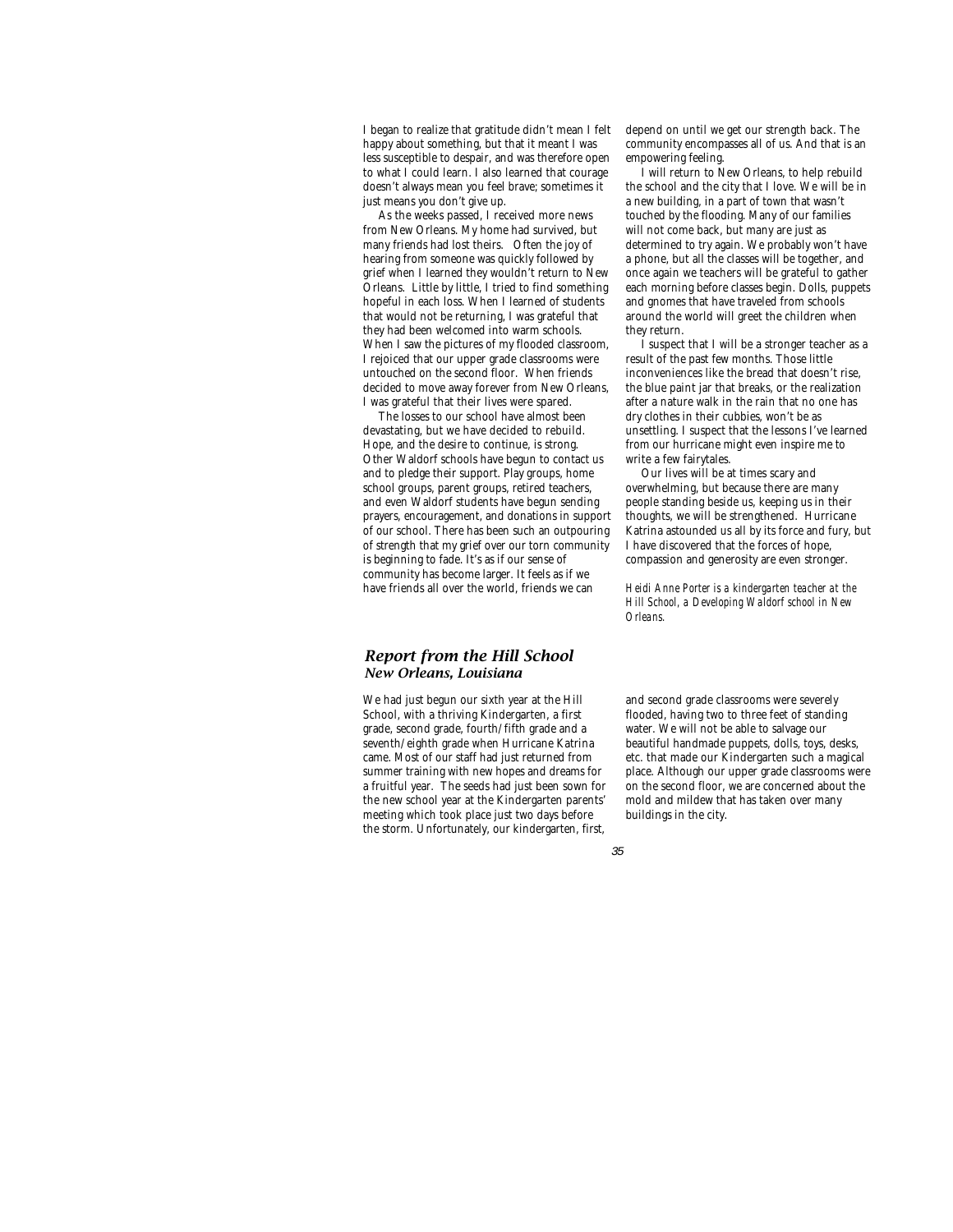Where has Katrina left the Hill School? Many of our families, including teachers, have lost everything. We have been trying to reach all of our families to determine what their individual losses are and how we can reach out to them in their time of need. We as a community are spread across the United States, all the way from Santa Fe, New Mexico to Miami, Florida.

AWSNA (the Association of Waldorf Schools of North America) has opened an account to accept your kind donations that will make the difference as to whether we can continue our journey at the Hill School. Your donation will go directly to the purchasing of new desks, lesson books, supplies, handwork materials, gardening supplies, play equipment, and other school

expenses. The current plan is to relocate the entire school to a newly renovated historic building for this remaining school year.

If you would like more information about the re-opening of the school or donating to the Hill School, please visit our web site at www.hillschoolwaldorf.org. We are a strong and beautiful group of families and look forward to being together in the near future. Hope is alive and well in New Orleans. Thank you so much for your generous gifts and support to our school

and families at this difficult time.

*BOOK REVIEWS*

## *In A Nutshell*

### **By Nancy Foster Reviewed by Ann Stahl Published by Acorn Hill Waldorf Kindergarten, 2005. Distributed by WECAN.**

A fine light of clarity based on long experience and deep understanding shines through each of Nancy Foster's responses in this "Nutshell" to thirty-five questions most often asked by parents meeting Waldorf early childhood education for the first time.

The questions encompass three areas; classroom environment, work and play at school and children at home.

Some of my favorite questions include: "Could you address the question of musical instruments in the classroom? Many preschools have them, yet I have not seen them in the Waldorf kindergarten." Nancy replies; "The human voice could be said to be the first musical instrument, and for the early years of life it remains the most important instrument for the child both to hear and to 'play.' Another important 'musical instrument' is the human body—we clap, pat our legs, stamp our feet, or drum our fingertips on the floor to create sounds."

Another is: "Why do you provide play dishes and pots and pans, but no cars or trucks?" The reply; "A carved piece of wood may, for example, be used as a bridge, or as a telephone, a boat, a cradle, a delivery truck, a fish, a package, and so on. Cars and trucks are more specific in orientation because they have wheels. The wheels seem to speak so strongly of locomotion particularly fast locomotion—that these vehicles are rarely used for other purposes by the children."

And; "Why are the Grimm's fairy tales with the 'good' associated with the 'beautiful' and the 'bad' with the 'ugly' in some of them told to the children?" Nancy's reply; "Some of these fairy tales are told because we believe they provide an important basis for human life. It is important, however, to choose carefully what fairy tales are told, according to the age of the child. Children who are ready for fairy tales sense that beauty and ugliness refer to inner qualities, not external appearance. If the story is told without the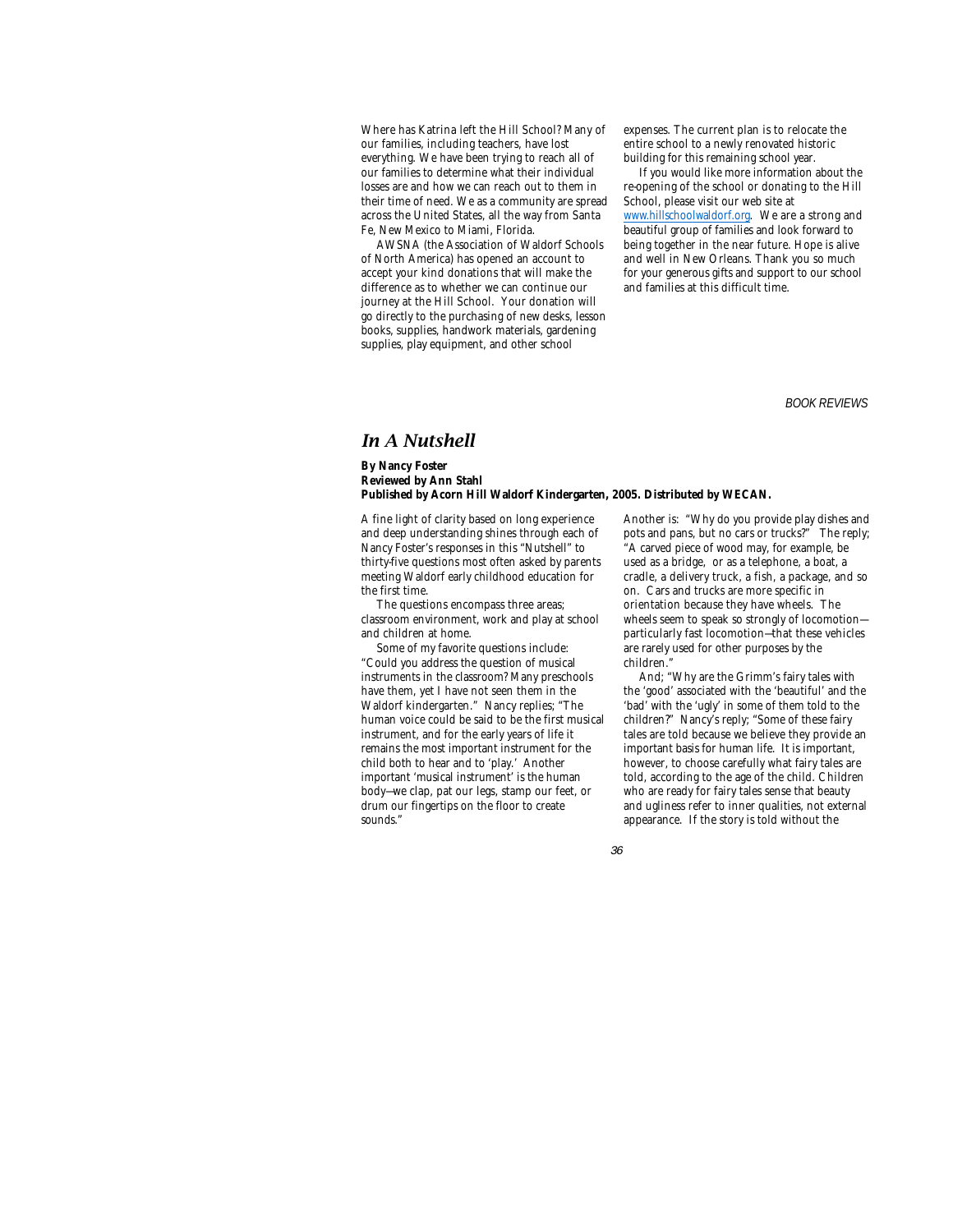'baggage' of adult feelings or intellectual interpretation, the child will be able to hear and digest it."

Her answer to, "Is the world a good place?" is pertinent for adults who question the current state of the world and a sound reflection for the children of today.

Nancy embodies the quality of conscious striving, rather than absolute knowing, in the way she answers the questions parents have put to her over the years of her teaching life at the Acorn Hill Waldorf Kindergarten and Nursery in Silver Spring, Maryland.

Her thinking about the topics will also help, in addition to parents, newer teachers who have not yet acquired the fullness of experience needed to answer questions in a non-dogmatic or prescribed way. I wish I had had these answers when I was brand new to Waldorf teaching in the 1970s!

The "sweetmeat" contained in this nutshell is juicy and full of flavor and will provide both nourishment and further questions for its readers. We thank Nancy for opening the "nut" and placing its contents in such an accessible form.

## *Eurythmy for the Young Child for Kindergarten and Eurythmy Teachers and Parents – A Guide* **By Estelle Bryer Reviewed by Susan O'Reilly Published by WECAN, 2005.**

This wonderful book is a veritable treasure chest! It contains gems for the reader, from the parent who asks the question "Why does my child do eurythmy?" to the kindergarten teacher looking for ideas and guidance at ring time, and also for the eurythmist planning and reflecting upon the lessons with the young child.

 As a guide or reference book, it works very well, clearly laid out and therefore practical and accessible. As a source of inspiration, it is packed full of original, imaginative rhymes and stories with movement indications for teachers as well as vowels and consonants for the eurythmists. These are preceded by an introduction for both kindergarten and eurythmy teachers on such subjects as child development, clothing, beginning and ending the lesson/ringtime, how to deal with disturbances, structure, music, the role of the kindergarten teacher in the eurythmy lesson and, most important, gesture and movement. The lessons are suitable for three- to eight-year-olds, and are presented according to the seasons and festivals, including beginning and ending verses, working with contraction and expansion and veils. There are many stories which are complete in themselves,

such as "The Turnip" or "The Golden Goose," and include rhymes and songs. There are also verses for many occasions, from dwarfs to dragons!

The tone is that of a warm and friendly voice, and we are fortunate indeed that Estelle Bryer has decided to share these gifts, permeated with her years of experience from working with young children.

As a kindergarten teacher and eurythmist, I have used many of her suggestions and was rewarded by happy, smiling faces and a ring-time full of joy. Eurythmy for young children has a great advocate in Estelle Bryer. Thank you for giving us this wonderful book.

*Susan O'Reilly is a kindergarten teacher and kindergarten eurythmist in Cambridge, England*.

These books are available through the Waldorf Early Childhood Association 285 Hungry Hollow Rd. Spring Valley, NY 10977 845-352-1690 Online bookstore: http:// www.waldorfearlychildhood.org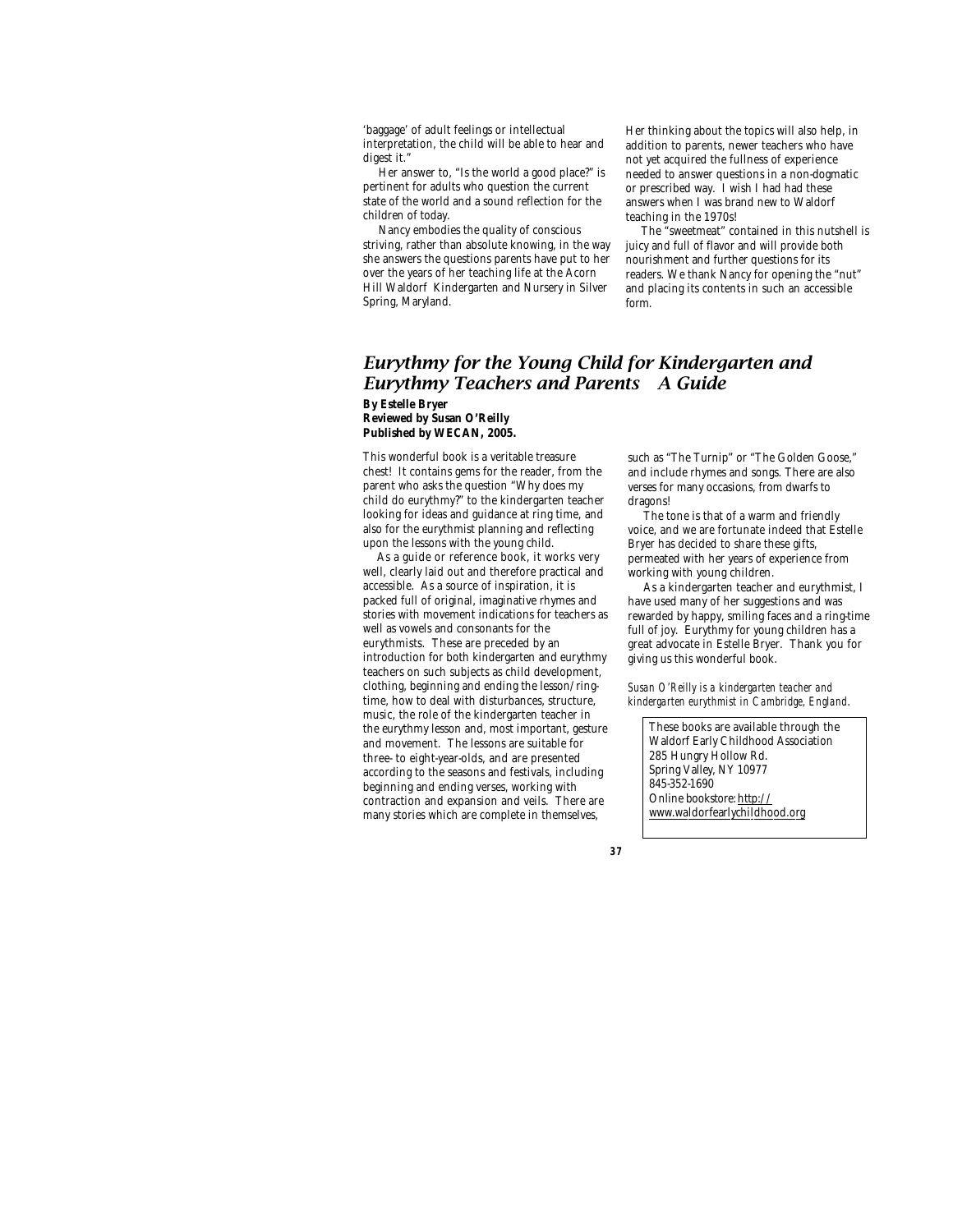# *Calendar of Events*

## **Conferences, Workshops, Summer Courses**

**Early Childhood Teacher's Conference**, Feb. 10-12, 2006 at Sunbridge College. The theme is "The Spirit of Humanity in Early Childhood Education" and the keynote speaker is Michaela Gloeckler. Contact info@ sunbridge.edu or 845-425-0055, ext. 11.

### **The Social Encounter: February Teacher's**

**Conference**, Feb. 19-22, 2006, Rudolf Steiner College featuring Johanna Steegmans, Nancy Poer and Christof Wiechert on the theme of relationship and the encounter with the other. Many early childhood workshops are scheduled for the afternoon, including one with Harriet Grebler, RIE educator, entitled "Toddler Conflict." Call 916-864-4864 for more information and to register.

**Teachers Conference,** February 16-18, 2006, Honolulu Waldorf School on child study with guest speaker Christof Wiechert from the Pedagogical Section at the Goetheanum. The conference will also have puppetry workshops with Suzanne Down. Call 808-377-5471 for further information.

**Waldorf in the Home Conference,** March 4-5, 2006 at Sacramento Waldorf School. Brochures and online registration will be available in late December. Our keynote speakers bring together various disciplines to enrich your parenting: William Bento, psychologist and cofounder of Gradalis; Elizabeth Seward, Waldorf teacher, mentor and adult educator; and Thomas Cowan, MD, anthroposophical doctor and principal author of *The Fourfold Path to Healing*. Contact www.waldorfinthehome.com.

**LifeWays Weekend**, March 24-26, 2006 in East Troy, Wisconsin on Nurturing and Nourishing, a workshop for health home care for children and caregivers. Contact Cynthia Aldinger at 405-579-0999.

**Rudolf Steiner Institute**, July 3-23, 2006, Green Mountain College, Poultney, Vermont, offers wide range of learning experiences for those who want to deepen the spiritual foundations of their lives. Courses in art, music, philosophy, Waldorf education and science. One and two week formats, grants available to Waldorf teachers, children's program. Contact Lynn Bufano, 800-774-5191, registrar@steinerinstitute.org or www.steinerinstitute.org.

### **Training Programs**

**Sunbridge College Part-Time Early Childhood Teacher Education**. New program begins June 2006. A two-year, part-time program, with three week courses

*38*

each summer for three summers,plus a week each fall and spring (thirteen weeks total). Certificate and Master's degree options. Open to those working in Waldorf early childhood settings with a minimum of one year of teaching experience. For more information contact Matt Burns, 845-425-0055, ext. 24, mburns@sunbridge.edu.

**Sophia's Hearth Family Center Training Co**urse, July 3-14, 2006. New group begins 14-month, part-time program; designed for parent-child teachers, childcare professionals, other early childhood teachers interested in deepening their understanding of the child in the first three years and her family, info@sophiashearth.org.

**Sophia's Hearth Family Center**, July 3-7, 2006. Two courses: Week one of "The Child in the First Three Year**s"** with Jane Swain and Susan Weber; Helle Heckmann will lead an advanced course for early childhood teachers to include independent projects for course participants with Helle's mentoring. Contact info@sophiashearth.org.

**Sophia's Hearth Family Center**, July 10-14, 2006. Two courses: Bernadette Raichle, founder of Awhina, an anthroposophically-based childcare program in New Zealand for infants through kindergarten age children, will co-teach with Connie Manson, Waldorf early childhood kindergarten in Sarasota FL, master puppeteer and musician. Week two of "The Child in the First Three Years" with Connie Manson and an introduction to RIE (Resources for Infant Educarers), contact info@sophiashearth.org.

**Sophia's Hearth Family Center**, July 17-21, 2006. Advanced course on the young child with Susan Weber and Jane Swain, info@sophiashearth.org.

**Lifeways Training**, July 27-August 5, 2006 at Merriconeag Waldorf School, Freeport, Maine. Contact Susan Silverio, 207-763-4652.

### **Puppetry Events, Workshops, Courses**

*For information on all courses below, as well as costs and payments plans, contact Suzanne Down, 1-888- 688-7333, www.junipertreepuppets.com, suzanne@junipertreepuppets.com.*

## **2 nd Annual Arizona Regional Early Childhood**

**Puppetry Conference: The Healing Heart Puppet,** Jan 21-22, 2006, Tucson, AZ. Will focus on the Hand and Rod Puppet, the most therapeutic of puppet types in terms of the connection it makes through the heart and healthy breathing of the children. Create Mother Earth Rod Puppets and soothing stories.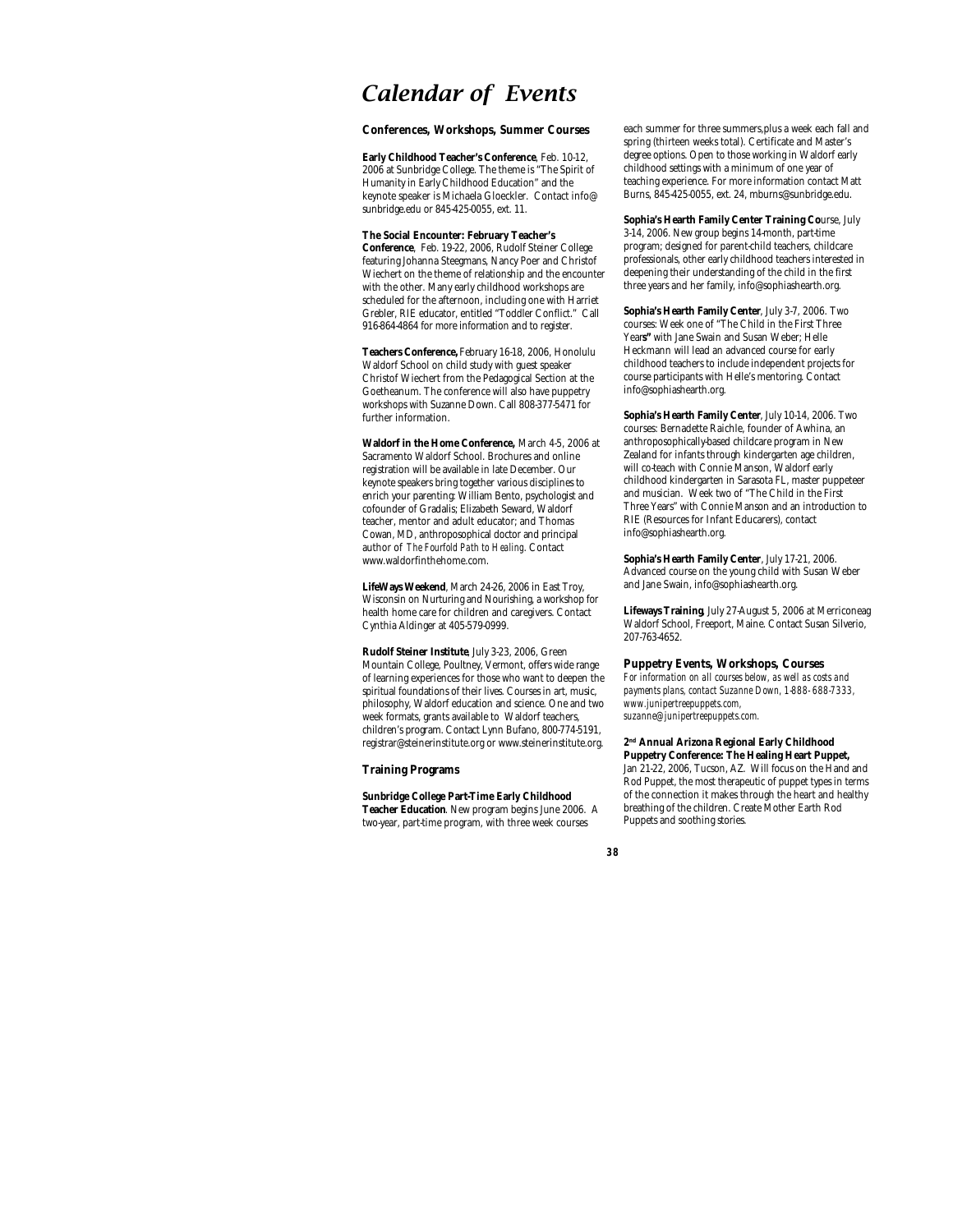**2 nd Annual San Diego Regional Early Childhood Puppetry Conference: The Healing Heart Puppet,** Jan. 28- 29, 2006, San Diego, CA. See above for description.

**All Hawaii Early Childhood Puppetry Conference,**

Feb. 19, 2006, Honolulu, Hawaii. We will explore the joyful and meaningful use of puppetry and storytelling for our young children. Demonstrations, practical skill building exercises, and puppet making. Contact the Honolulu Waldorf School or Suzanne Down.

**Early Childhood Workshop and Puppetry through the Grades**, March 3-5, 2006, Washington, DC. Contact Jack Petrash at novainstitute.org or Suzanne Down.

**LifeWays Weekend with Suzanne Down** at Rudolf Steiner College, March 8-10, 2006 on development of speech, nursery rhymes and puppetry. Contact Suzanne Down or Rudolf Steiner College for further information, 916-961-8727 or www.steinercollege.edu.

**The Healing Heart Puppet: Early Childhood Puppetry Intensive,** March 11-12, 2006, Los Altos CA. See Arizona conference for description.

## **Chicago Regional Early Childhood Puppetry**

**Conference,** March 25-26, 2006. Delve into the "Protection Story," story creation and puppetry that weave a healing story for the children of today, look at the fundamentals of therapeutic puppetry for sensitive and overwhelmed/anxious children and learn how to bring stories for the crucial needs of the times. Puppet making, demonstration, and presentation practice.

**2 nd Annual West Coast Therapeutic ECE Conference: In Changing Times,** April 1-2, 2006, Sacramento , CA, Children's Garden. "Exploring Briar Rose and the Twelve Virtues." How we can gain practical insights and skills for our inner life and outer work with young children to meet the challenges of today's times? Claudia McClaren Lainson, Therapist, and Suzanne Down.

#### **2 nd Annual Southern States ECE Puppetry and**

**Storytelling Conference**, April 8-9, 2006, Florida, on the wonder of speech development in young children and how storytelling and puppetry support it, working with the storytelling rod puppet, the heart puppet, and explore the wise wisdom of how a child acquires speech and what lives in the cosmic powers called consonants and vowels. Puppet making and storytelling voice work.

**Minnesota Regional Puppetry Conference**, April 29-30, 2006, Minneapolis, details TBA.

**Ontario Puppetry Conference**, May 2006, details TBA.

**Fundamentals of Therapeutic Puppetry and Storytelling,** May 27- 28, 2006, Glenora Camphill Farm, Vancouver Island. Keynote Adola McWilliams, cofounder of Ita Wegman Assoc and Glenora Camphill Farm, with Suzanne Down. We will work with the basic principles that make puppetry of such healing value for ourselves and the children we work with. Adola has over fifty years experience with therapeutic teaching and puppetry. A rare opportunity to learn from the Master!

#### **Other Annoucements**

The **Cape Ann Waldorf School** is looking for a Lead Kindergarten Teacher for January through June 2006. The school is located on the North Shore of Boston in Beverly Farms, MA in walking distance of downtown and the ocean. The class includes 16 children ages four-and-ahalf to six, and a full-time Assistant. This position could also contiue on a permanent basis into the next school year. For further information, please contact khiselman@capeannwaldorf.org or call 978-380-9113.

**Hella Heckmann**, Waldorf earlychildhood educator from Copenhagen, Denmark and author of *Nokken: a Garden for Children*, will be available next year from late October through early December to visit kindergartens and child care programs in North America. She is interested in advising in kindergartens and offering parents evenings or weekend workshops. Each host school would be asked to provide an honorarium and accomodations and to carry a portion of her travel expenses. If you would be interested in having her visit, please contact WECAN Coordinator, Susan Howard at showard@waldorfearlychildhood.org.

**The Bay Area Center for Teacher Training** is holding information evenings at Waldorf schools in California to include Santa Cruz, Summerfield, East Bay and Marin. Visit their website at www.bacwtt.org for dates and more information.

## **Classified Advertisements**

**Maple Ridge Sheep Farm:** Natural colored wool batts and rovings for felt or stuffing. Machine washable sheepskins, wonderful infant and toddler sleep mats. Maple Ridge Sheep Farm. 802-728-3081. www.mrsf.com.

**Hinode Farm:** Pure Beeswax Candles: Tapers, Votive, Pressed Flower Pillars, Angels, Lavender, Cream/Balm. www.hinodefarm.com 1-888-855-1932 candles@hinodefarm.com.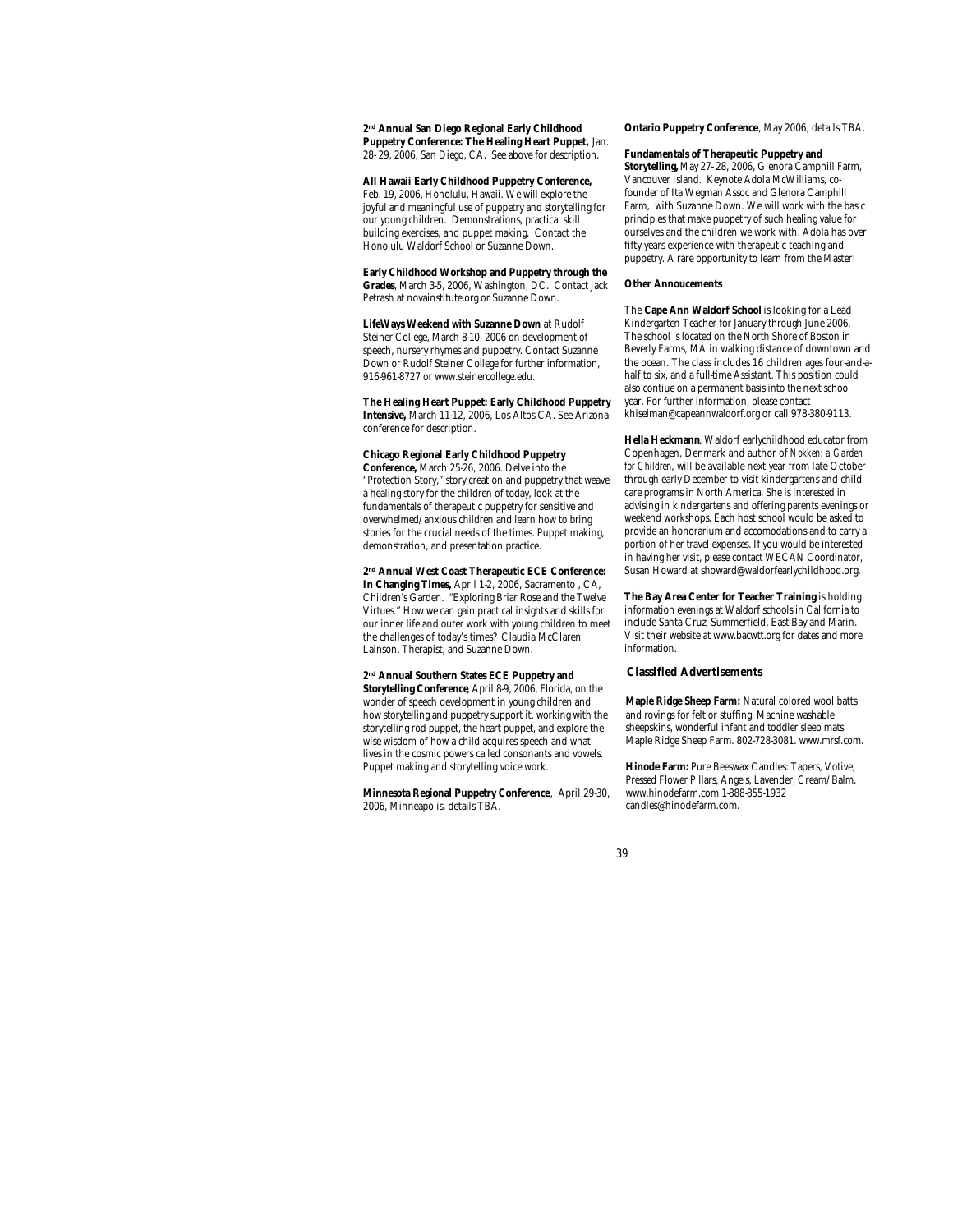Editor: Stephen Spitalny Editorial Advisors: Susan Howard Barbara Klocek Managing Editor: Lydia Roberson Administrator: Melissa Lyons Copy Editor: Sandy Milczarek Cover Art: Michael Howard Art Work: Erika Merkling Production: Frank Costantino Graphic Artist: Pamela Weidel

## *Special Thanks*

We would like to thank everyone who contributed articles for this issue directly, or indirectly through other publications.

Past issues of *Gateways* are available online with many articles posted at http://www.waldorflibrary.org/gateways.html. The most recent issues will not be posted online. Hard copies of current issues and back issues can be ordered from WECAN.

## *Seeking Your Contributions*

\*Articles based on your experiences, observations or research.

\*Practical activities such as stories, circle times and crafts.

\*Book reviews of books that are resources for our work as early childhood educators.

\*Reviews of books that support our work.

\*Articles about or interviews with the elders in the Waldorf early childhood movement.

\*Websites that support early childhood work.

\*Your comments and questions about *Gateways* and past contents.

Annual individual membership, which includes subscription, is \$30. Deadlines for articles and advertisements are September 15 and March 15. It is preferable that articles be sent on disk or emailed as an attachment to publications@waldorfearlychildhood.org.

*Gateways* is published twice yearly by the Waldorf Early Childhood Association of North America, 285 Hungry Hollow Road, Spring Valley, New York, 10977. Telephone (845) 352-1690, Fax (845) 352-1695.